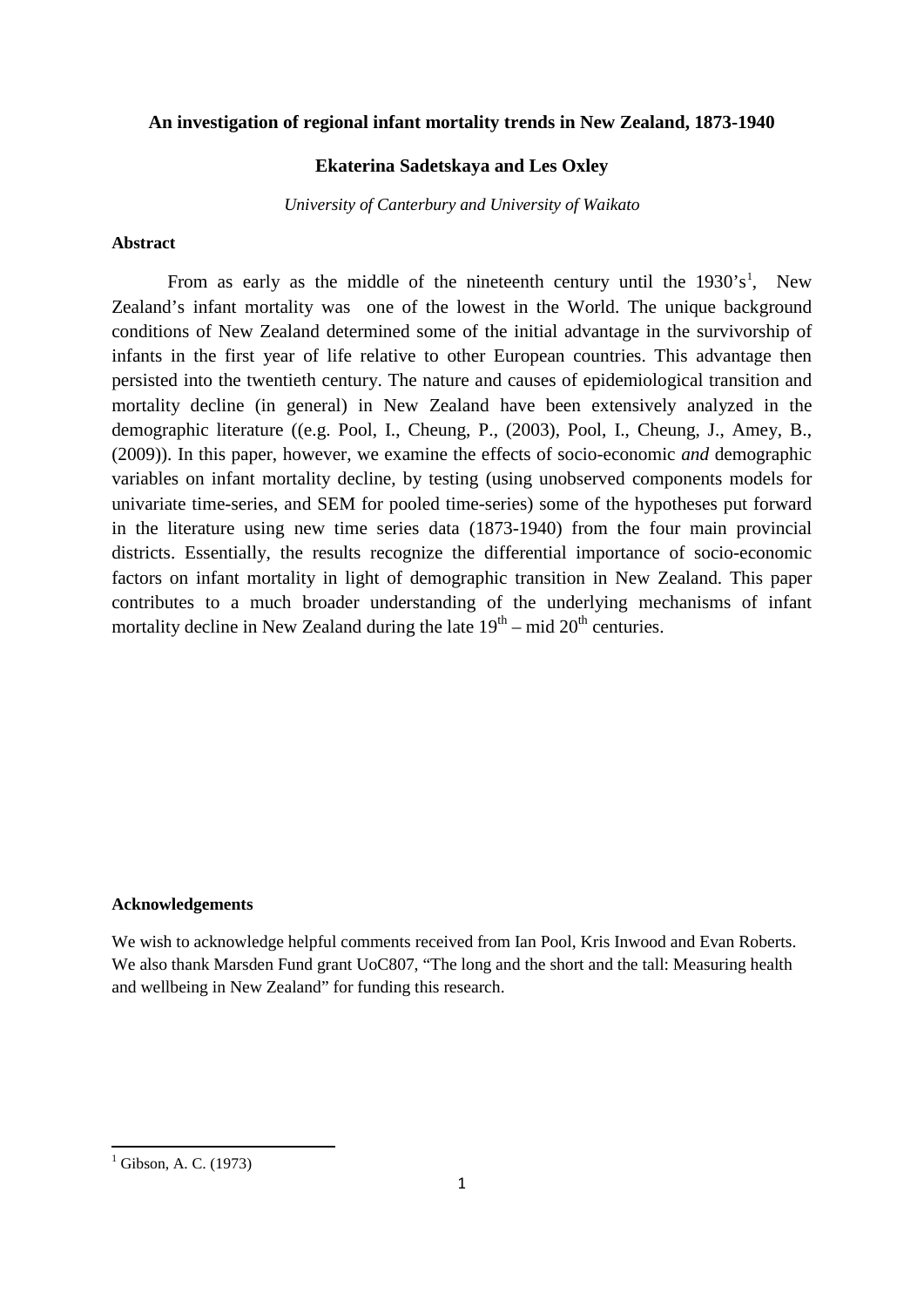### *I. Introduction*

New Zealand during the early  $20<sup>th</sup>$  century has been considered one of the healthiest nations in the world. By the time the first life-tables were constructed in the 1870s, non-Maori (mainly Pakeha for much of the period covered in this paper) had achieved significantly higher levels of life-expectation at birth than levels recorded from the British Isles' populations from where they were drawn - even the English<sup>[2](#page-1-0)</sup>. New Zealand, as many other European countries, saw a decrease in mortality around the time of the rapid economic development that came with the refrigeration era and an increased urbanization. The most rapid improvements occurred at younger ages, which were also among the earliest in the developed world. European infant mortality exhibited some variations in the timing of decline and the course of change in infant mortality during the nineteenth century. Woods R. and others (1989) identified three distinct patterns of this decline across Europe: Swedish, French and British. Unlike England or Germany, where infant mortality began to drop only towards the end of the century, Sweden was probably the first country that displayed a pattern of early and fairly steady decline throughout the nineteenth century. Apart from Iceland, other Nordic countries (e.g. Denmark, Norway, and Finland) experienced a similar decline. We could also relate Austrian decline in infant mortality occurring in 1870's to a "Swedish" pattern. The French pattern, followed by Belgium and possibly Italy, was found to exhibit a later decline – dated from 1890, with a temporary reverse in the late 1890's. The last pattern describes Great Britain where infant mortality rose between the 1880's and 1890's, and only started declining from 1899, which is often identified as a turning point. New Zealand could be distantly related to a Swedish pattern, because of their similarities in population densities with large proportions living in rural areas and a household-based food production. New Zealand infant mortality rates, however were much lower those in Sweden, where infant mortality seldom reached levels under 100 infant deaths per 1000 live births prior to 1900.

Historic and demographic literature presents us with diverse explanations of the nature of infant mortality decline in European countries, and a comprehensive analysis is likely to suggest multiple factors and multiple reinforcements. Woods R. I and others (1989) emphasized the following factors responsible for initiating the decline in England and Wales: the decline in fertility (both marital and illegitimate), long-term improvements in levels of women's education, improved "health of towns" (e.g. availability of fresh water), and the improvements in milk supply and food quality, the availability of more highly qualified midwives, institution of ante-natal care and a post-natal health visitor service.

The causes for the infant mortality decline in Sweden remain unclear. Past studies interpreted the results in different ways, with the emphasis being put on: the interrelationship between infant mortality and the general nutritional status of the population (e.g. wheat consumption or wages); the expansion of general health services; changes in the social

<span id="page-1-0"></span><sup>&</sup>lt;sup>2</sup> Pool, I., Boddington B., Cheung, J., and others (2009). "Differential trends in the compression of mortality: Assessing the antecedents to current gaps in health expectancy in New Zealand," p. 31.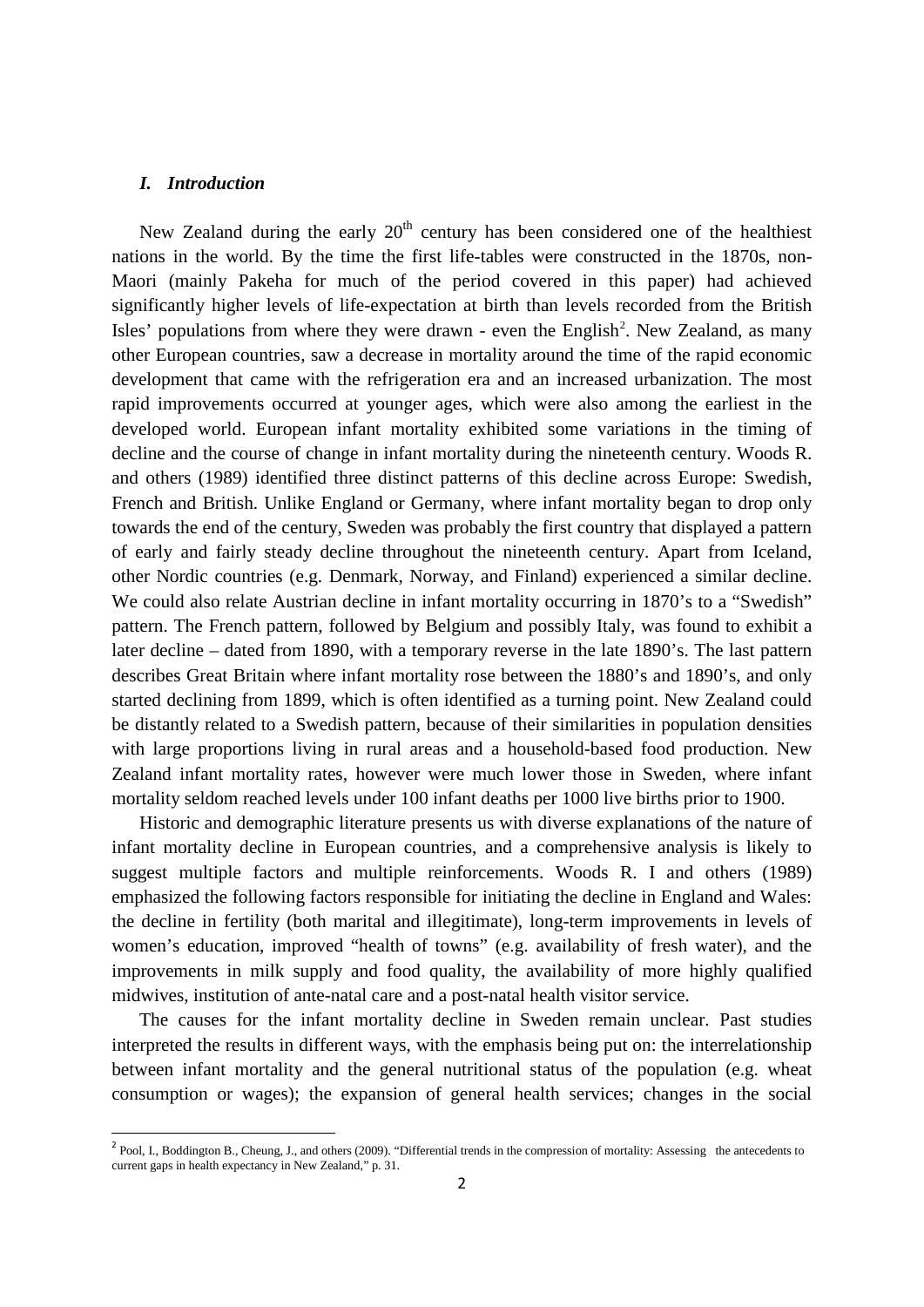structure of the population; and the quality of infants' diets<sup>[3](#page-2-0)</sup>. The studies that argued the monocausal explanations of trends in infant mortality have been proven unsatisfactory: infant mortality is clearly conditioned by a combination of social cultural, biological, economic and attitudinal factors<sup>[4](#page-2-1)</sup>.

In France, the decline of young infants in 1900 resulted from the diffusion of the scientific advances of the era, especially the pasteurization of milk. In fact, from the mid-1880's, there was a multiplication of public and private interventions promoting better infant-feeding practices.<sup>[5](#page-2-2)</sup> The main causes of infant deaths in cities till 1930's were diarrhoeal diseases, which tended to exacerbate during hot summer months. During the interwar period, the slow rate of decline in infant mortality was generally attributed to cultural factors (a high fertility and strong religious practices) or to unfavourable socio-economic conditions.

Previous demographic studies extensively analyzed the nature and causes of epidemiological transition and mortality decline in New Zealand (e.g. Pool, I., Cheung, P., (2003), (2005); Pool, I., Cheung, J., Amey, B., (2009)). Pool, Cheung (2005) analyzed life expectancy in New Zealand and the reasons as to why non-Maori life expectation was so high so early. They point out several explanations such as exclusion of Maori deaths, advantageous economic conditions, surplus of meat proteins in the diet, low population densities in cities and temperate climate. They pay special attention to fertility decline (fertility decline mainly induced by changes in nuptiality) as the most important factor that had a direct effect on individual's health. Although, New Zealand mainly consisted of migrants from British Isles, the Pakeha family of the late 19<sup>th</sup> century deviated markedly from its British counterpart. Pool I. (2007) explains that marriage patterns were very different, fertility levels were higher and nuclear families were more likely to be neolocal.

In general, New Zealand's economic, social and disease environment was rather different from anywhere else in the world. As noted earlier, New Zealand followed a Swedish pattern but unlike Sweden did not experience a setback in 1900, with infant rates being much lower in New Zealand on average. There were no major pandemics throughout the nineteenth century that would claim many lives in New Zealand (e.g. cholera, smallpox – vaccination introduced early). There were no sharp regional differences present as recorded in many European countries (e.g. Sweden, France). Urbanization statistics from the four major centres identifies that urban proportion was even falling during 1870's and 1880's till 1890. Despite an increasing proportion of population moving to the cities, with the opening of various manufacturing industries, the population density was not nearly as high as in US or Britain. And even in cities there were no tenement slums, people generally owned their own homes and most had an access to garden plot, vegetables and fruits in central urban areas<sup>[6](#page-2-3)</sup>. Primary education was made free and compulsory in 1877, which was also considered to be high quality for that time period. New Zealand's unique environment created advantages of comparatively low infant rates from the start, therefore the subsequent decline was not as dramatic as in other developed countries.

<span id="page-2-0"></span> <sup>3</sup> Brandstrom, A., published by UniCef (1993)

<span id="page-2-1"></span> $4 \overline{\text{Same}}$ 

<span id="page-2-2"></span> $\frac{5 \text{ km}}{8}$  Rolle, C., Bourdeiais, published by UniCef (1993), pp. 432-442  $\frac{6}{5}$  Pool (2007)

<span id="page-2-3"></span>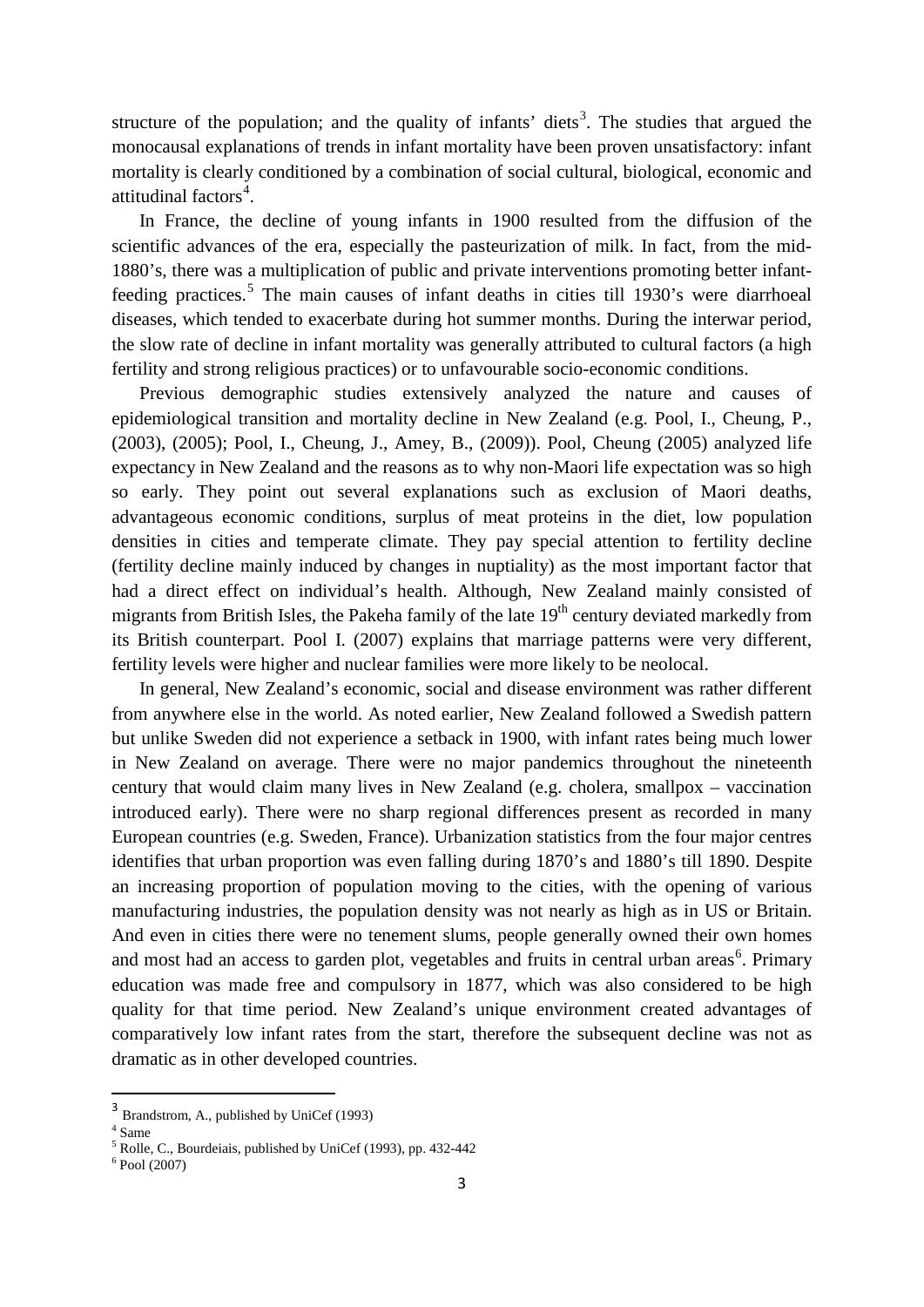The secular decline in infant mortality from the beginning of the  $19<sup>th</sup>$  century (around 1900) seems to be a universal phenomenon. This epidemiological and health transition has very close ties with economic development, industrialization and the change in technology. The timing for the decline varied because of the country-specific economic, social and disease environment. The New Zealand pattern of infant mortality decline would be initially different due to its unique geographic, economic and social background conditions; however, the underlying processes of its subsequent decline would still be similar to those in other countries. We believe that the determinants of infant mortality in New Zealand are more complex than identified in the existing demographic literature, and the urbanization and economic processes set the initial conditions and are the underlying drivers of its decline or increase at the macro level.

Pool I., Cheung J. identify that "...the mortality history of Pakeha New Zealand in the late  $19<sup>th</sup>$  and early  $20<sup>th</sup>$  centuries could be seen simply as documenting another exception to epidemiological transition (Casselli, Mesle and Vallin 2002), or it could raise more fundamental theoretical questions." They proposed a set of general hypotheses (some of them were rejected in the process) with regards to overall mortality decline, however, some explanations relate to infant mortality as well. According to their analysis, changes in biomedical and public health did not play any significant role on the decline. And only after the Public Health Act (1900) was introduced, the basic public health and medical infrastructures and regulations were formed. The set of co-varying factors was presented: fertility decline affected by changes in patterns of nuptiality (direct effect), by high level of economic development and by the reinforcement of economic change by the policy environment and structures put in place at the end of the  $19<sup>th</sup>$  century (indirect effects). They recognize a twofold effect between fertility and infant mortality (through decrease in acute infective causes and accidents and through the decrease of the physiological burden of childbearing leading to a decline of rates of females at reproductive ages). Due to lack of readily available data, these hypothesized relationships were realized through "pointing to associations with trends in various factors co-varying over time with mortality changes." To model and directly test some of the hypotheses put forward in the literature, we collected and generated a set of new socio-economic variables (e.g. real wages, public health expenditure per capita etc.) for the four major provincial districts (Auckland, Canterbury, Otago, Wellington) for the period 1873-1940. Time series data and methods allow us to take the quantitative approach and to examine the effects of these socio-economic and demographic variables on infant mortality decline, data on different provinces brings a spatial aspect to this analysis. Some of the advantages of our data are listed below:

- New (constructed from the Official Statistics) real wage, public health, infant mortality and education data for the four main provinces allows us to estimate the effects of socio-economic variables, given the structural framework specified in the literature, in a model rather than just by using covariates.
- Time series data captures yearly fluctuations, reducing the degree of error when smoothing over long periods.
- Data for the four major provinces allows for the South versus North comparisons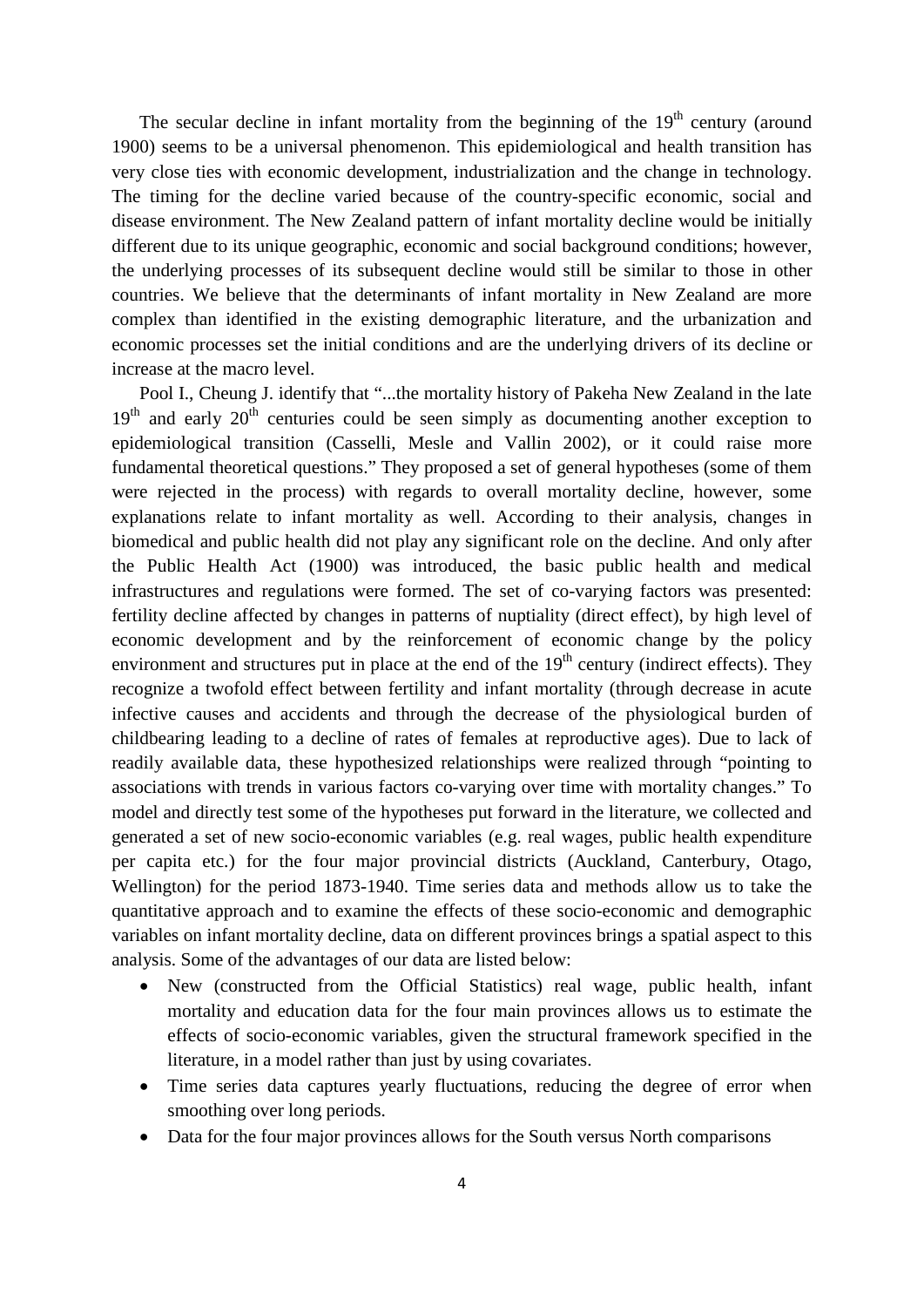With so much emphasis on the fertility decline through nuptiality changes as the main mechanism of the infant mortality decline. We would like to empirically test the validity of the proposed in theory relationships, with slightly shifting the emphasis to more remote determinants of fertility and infant mortality: the underlying economic and social conditions. Pool I., Tiong J., discussed some of the socio-economic determinants of fertility. With the regional economic data available, more quantitative analysis is to be undertaken.

The paper can be divided into two parts: analytical and empirical. In the analytical part, we would like to revisit and further discuss the hypothetical relationship between fertility and nuptiality and infant mortality. In the *Analysis and Discussion* part we introduce aggregate analysis of infant mortality in New Zealand in relation to other countries during  $19<sup>th</sup>$ -early  $20<sup>th</sup>$  centuries, then discuss the anticipated effects of real wages, real per capital public works and health expenditure, education, and marriage patterns, presenting the provincial level data. The *Methods and Modelling* part begins with analysis of time-series persistence (various unit root tests). Individual province analysis employs time-series methods with unobserved components using Kalman filter (STAMP software)<sup>[7](#page-4-0)</sup>. Lastly, given endogeneity of some of the explanatory variables and their complicated interactions, we build a SEM within the panel data setting to observe the effects of demographic and socio-economic variables. The final section summarizes the results and draws conclusions.

# *II.* **Analysis and discussion**

.<br>-

#### *i. Existing Framework and hypotheses*

Infant mortality is defined as a micro level phenomenon with macro level implications. It can be inferred from the literature that biomedical and nutritional status of mother and child have a direct immediate impact on infant mortality, which are influenced by micro social factors such as income, marital and fertility patterns, access to water supply, urban/rural residence within macro social environment (e.g. political, economic, social system). It is often hard to disentangle the effects of socioeconomic variables on health in general and infant health in particular. For instance, nutrition variable is categorized as "medical," and impacts on health via biosocial and biomedical mechanisms.

In this paper, we focus on the macro effects, by testing an existing in the demographic literature mechanism of infant mortality decline in New Zealand (we draw the concept from the work of Ian Pool).

The approximate framework of the infant mortality decline in the nineteenth century New Zealand proposes fertility as the major causal factor for the infant mortality decline. The proximate determinants of fertility decline are the changes in patterns of nuptiality (fertility regulation mechanism)<sup>[8](#page-4-1)</sup>. The set of determinants for such mechanism are represented by social and economic change variables such as real wages, female education, expenditure on public works and health, levels of urbanization or degree of technological change.

<span id="page-4-0"></span><sup>7</sup> "STAMP (**S**tructural **T**ime Series **A**nalyser, **M**odeller and **P**redictor) is a statistical / econometric software system for time series models with unobserved components such as trend, seasonal, cycle and irregular". - http://stamp-software.com/

<span id="page-4-1"></span><sup>8</sup> An analytical framework to Study Fertility change was described in Pool, I., Tiong, F., (1991), p.50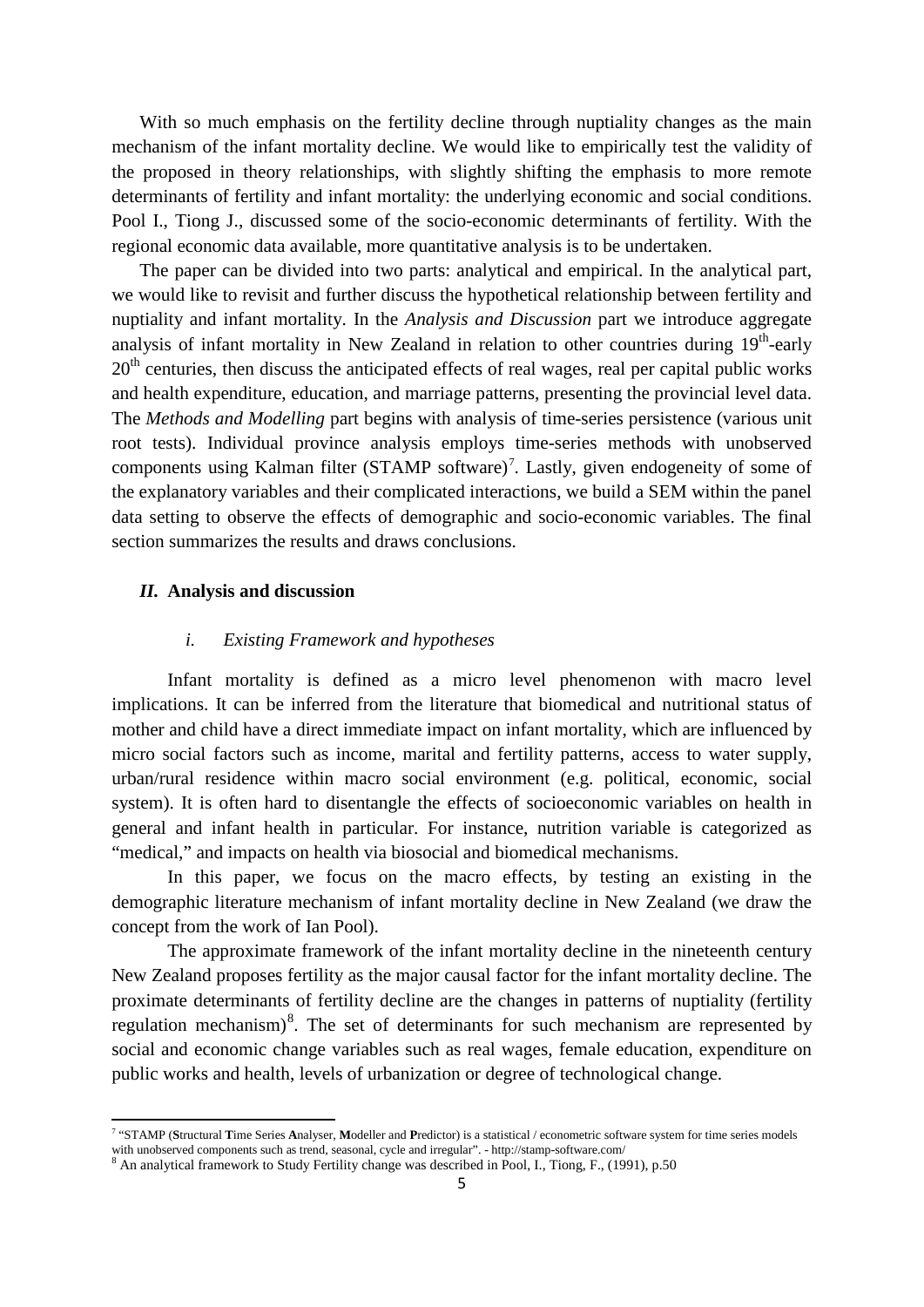



Pool recognized nuptiality as a means of controlling reproduction. Specifically, according to his analysis, there was a shift in conjugal patterns from universal and early marriage in 1870's to delayed entry into unions and spinsterhood for a significant majority of women by the 1900's (Sceats and Pool 1985). By 1901, Pakeha women had adopted the British pattern of late marriage and significant levels of spinsterhood. The same pattern was adopted in other European countries. From the mid-1880's the population of the Nordic countries adhered to the West-European marriage pattern, age at first marriage being high and many remaining unmarried, which limited family size. The marital fertility, however, was high, and combined with high illegitimacy rates from the eighteenth century on, resulted in comparatively high crude fertility<sup>[9](#page-5-0)</sup>. This was not the case in New Zealand, with fertility dropping below the replacement level in 1900's. Sceats and Pool 1985, demonstrated that almost two-thirds of the fertility transition came from the shift in patterns of nuptiality, and that the most rapid changes occurred prior to 1900, which were again different in other European countries where improvements were radical only after 1900. Post 1870's decline was characterized by relatively constant levels of nuptiality and fertility, while infant mortality continued to decline even after 1900. Improvements in cities' infrastructure, introduction of various public health acts and initiatives in the post 1900 period could definitely play a role here.

The "change in values" implies changes in socio-cultural preferences, with women becoming more independent and more educated. With the beginning of refrigeration and before mechanization of milking, milkmaids were in high demand. Since, preferences were given to single women, delaying marriage and kids seemed reasonable for women wanting to undertake those sorts of occupations (e.g. milkmaids, housemaids)

Clearly, this "change in values" was driven by more intensive economic growth and urbanization. Urbanization and relative economic environment in each region provided incentives for the shift to smaller families. The earlier defined mechanism proposes that the better care for infants (shift from older children to parents caring for infants) came with the subsequent decline in infant mortality occurred because of the reduction of the family size. Accord to Pool I. (2007), the typical "preventive check" mechanism was operating in New Zealand in the early 1870's, since the use of known contraception in fertility regulation during 1878-1901 was limited (Pool, 2007).

<span id="page-5-0"></span> $<sup>9</sup>$  Edvinsson, S., and others, (2008), p. 462</sup>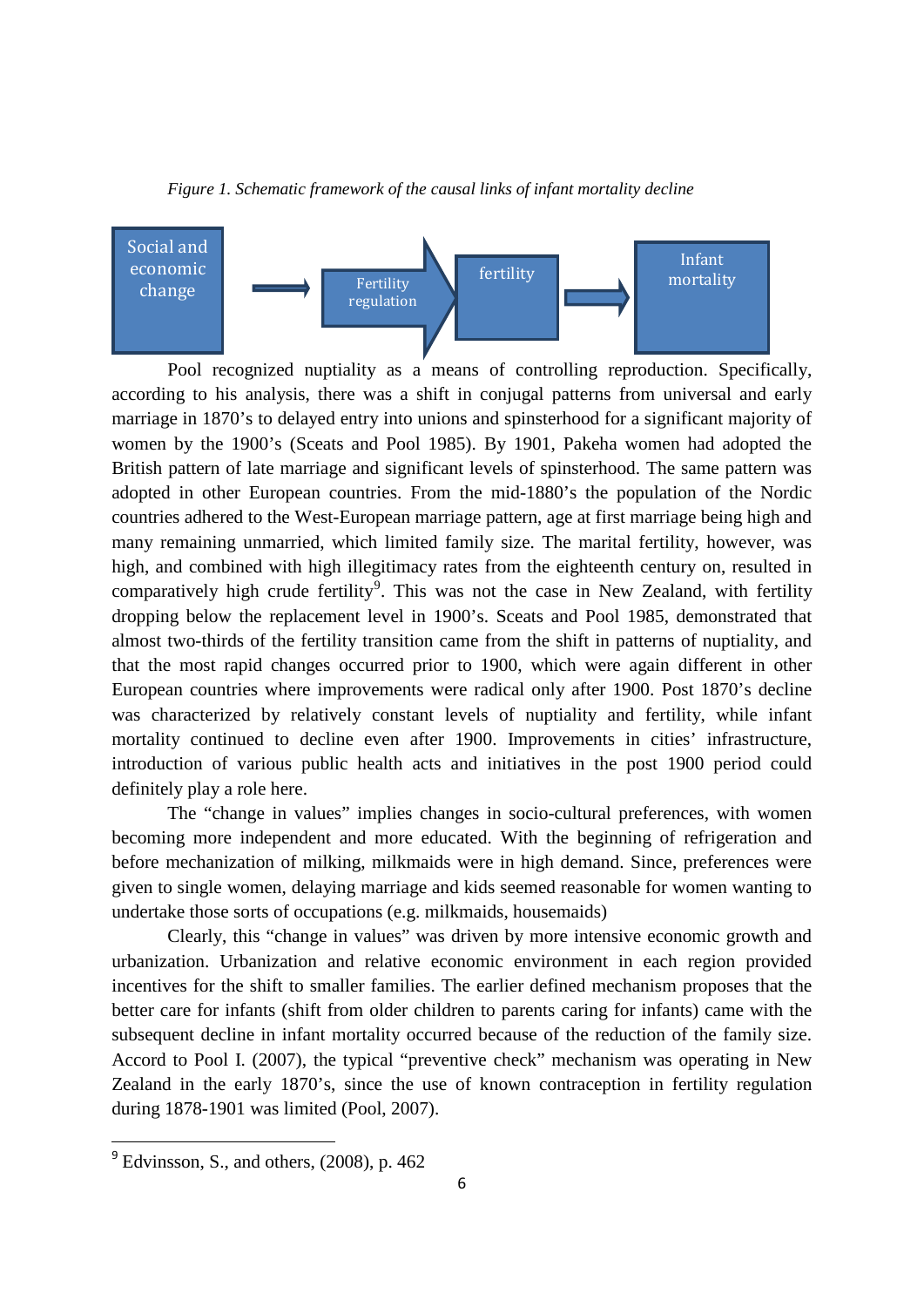With the reduction of family size, women were more likely to look after their infants themselves, since the infectious diseases and accidents were found to be the main causes (see Pool 2007). Pool claims that the latter occurred because parents had older children to look after the newborns while at work. The official statistics identifies the most common diseases in 1872-1876 among infant to be diarrheal, then "other causes" that could potentially be attributed to accidents. In other countries, the breastfeeding practices were extremely important for the infant care and reductions in mortality (e.g. in Norway, Sweden and France). Not much is known about breastfeeding practices in the nineteenth century New Zealand, however, if we assume that parents would transfer the care for infants to other children, then it would mean that many of those infant were not regularly breast-fed or that they were fed-artificially (cow milk). This could be another reason for the higher infant mortality and its reduction due to reduction in diarrheal diseases that became even more apparent with the Plunket nurses' activities.

Based on this framework and results from existing literature, a set of arguments and testable hypotheses had been put forward:

- 1. Fertility regulation via nuptiality change as a means of controlling reproduction was the main driver of infant mortality decline in late 1870's. Pool, I., Tiong, F., (1991) provided this analytical framework of fertility change. They attempted to capture subprovincial differences only by analyzing rural and urban provincial GFRs. By adding socio-economic data to this analysis, we would like to model the framework they provided and test the mechanism empirically.
- 2. From the work of Pool I., and Tiong, F., some differences in fertility patterns are present across regions (due to a different economic base of the rural regions). We would also like to detect any persistent dissimilarities or common/similar features across provinces, and whether those were comparable with variations in fertility rates.
- 3. European demographic literature distinguishes quite complex relationships between infant mortality and its determinants, we as well deliberate that social and economic variables are not strictly operating through fertility-nuptiality mechanism, but rather exhibit a combination of direct and indirect forces that drives infant mortality to decline.
- 4. The most radical improvements in infant health occurred in European countries after 1900, while in New Zealand those changes are described to happen much earlier. Despite that, infant mortality in New Zealand was also affected by improved infrastructure, various public health acts and initiations in 1900s. Infant mortality continued to decline in 1900s, while nuptiality and fertility remained relatively constant after 1900, implying that the nature of infant mortality decline in 1870's would be different from the 1900's.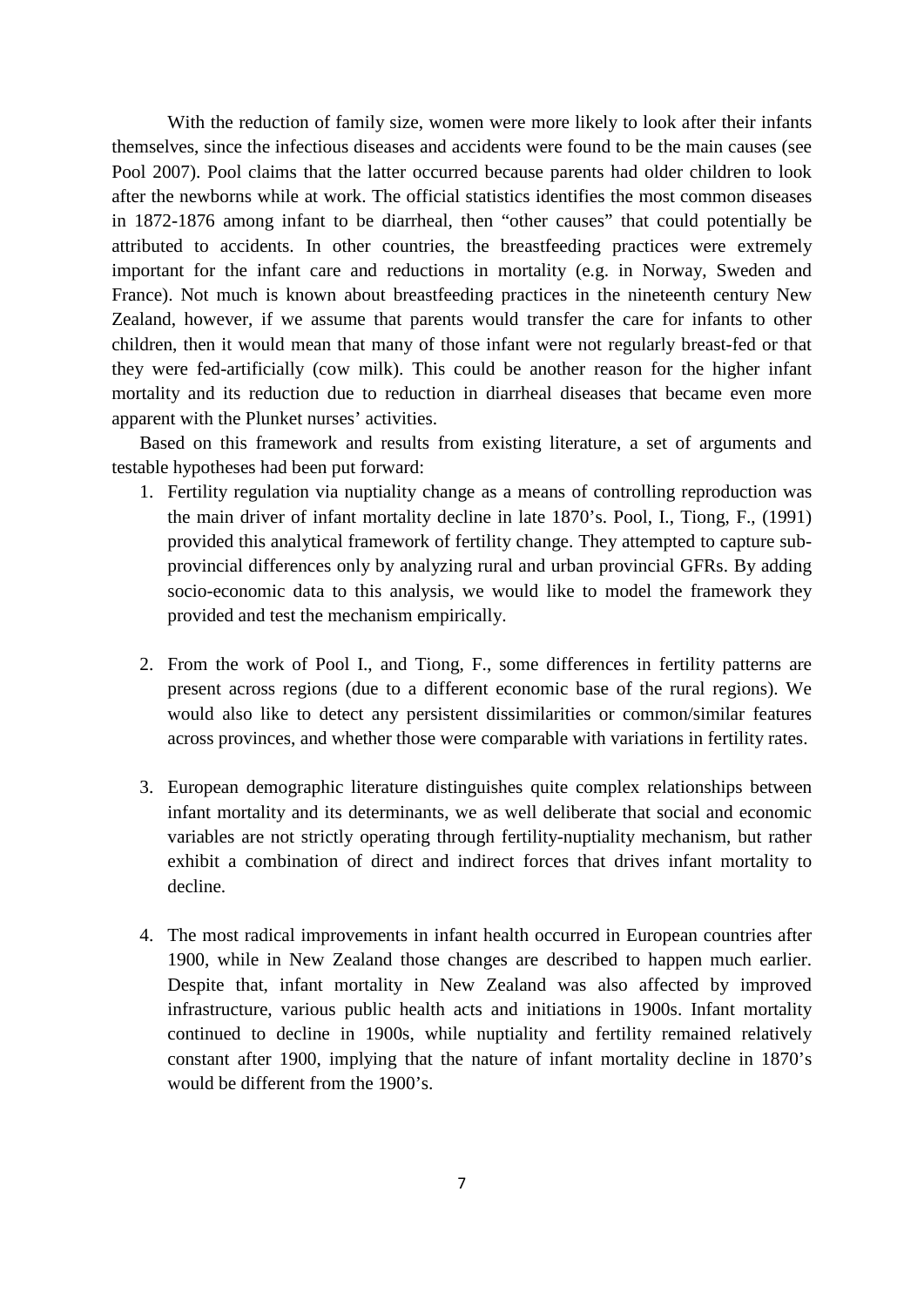- 5. Urbanization and relative economic environment in each region would have provided incentives for the shift to smaller families. Urbanization would also have a simultaneous effect on both infant mortality and fertility decline.
- 6. As the free compulsory schooling introduced in 1877 changed values relating to the enforcement of school attendance which served as a function of society's shifting attitudes to child labour, as evidenced in the Factories Act  $1894$ ,  $10$  we believe that female education is one of the most important determinants of fertility and infant mortality.
- 7. The role of public health and medical science, which were regulated through improved infrastructure, in the last quarter of the nineteenth century, was crucially undermined in the literature. Even in the early years Government has made some attempts to organize a system of public health and made vaccination compulsory for all infants (Public Health Act of 1872), but especially big improvements occurred in the 1900's, starting with the foundation of the department of health, immediately followed by Public Health Act of 1900, the 1903-1904 Midwives Registration Act, the 1909 Hospitals and Charitable Institutions Act, and continuing with the activities of Plunket nurses, in particular, directed to improve infant care and mother's health.
- 8. Assuming the preventive check was operating in the nineteenth century New Zealand, and even later in the twentieth century with fertility being regulated within marriage through contraceptives etc. (Pool I., 2007), then there exists a direct positive association between wages and fertility.

Some of the issues, discussed above, have historical underpinnings and cannot be directly tested, other are subject to direct testing and modelling. We discuss some parts of these issues and assumptions in greater detail in the analytical section, leaving the rest to be empirically tested in *Methods and Modelling* part of this paper.

# *ii. Infant mortality decline in retrospective*

Earlier, we identified some of the most common causes of infant mortality decline in other European countries. There was no definitive answer, in general though, empirical evidence supports the idea that improvements in economic conditions in the  $19<sup>th</sup>$  century were fundamental in the decline in death rates in the developed world. This said, the economic environment in New Zealand could be considered as "unique" both in terms of its demographic and epidemiological transitions. Infant mortality data reports that the decline occurred in the mid-1870s, which was at least two decades earlier than in Australia or Britain. As an example, Figure 1 represents the gap between New Zealand and Australian infant mortality rates, which is persistent throughtout the 1876-1940 period.

<span id="page-7-0"></span><sup>&</sup>lt;sup>10</sup> Pool, Tiong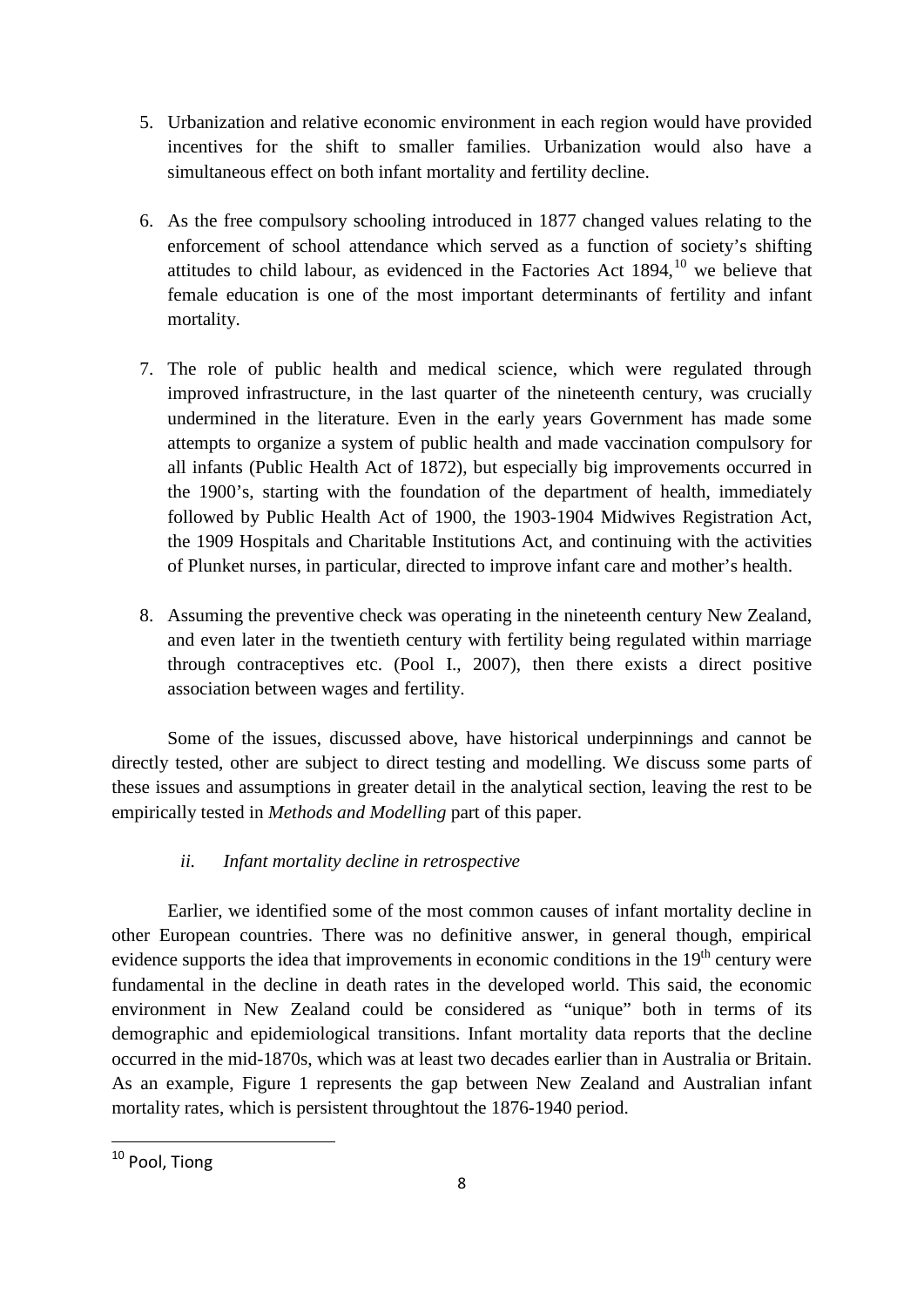The national series identify a significant increase in infant mortality in the mid-1870's, followed by a subsequent decrease. Largely, only in the mid 1870s were the infant rates above 100 infant deaths per 1000 live births. In fact, according to McLean (1964), the highest recorded infant mortality was in 1875 (about 125 deaths per 1,000 live births), which was the year "when the death rates for typhoid fever, bronchitis, broncho-pnemonia, and diarrhoea and enteritis all reached record heights, and many of the deaths were due to one or other of these diseases." If we were not to consider this increase in 1870s, the decline seems more gradual, with another era of rapid decline in the begining of 1900's being more pronounced (argument #4). Pool I. (2002) himself mentions the complications of interpreting changes in life expectation or other indices from trends over a few decades, as they did by only looking at general trends with no yearly fluctuations considered. We return to this point later.

Back to our Australia versus New Zealand example, we can only speculate on the relative attributions of different macro-social factors responsible for this differential such as environment, social services, economic development etc.





We know that in this particular case, it is not standards of living (wages). If we conside standards of living, Australian aggregate real wages seem to prevail during the period 1885-1908, hence the mortality gap seems to be related to factors other than simple economic.

*Figure 3. Aggregate wage indices: New Zealand vs. Australia*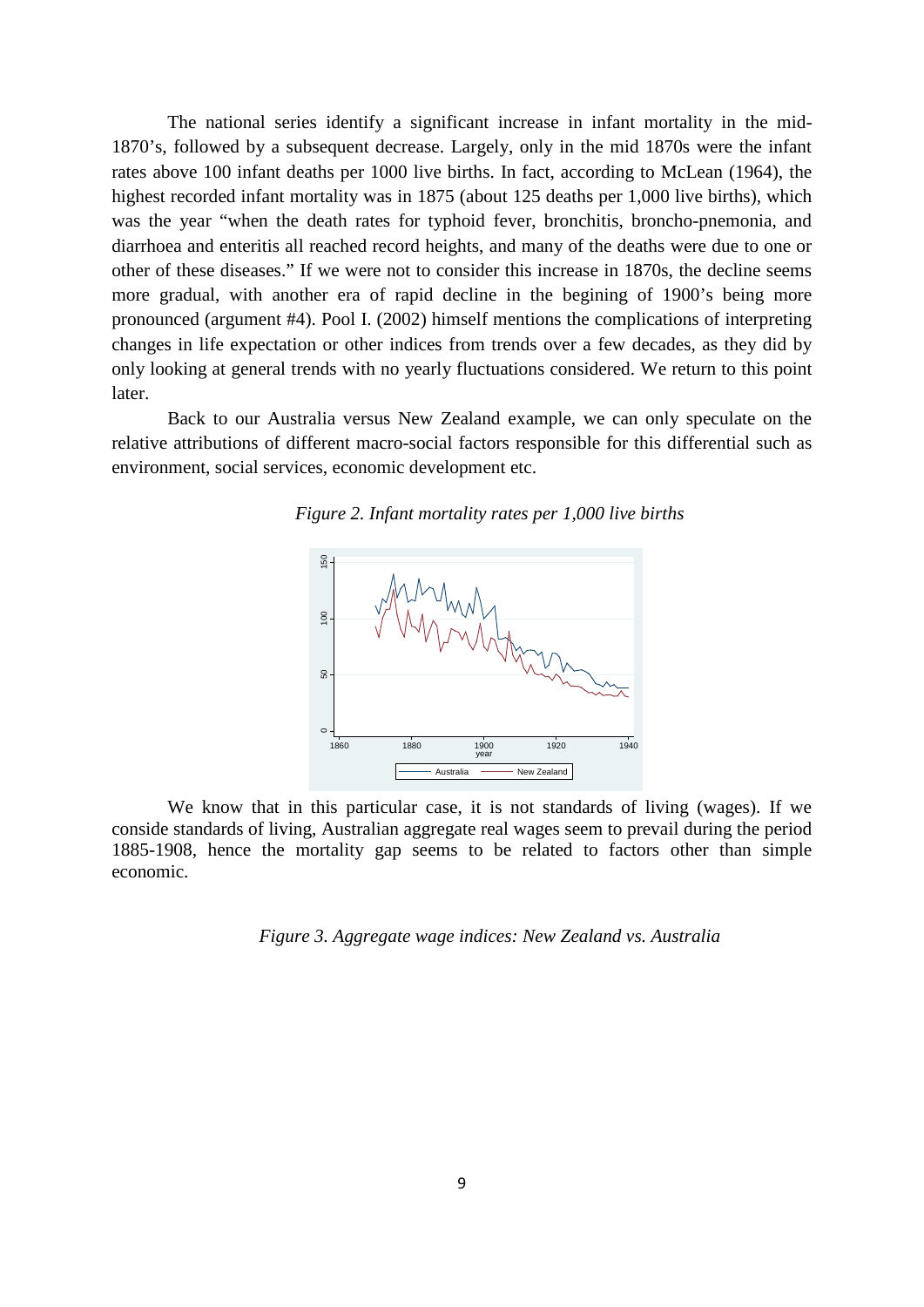

Not only New Zealand infant rates were lower than in Australia, life expectancy in New Zealand was also consistently higher. Infant mortality superseded the decline in the overall mortality, largely contributing to an increase in life-expectancy. Pool, I. and Cheung, J. (2002) noted that "..rapid mortality decline at infancy and chlidhood in the late  $19<sup>th</sup>$  century appear to have been followed by changes at older ages…" increasing life expectancy. The aggregate data confirms that New Zealand's life expectancy was consistently higher for both males and females than in both Australia and the UK.<sup>[11](#page-9-0)</sup>

# *a) Regional infant mortality rates*

While aggregate dynamics of infant mortality rates is more or less recognized, disaggregate analysis by major provincial district is mostly undiscovered (apart from the work of Pool, I. and Tiong, F. (1991) on sub-national difference of Pakeha fertility decline during 1876-1901). Prior to analysis of the determinants of infant mortality, we would like to introduce the infant mortality rates for each of the four major provinces.

Most data came from the Statistics New Zealand Yearly reports/publications, the New Zealand Census, and the Appendices to the Journals of the House of Representatives. The infant mortality data was collected for all nine provincial districts, but in this paper we concentrate on the four major ones (Auckland, Canterbury, Otago and Wellington). We take the most common definition of infant mortality: all children that died under 1 years of age. Figure 3 represents the infant mortality rates for the four provincial districts. We recognize 1864 peak to be only present in Auckland (the peak reached 214 infant deaths per 1000 live births), with the second highest peak occurring in 1875 during measles epidemic (147 infants died per 1000 live births). It is possible that small pox epidemic was introduced there before the compulsory vaccination had any effects (introduced in 1863), which could also be a response to heightened rates. Since this outlier was not present anywhere else, not much else can be inferred, only that New Zealand regions were quite isolated, especially Auckland region (was not connected to other provinces by land till the railway was built in 1906). Therefore, even if the epidemics happened there it would not spread rapidly on population living in other parts of New Zealand. The common increase in 1874-1875 had to do with

<span id="page-9-0"></span><sup>&</sup>lt;sup>11</sup> See Appendix 1.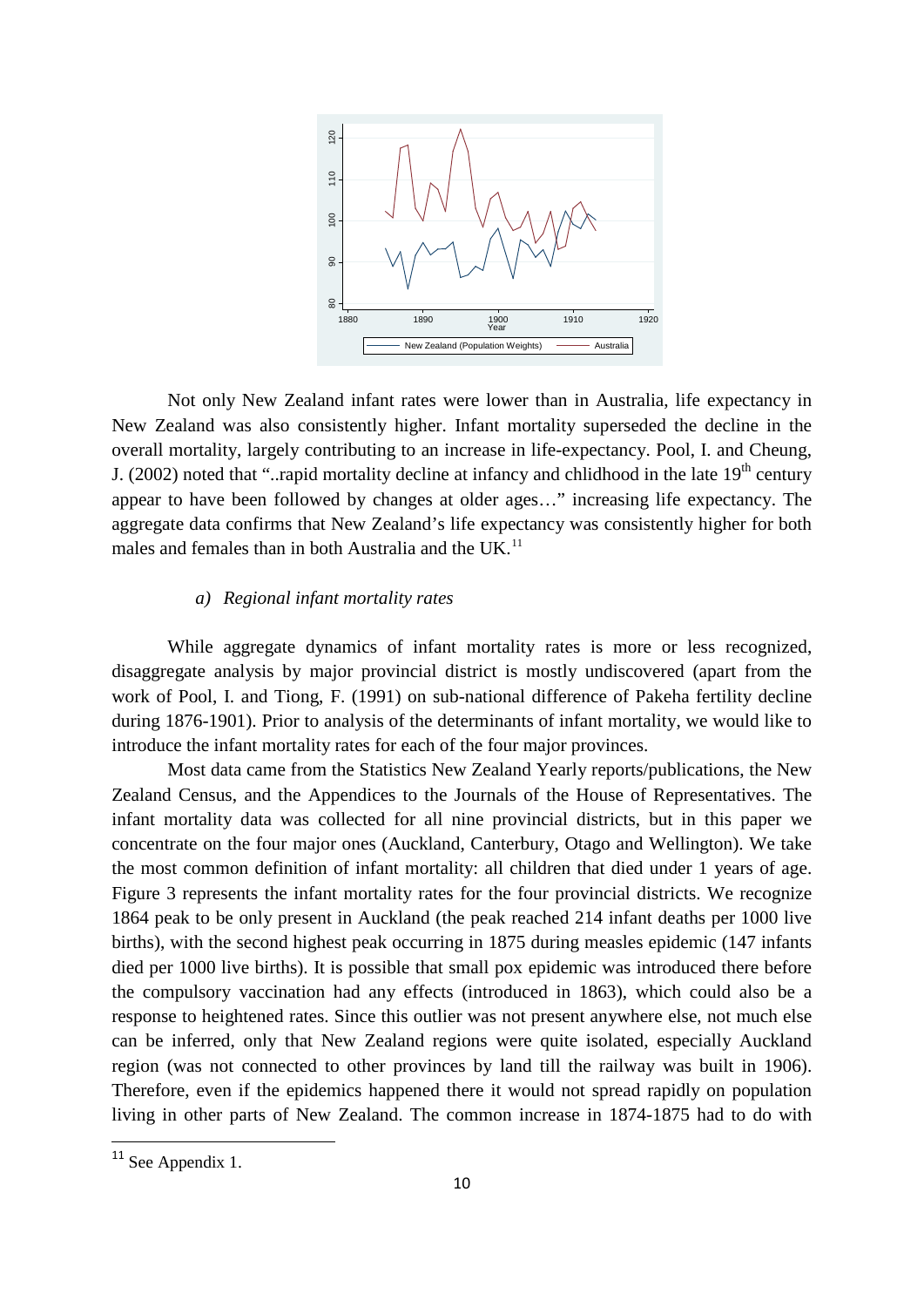measles epidemic. Measles epidemic was likely to affect neonatal mortality since maternal measles is generally associated with an increased risk of premature labour, miscarriage, and low-birth-weight infants. Irregular hikes prior to that may reflect the effects of other "epidemics" occurring at various times which could have a composite effect on infant mortality during early years: in 1872 - smallpox outbreaks in Auckland and Wellington followed by whooping cough epidemic in 1873 and typhoid in 1874. The fluctuations seem to diminish post 1900, especially evident in Auckland and Canterbury. Wellington and Otago both have a slight increase in the number of deaths in 1930, the reasons for which are unclear.

#### Aucklan Canterbury

*Figure 4. Infant mortality rates per 1,000 live births, 1862-1940*



By carefully examining the four different plots, the 1870's decline is most evident in Auckland, which seems gradual and more evolutionary rather than revolutionary drop as in some European countries. The increases in early 1860's and 1870's are due to migration and more diseases being introduced into New Zealand, however, those were not nearly as detrimental as some infectious disease epidemics of the European scale.

After 1900 the infant mortality rates continued its rapid fall with the improvements in environmental sanitation. The Department of public health was set up in 1901, the main activities of which were directed towards improving sanitary conditions, with a special attention provided to reducing the incidence of tuberculosis and the acute infectious diseases. There were no direct measures undertaken to control maternal or infant mortality because the infant rates were already comparatively low. The direct measures were only undertaken by the Department in 1923. Before that the Royal New Zealand Society for the Health of Women and Children was responsible for the infant mortality problem. This organization established its position with the general public and with successive governments since 1907.

By 1900 the three leading causes of infant deaths were the diarrhoeal diseases, prematurity, and the respiratory diseases, with the former two accounting for nearly half the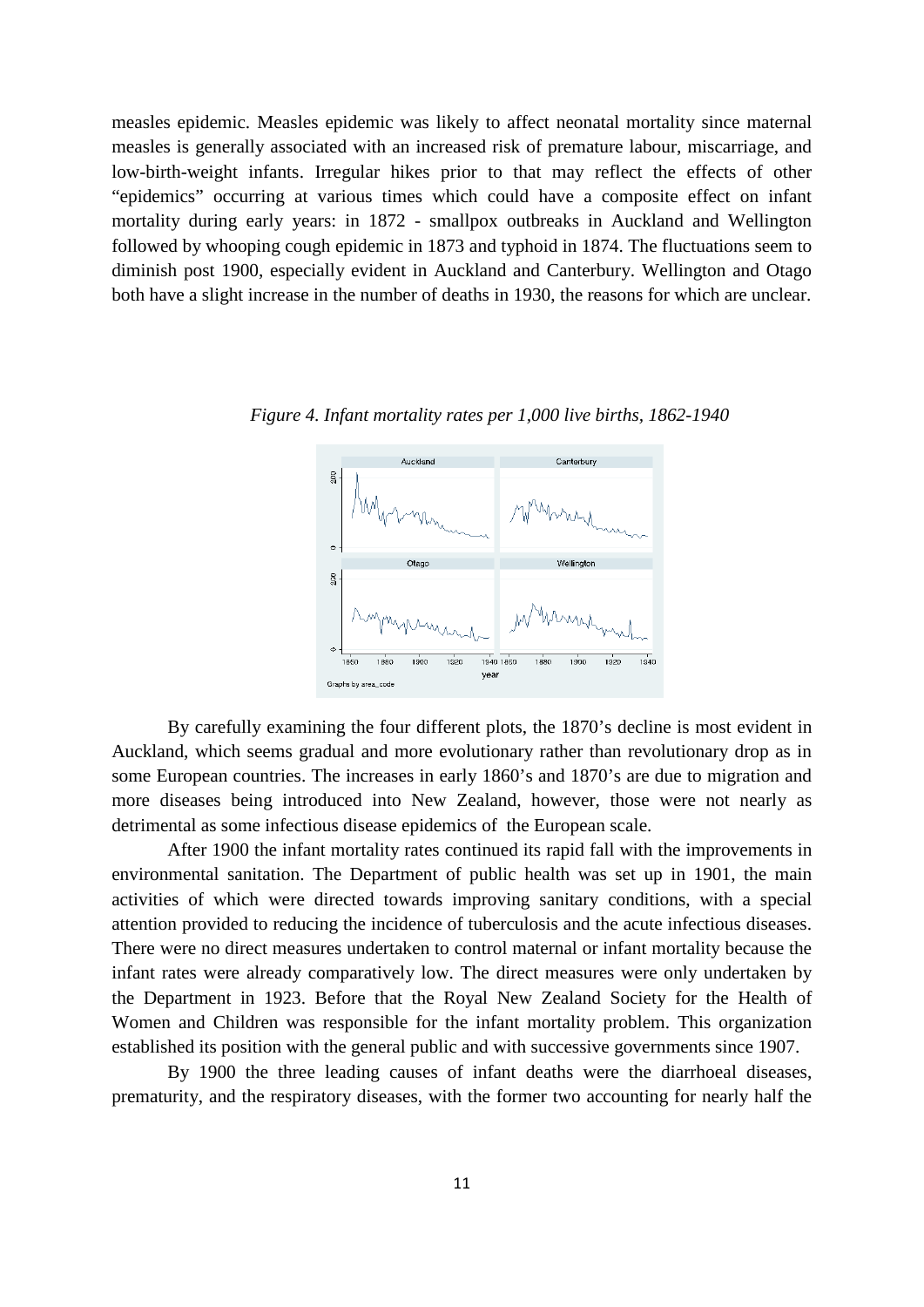total deaths.<sup>[12](#page-11-0)</sup> According to the New Zealand Medical Journal (1947), during 1901-1905, 41 % of the infant deaths recorded occurred during the first month of life, and 59 % in the subsequent months of the first year, whereas in 1940's, 73.2 % occurred in the former and 26.8% in the latter period. This means that the great improvement in infant mortality during that time period was entirely due to a reduction of deaths occurring after one month. McLean explains that the Plunket Society were mainly responsible for this reduction in infant deaths, by teaching mothers the methods of infant feeding and nurture laid down by Truby King. The Registration of Births and Deaths Act of 1908 claimed to have made Plunket Society services available to practically every mother in the Dominion before the baby is two weeks old (argument #7).

The official statistics on cause-specific diseases identifies diarrhoeal diseases as the major cause of deaths among infants (about 24% in 1872-76); other causes account for about 16.5 %. The reliability of these data was argued by other authors [13.](#page-11-1) The numbers may be underreported or over reported, however, those were consistent over the years. The number of deaths from cause-specific diseases was not large; however, the number of infants that died each year was not large either. We know that deaths from diarrheal and infectious diseases constituted a large proportion of infant deaths in Sweden, England, France and other European countries. For instance, in France the main causes of infant deaths in cities till 1930's were diarrhoeal diseases, which tended to exacerbate during hot summer months. In fact, from the mid-1880's, there was a multiplication of public and private interventions promoting better infant-feeding practices.<sup>[14](#page-11-2)</sup> In the next subsection, we continue to discuss alternative causes of infant mortality decline proposed in the literature.

# *b) Fertility, infant mortality mechanisms*

Historically, the relationship between fertility and infant mortality is often found unclear. In the literature, it is usually supposed that a decline in infant mortality stimulates the control of marital fertility. The functioning of this mechanism represents a critical part of demographic transition theory in which mortality decline precedes fertility.<sup>[15](#page-11-3)</sup> The empirical evidence does not seem to support this causal relationship. For instance, Larsson (1988) found no clear connection between levels of fertility and infant mortality. Francine van de Walle's survey (1986) of European data did not reveal the historical evidence that confirms that the decline in infant mortality led to the decline of fertility. Woods, R., and others (1989) presented the figure on the changing balance of fertility and mortality in Sweden, France, England and Wales between 1801 and 1981, which demonstrated dual effects of mortality and fertility in changing contribution of infant mortality to the total number of deaths.

If the link is reversed (infant mortality is the dependent variable), the chronology of demographic change in the late nineteenth and early twentieth century Europe appears more

<span id="page-11-0"></span> <sup>12</sup> McLean, (1964), p.178.

<span id="page-11-1"></span> $13$  Donovan, J. W., (1969)<br><sup>14</sup> Rollet, 1990, pp 432-442.

<span id="page-11-3"></span><span id="page-11-2"></span> $15$  Wood, Watterson 1989 (part2) 122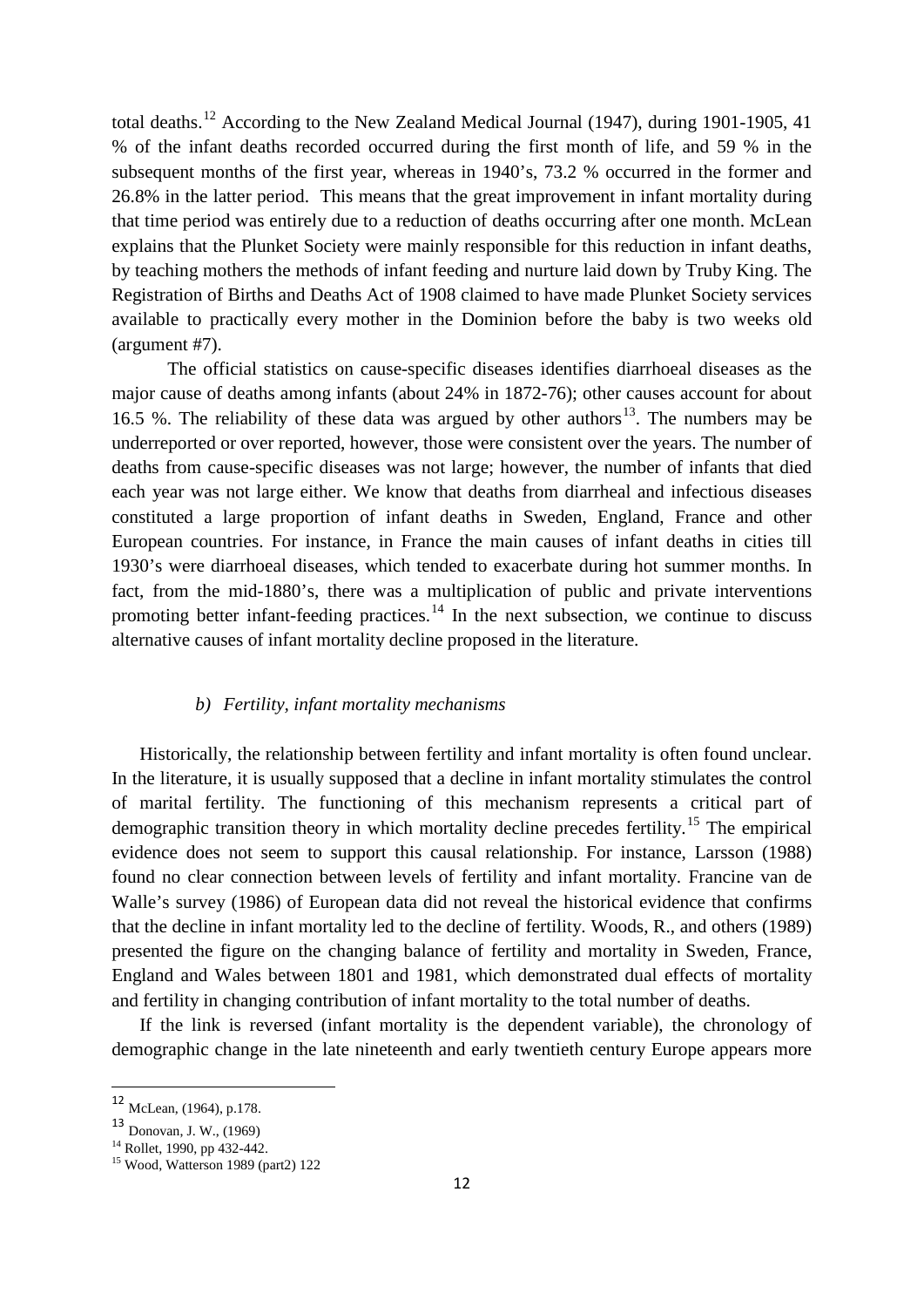straightforward. However, several other factors complicate this relationship such as breastfeeding (affects both infant mortality and fertility), the replacement effect (which may operate when fertility is controlled). Even in the early Malthusian framework, wages or incomes were affecting both infant mortality and fertility. Brass and Kabir (1979) also attempted to link these variables by examining the associating between child mortality (0-5) and fertility on nine English regions plus Wales. They found that economic and social development was the driving force that influenced the virtually simultaneous movement of both variables (argument #3). Other results for England and Wales suggest that, once the effects of epidemic diarrhoea are removed, the decline in fertility beginning in the 1870's would have had a positive influence on the succeeding downward trend of infant mortality.<sup>[16](#page-12-0)</sup>

New Zealand's fertility levels, similarly to North America, Australia, and to some Nordic countries, were very high in the 1870's. The European fertility transition also coincided with the timing of infant mortality decline. The decline of both marital and illegitimate fertility from the 1870's served to reduce the level of infant mortality by affecting both the number of pregnancies a woman experienced, and by increasing intervals between successive births. Woods R. etc. (1988) point out that there exists a fundamental difference between an increase in overall fertility induced by changes in nuptiality (a higher proportion of spinsters married during the late eighteenth century) and a decline in fertility determined largely by the control of reproduction within marriage as happened during the late nineteenth century. The latter clearly was not the case for New Zealand. Sceats and Pool (1985a) provided empirical evidence that the initial decline in fertility during the late nineteenth century was the result of marriage postponement. Their results demonstrated the effects of delayed marriage in reducing fertility at younger ages of the female population, they also provided evidence that showed the profile of marital fertility at 20-24 years did not deviate radically from the natural fertility model (i.e. the fertility levels where no form of fertility control is used), indicating limited or no effect of use of contraception in fertility regulation during 1878-1901.

In short, the same causes were driving the fall in infant mortality in the late nineteenth century's New Zealand as in the late eighteenth century's England and Wales. This finding reflects the unique nature of New Zealand economic and social environment. Pool (2007) claims that this Malthusian "preventive check" had existed as a mechanism for fertility regulation even after barrier methods of contraception and other techniques of fertility regulation became more prevalent, also asserting that the effect of public health and mass campaigns only contributed to better health after 1930's. This statement is highly speculative since with an increase in technological progress along the process of industrialization especially evident with the beginning of refrigeration era, both fertility and mortality were declining with population growth beginning to slow down in 1890's as well, which are the characteristics of post-Malthusian period. However, it is possible that till the last quarter of the nineteenth century, fertility was regulated through Malthusian channels, meaning that higher incomes were driving higher fertility and lower infant mortality levels (argument #8). With regards to infant mortality and fertility relationship, we are unclear about the causality of this relationship. The overall mortality results as well show to be inconclusive: Pool,

<u>.</u>

<span id="page-12-0"></span><sup>16</sup> Hope E. W, (1917), Burns C.M (1942), Reves, R., (1985) in Woods, R. I., Watterson, P. A., Woodward, J.H., (1989),

<sup>&</sup>quot;The causes of Rapid Infant Mortality Decline in England and Wales, 1861-1921 Part 2."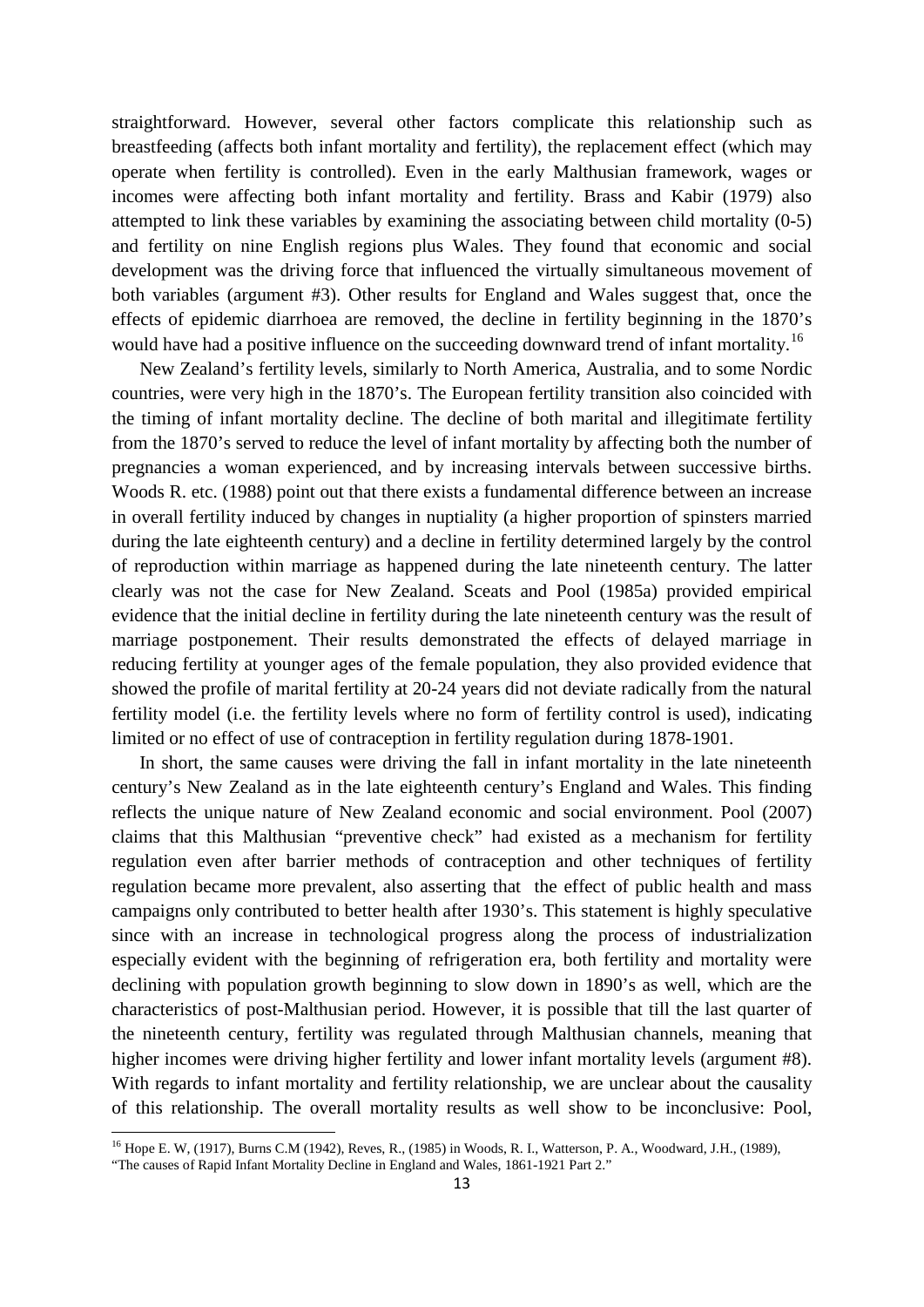Cheung (2002) in their Pakeha case study found that mortality in New Zealand followed a different from some developed countries sequence of mortality-fertility relationship: "the gaining of relatively low levels of mortality was followed by a rapid fertility decline, but it, in turn, seems to have effected further rapid mortality declines."

The earlier described mechanism of the effects of fertility on infant mortality through the nuptiality changes is discussed here in more detail. Fertility and infant mortality can be both considered as outcomes of various socio-economic and socio-cultural conditions. Pool and Tiong (1991), in their paper on sub-national fertility trends, presented an analytical framework of fertility change mechanism, that identified (from an analysis based on a form of standardisation) almost two-thirds of the transition came from the shifts in patterns of nuptiality, with the underlying rational of this mechanism being a change in the values of women and couples (hypothesis #1). Social and economic changes were identified as more remote factors that influenced the decision-making process to have fewer children. In particular, they concluded that "cultural determinants...appear to have been superseded by social and socio-economic differences". The paper did not present empirical evidence on the effects of socio-economic variables, the analysis was purely analytical, utilizing only provincial and regional data on fertility change. The GFR (general fertility rates) were constructed using indirect estimation (conventional indirect standardisation was employed to eliminate age-specific components). In the graph below, we present two series of GFRs (estimated by Tiong and our yearly estimates of the number of births over number of women of child-bearing age):





It is clear that if we were to smooth our series, we would get almost exactly the same estimates of GFR as estimated by Tiong. The timing of the fertility decline seems to be quite homogeneous across provinces, with Auckland's GFRs experiencing a more gradual decline compared to other provinces. Since fertility change mechanism (1876-1901) specifies change in marriage pattern as a direct cause, we also plotted the standardized ratios of the number of married women ages 16-24 for the same time period.

*Figure 6. Proportion of married women ages 16-24*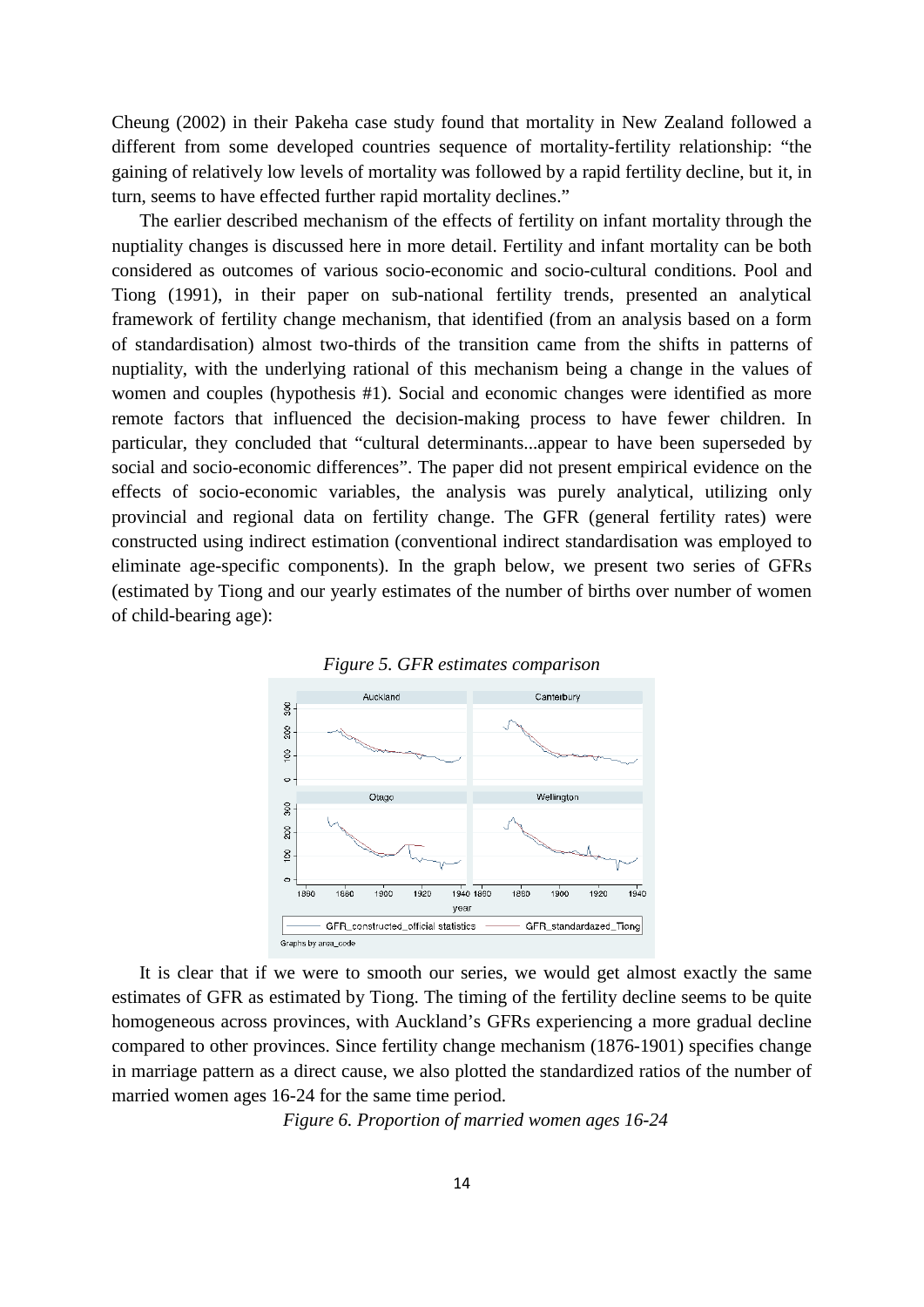

The series clearly identify relatively smooth trends (the number of women had been interpolated in between censuses), with the lowest percentage (on average) in Canterbury and Otago. We can observe a steady decline in the proportion of married women ages 16-24 in 1870's, which also coincided with the decline in fertility. Clearly, the decline in the proportion of married was much steeper and seemed to reach its low in 1900, after the proportions fluctuated around 20% across provinces. Post 1914, the age of marriage dropped and few married women worked outside their homes, as we may observe the series slightly increase in 1900's, however, the rate of increase seems relatively small. Since fertility is regulated through nuptiality changes, this would have a direct impact on fertility. Not much else can be said about the nuptiality-fertility interactions until a further empirical analysis is done.

Assuming, fertility led to an infant mortality decline in the 1870's, we still believe its contribution to a further decline significantly diminished. We may observe that in 1900's the fertility seems fairly static, nevertheless the infant mortality decline progresses at a much higher rates of decline. Even if the medical care was "non-existent" in the early years (although some attempts were made such as Public Health Act of 1872 that aimed to organize a system of public health and made vaccination compulsory for all infants), there was certainly an improvement in 1900's, starting with the foundation of the department of health (immediately followed by Public Health Act of 1900, the 1903-1904 Midwives Registration Act, the 1909 Hospitals and Charitable Institutions Act) and continuing with the activities of Plunket nurses, in particular directed to more intensive infant care (argument #4). Particularly, Midwives Registration Act establishes a system of training, examination and registration of midwives, and provides for government-funded maternity hospitals to care for less well-off women.

If we refer back to the framework, the remote determinants of fertility regulation are social and economic determinants (e.g. economic conditions, education, and level of urbanization). Pool, Tiong previously postulated some of the indirect fertility measures that would be responsible for changes in preferences or values of nuptiality decisions. In the next section, we discuss the socio-economic determinants in more detail, by adding empirical data to previous analysis.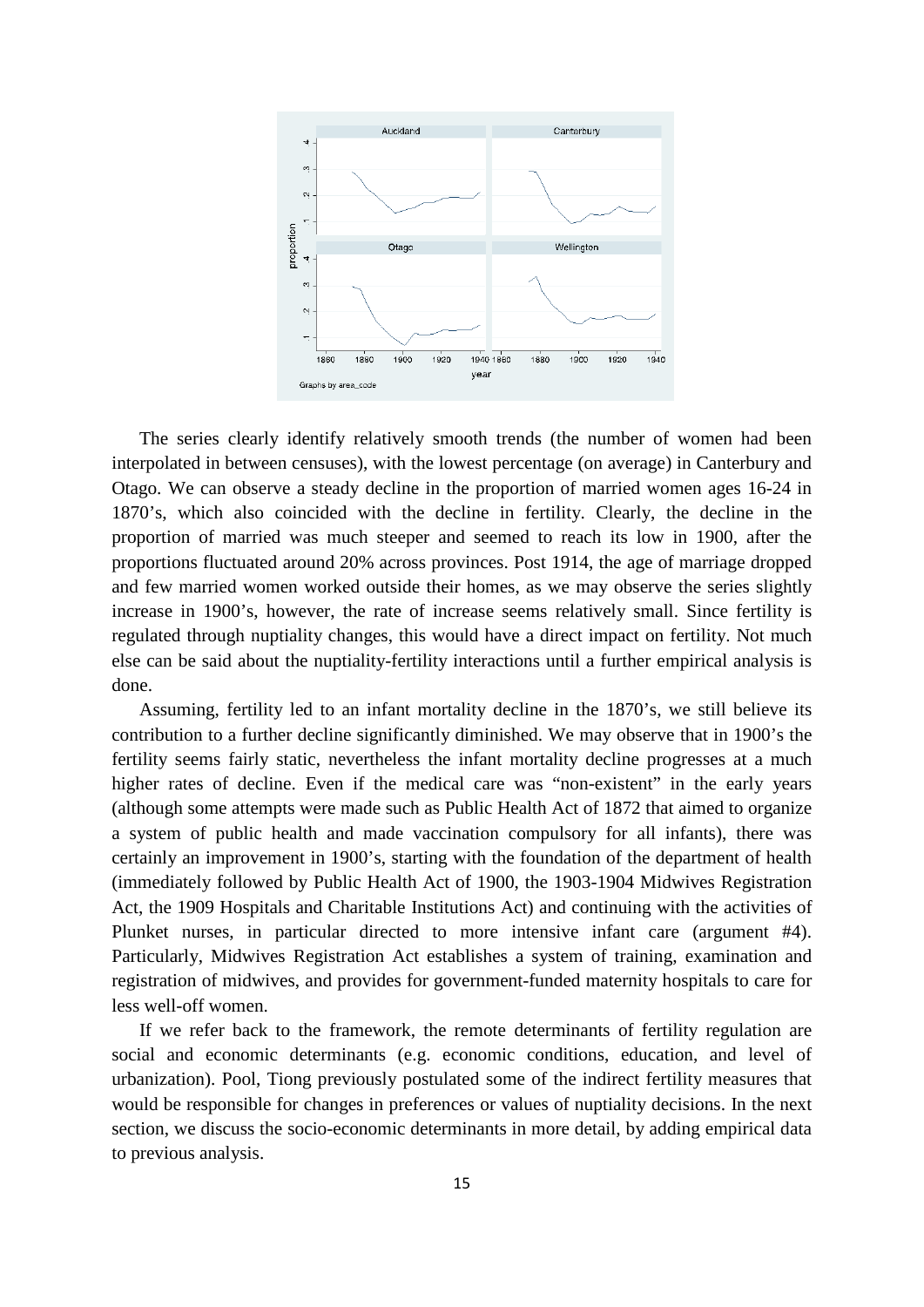#### *iii. Social and economic determinants*

### *a. Real Wages*

As in postulated argument (#3) in section II, we believe that the effects of socio-economic factors on infant mortality are more complex than simply through fertility-nuptiality change mechanism. Generally, it is widely accepted that increasing incomes/economic standards of living on average generate better health outcomes (more disposable income that can be spent on health). Hypothetically, rising living standards should reduce mortality, however, the pattern may be complicated, for example,  $18<sup>th</sup>$  century Norwegian results did not identify a straightforward and robust correlation between economic resources and infant mortality<sup>[17](#page-15-0)</sup>.

It is often that economic data such as real wages is not readily available in a consistent form or does not exist at all during early years of development, however, we were lucky enough that compilation of yearly wage statistics was relatively consistent (since 1873) and we were able to reconstruct real wage series for each of the four major provincial districts using regional deflator series calculated in our previous work. Average real wages measure the economic standards of living in a particular population. The relationship between real wages and demographic variables (whether it is nuptiality, fertility or infant mortality) needs to be examined within New Zealand economic landscape at the time.

The economic conditions have mostly been favourable in New Zealand, especially with the beginning of refrigeration era. New Zealand has always been an exporter of primary products, partly because of that, the "long depression" from the late 1870's to the early 1890's did not seem to strike New Zealand economy as much as was the case in Europe. For example, the English prices, at the beginning of the 1890-1899 decade, declined more rapidly than in New Zealand (given that food comprised a relatively large proportion in New Zealand deflator series, almost 50% of the average working family income would be spent on food (1893 Census)). Provincial data allows us to observe whether there existed considerable differences in real wages across provinces at various stages of economic progress.

*Figure 7. Real wage index by major provincial district, 1873-1940*



<span id="page-15-0"></span> <sup>17</sup> Edvinsson, S., and others, (2008). "Infant mortality in Nordic countries, 1780-1930," p. 471.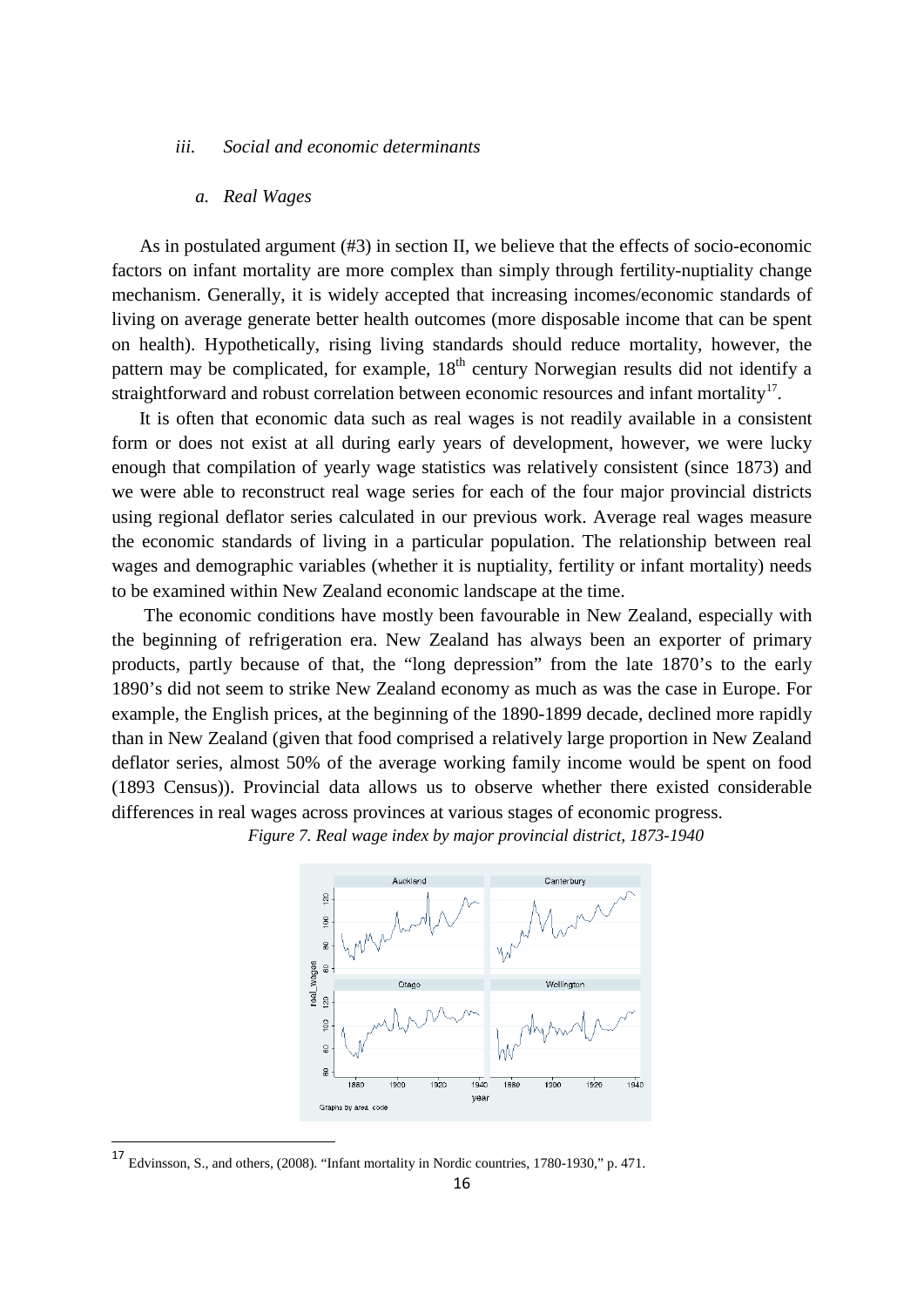Figure 7 reports that provincial differences are most evident in 1890's and 1900's, although the general trend seems to be common across provinces. In fact, the earlier work on regional prices and real wages established (for 1885-1913 period) a high degree of convergence of real wages across four main regions by 1913. The coefficient of variation analysis confirmed that the dispersion among regions had been the greatest in 1890's (the "long depression" seemed to affect provinces differently), which decayed considerably after 1900. Real Wages are expectedly trending upwards from 1880's with frequent yearly fluctuations across provinces. The 1930's depression is also reflected by the dip in all four series.

For more in depth analysis, it is important to discuss the relative position of women in the labour market and the opportunity cost to earning higher wages with more progressive development as that would have a direct effect on decision-making with regards to marriage and family size, which ultimately affect infant mortality.

During 1870's -1920's New Zealand's manufacturing production remained quite local and small scale. The services sector (domestic servants) contributed to about 16 % according to 1911 census. Male-female differentials during 1885-1913 (ratio of real wages of housemaids to smiths and general labourers) remained relatively constant, slightly increasing after 1900's. Post 1890s period also saw an improvement in the ratio between tailoresses and tailors (a reduction of the wage gap between males and females: females' wages being only 50% or less of males' wages in 1885 to 60-65% in 1913). Because of the duality of the labour market with men in the primary sector and women in the secondary, women's sphere of life and work was characterized as highly domestic before the late nineteenth century when certain changes in women's lives and roles seemed to take place.<sup>18</sup> Although, state-instituted arbitration system established in 1894 privileged the male breadwinner, unions were formed with women becoming more active (for instance, tailoresses unions were quite active in Auckland, Christchurch and Dunedin) and the women were granted the right to vote for the first time in 1893. Despite this achievement, government's protective labour legislation between 1891 and 1912 destroyed the late-nineteenth-century push for women's economic dependence, by protecting women through sex-differentiated minimum wages, and restrictions on the hours of work etc., basically channelling women away from good jobs $19$ . The state also reinforced women's domesticity through welfare, pensions, maternity benefits and the family allowance. From the 19th century to the 1960s women's role centred on marriage, motherhood, and taking care of husband, home and children. Apart from economic environment, the social conditions and government policies which might have had directly or indirectly determined the underlying reasons for the decisions with regards to marriage and the number of children within the family.

## *b. Education*

Female education is one variable that has a direct effect on both fertility and marriage rates. Before the abolition of the provinces, each of the provincial governments had made

<u>.</u>

<span id="page-16-1"></span><span id="page-16-0"></span><sup>&</sup>lt;sup>18</sup> Nolan, Melanie (1976)<br><sup>19</sup> Same, p.27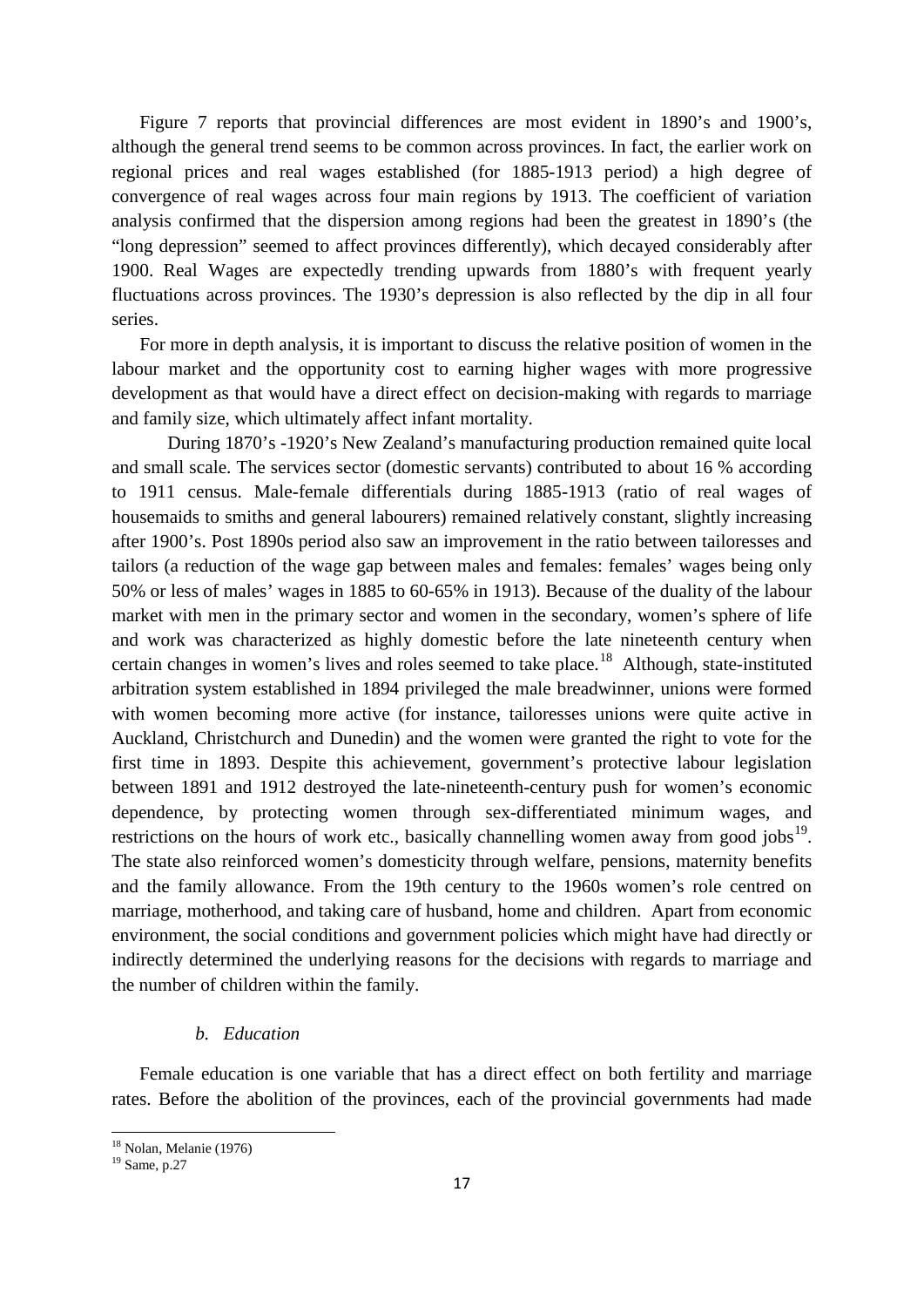some sort of provision for primary education in its district, which differed greatly in character and efficiency.[20](#page-17-0) Free compulsory primary education was introduced in New Zealand in 1877. Attendance was made compulsory between the ages of 7 and 13. Before 1900 the number of children that received secondary education was not large, especially in rural areas, where there were ony a few local secondary schools<sup>[21](#page-17-1)</sup>. Census data on education was not collected till much later in the  $20<sup>th</sup>$  century, which was compensated by yearly publications of enrolment statistics in primary and secondary schools. Statistics below represents the female/male enrolment ratio for primary education both private and public till 1919, from 1919 both secondary and primary education were included.

Figure 8 demonstrates a steep increase in the ratio around 1870's. A considerable decline is present in 1930's in all the four series. The first secondary schools originated as Old boys schools, with one feature at New Zealand secondary schools being school Cadet Corps. The ratio was falling during the 1930's economic depression because of the increased number of boys attending boys' schools to be trained for the military purposes and the shortage of teacher's colleges. Besides that, as a general rule girls remained less likely to attend school in the early decades of the 20th century. This was particularly marked at secondary school. From 1944, when secondary school became compulsory to the age of 14, girls' attendance matched that of boys $^{22}$  $^{22}$  $^{22}$ .



*Figure 8. Female enrolment ratio, 1873-1940*

#### *c. Urbanization and Public Works*

Unlike the more direct socio-economic measures such as real incomes or female education, urbanization and public works set the conditions for all three demographic variables included in the framework (argument #5). Urban environment not only played a crucial role in determining the conditions in which infants were born, but also provided

.<br>-

<span id="page-17-0"></span><sup>&</sup>lt;sup>20</sup> Irvine, R. F., 1902: "The progress of New Zealand in the Century."<br><sup>21</sup> Ash, Graeme. "The School We Magnify" (1991).<br><sup>22</sup> Te Ara, Online encyclopaedia of New Zealand

<span id="page-17-1"></span>

<span id="page-17-2"></span>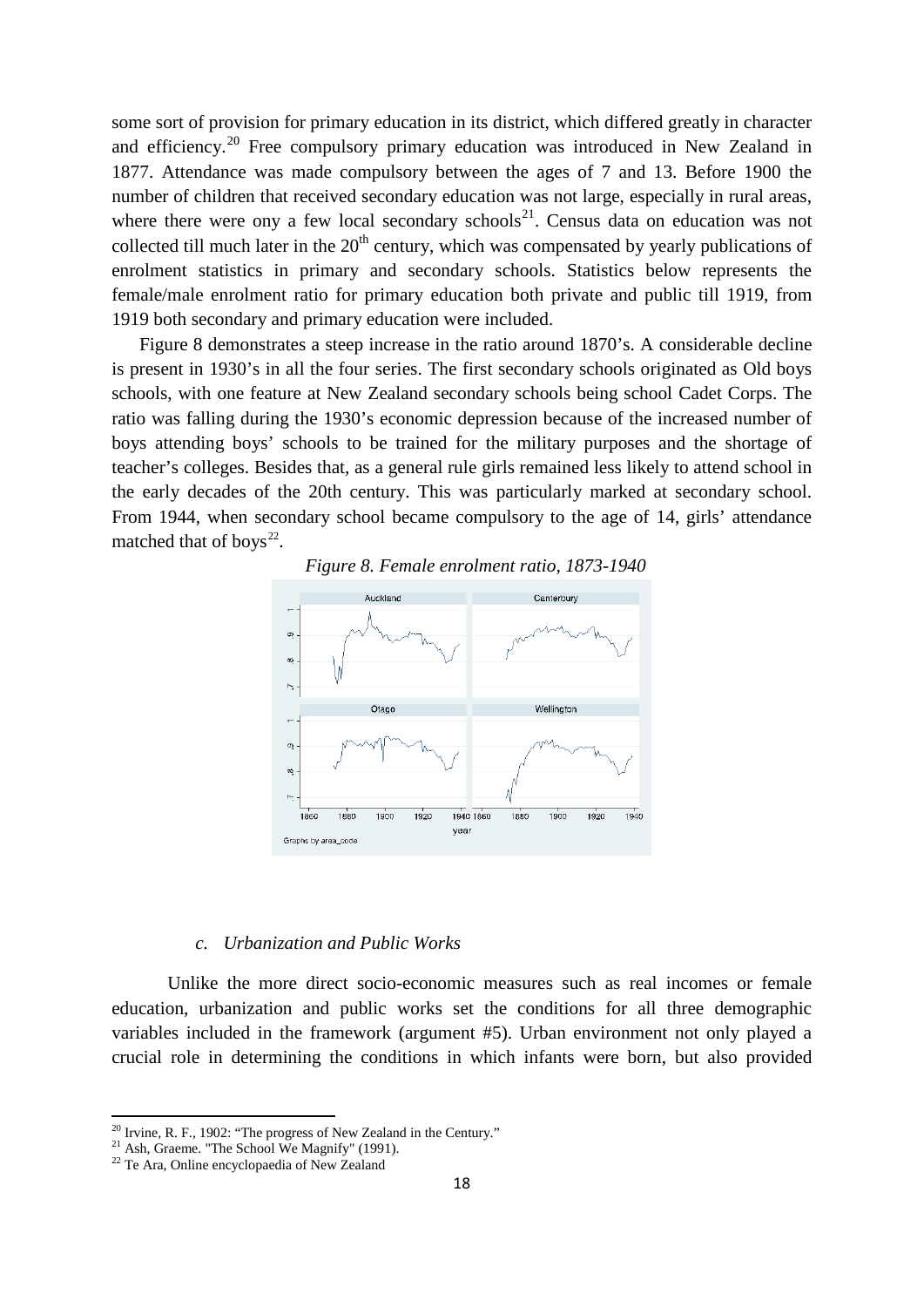greater opportunities for women, thereby affecting the decision making with regards to marriage and kids.

The "peasant" or "rural-labourer" farming family structure had largely disappeared in New Zealand by the twentieth century<sup>23</sup>. Even by the end of the nineteenth century, despite the image of pastoral democracy and dependence on primary exports, New Zealand was an urbanized society<sup>[24](#page-18-1)</sup>. New Zealand was urbanizing quite rapidly during the period 1860-1940, where the urbanization percentage jumped from 20% to 55-60 %:



*Figure 9. Urban proportion, 1862-1940*

The cities, however, were not nearly as densely populated as other developed countries. Based on the 1891 census, population living in cities over 20,000 in New Zealand was about 28.4 %, while in Australia it was 40% (the same dynamics was true for cities over 10.000).<sup>[25](#page-18-2)</sup> The urbanization pattern in New Zealand was quite different from that in Australia or elsewhere. One major distinction between the urban geography of New Zealand and other countries is the absense in New Zealand of a megapolis (population exceeding 1,000,000), largely due to New Zealand's small total population. The high rate of population growth in New Zealand up to 1911 permitted a substantial increase in the proportion of the population without any increase in the concentration of the population<sup>[26](#page-18-3)</sup>. Low density in the cities and detached or semi-detached dwellings represented a completely different picture from that in the big European cities, which meant that the spread of disease would not happen as quickly and the incidence of diarreahl diseases would not be as great. Despite that, urban-rural differences in mortality did exist in New Zealand till about 1920.

The negative effect of urbanization on health (infant mortality) is often referred to in the literature as "urban penalty," which basically implies much higher infant mortality rates

<span id="page-18-0"></span> $23$  Pool, 2002

<span id="page-18-3"></span><span id="page-18-2"></span>

<span id="page-18-1"></span><sup>&</sup>lt;sup>24</sup> Pool and Bedford, 1997<br><sup>25</sup> Gibson C., (1973), "Urbanization in New Zealand: A Comparative Analysis," p.72<br><sup>26</sup> Gibson C., (1973), "Urbanization in New Zealand: A Comparative Analysis," p.83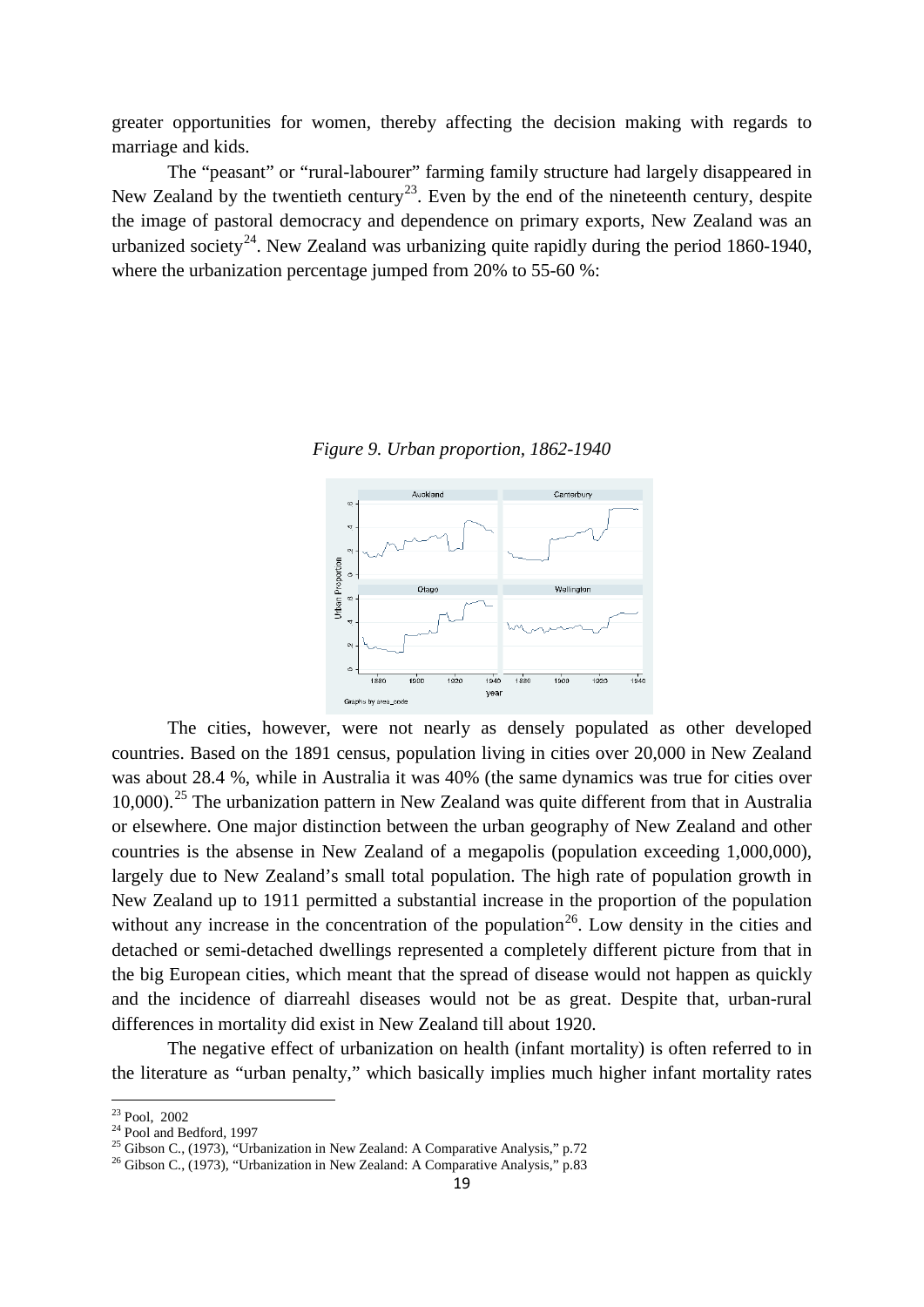in urban than rural areas, and therefore the price one have to pay for an opportunity to earn higher wages.

The existence of an "urban penalty" has been widely acknowledged by the American and European literature on mortality transitions. Generally, the excess urban mortality diminishing from the late  $19<sup>th</sup>$  century onwards with the improvement of diet, public health measures, and overall living standards. For example, Australian crude death rates fluctuatied by up to 20/1000 until 1870's, henceforth there was a steady decline with a general reduction in the magnitude of year-to-year variations<sup>27</sup>. The US sustained mortality decline also commenced in the early 1870's, greatly furthered by the construction of waterworks and sewers and other public health measures $^{28}$  $^{28}$  $^{28}$ .

In New Zealand, "urban penalty" existed at least during 1887-1907, after which the gap between urban and provincial rates has shrunk and practically disappeared after  $1920^{29}$  $1920^{29}$  $1920^{29}$ . Improvements in infrastructure, initiated by greater per capita real public works expenditure led to establishments of sewerage and water works systems. Sewerage systems were completed in Dunedin in 1908, Wellington in 1899 and Auckland in 1914. Christchurch's system was finished first, in 1882, but a high-pressure city-wide water supply only arrived in 1909 (argument #5). With fertility and infant mortality rapidly falling in 1880's, per capita real public works expenditure experienced an increase around the same time. With the introduction of refrigerated shipping and the need of a better infrastructure in place the expenditure boomed, which was followed by the 1890's decline. Liberal government's initiations in 1930 have led to an increased spending on public works projects, which stimulated healthier and safer urban environment.



*Figure 10. Per capita public works expenditure in real values, 1862-1940*

Now that we have discussed some of the major determinants of infant mortality in the context of New Zealand social and economic environment, with the hypotheses outlined in section II in mind, we proceed to quantitative analysis.

# *III. Methods and Modelling*

<u>.</u>

<span id="page-19-0"></span><sup>27</sup> Taylor R., Milton L., (1998), "The Australian mortality decline: all-cause mortality, 1788-1990," p.28

<span id="page-19-1"></span><sup>28</sup> Haines, Michael R. (2001). "The Urban Mortality Transition in the United States, 1800-1940."

<span id="page-19-2"></span><sup>29</sup> Appendix 1, Figure 4.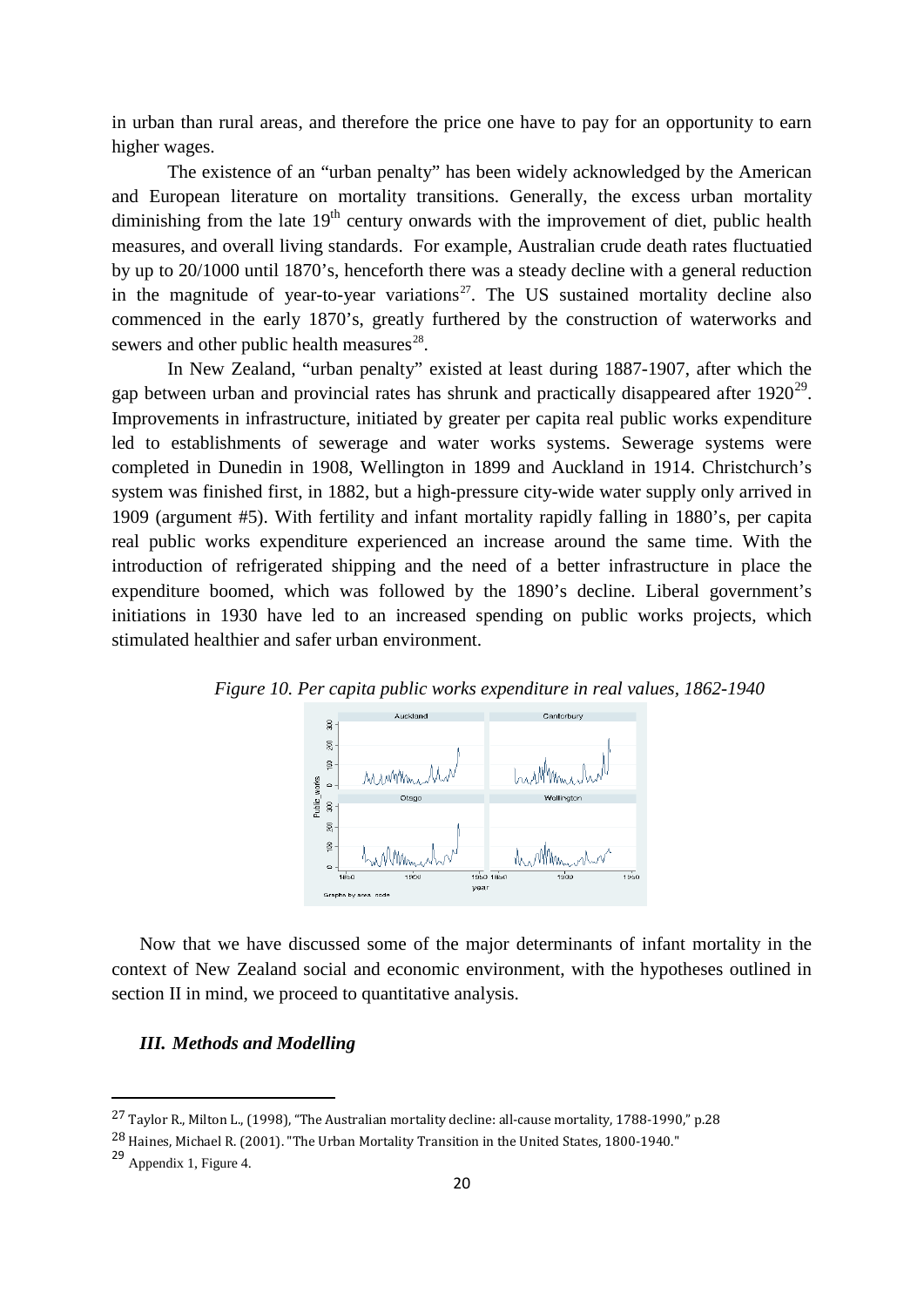This part corresponds to hypothesis testing that requires quantitative analysis. Since our data has large T and small N, certain degree of time series persistence could cause a potential bias. We begin with pretesting the series for any structural change that might have caused non-stationarity, both panel (Hadri (2003) Lagrange Multiplier (LM) and Levin, Lin and Chu (2002)) and individual unit root tests (both DFGLS and standard Dickey-Fuller procedures) were undertaken with one (Zivot and Andrews, 1992) or two breaks (Clemente-Montanes-Reyes, 1998) considered in individual series. To further explore provincial differences identified in the analytical section, we proceed to analysis in STAMP in order to model socio-economic and demographic variables either univaritately or multivariately without explanatory variables to identify any common/similar features among provinces. Finally, we test hypotheses by building a structural equation model in a panel setting that utilizes the framework and mechanisms from theory to establish the directions of the causal links.

#### *i. Univariate analysis*

In order to estimate a model using structural equation modelling technique, some standard unit root pretesting is needed to explore the time series properties of the data. Besides, identification of the data outliers and breaks can confirm or refute previous assumptions on the timing of changes in some series. Before estimation, the variables were transformed into log levels to satisfy the normality conditions. Hadri (2003) Lagrange Multiplier (LM) and Levin, Lin and Chu (2002) tests were utilized to test for stationarity in the panel setting. The Hadri LM panel test was used to control for the cross-sectional dependence and fixed effects. LLC test is a standard test for the common unit root process across panels (assumes the same AR (1) coefficient, but allows for individual and time effects) that was utilized for comparison.

Table 1 reports both test statistics. Common unit root test LLC test indicated the rejection of the null hypothesis in the panel setting meaning that the panels are stationary for all variables. Hadri LM statistics only identified two variables for which all panels are stationary: female marriage rate, public works and health expenditure per capita in real terms the rest showed the rejection of stationarity for all panels still allowing some of them to be stationary. To summarize, pooled statistics identified which series exhibit stationarity and which non-stationarity.

|                        |                       | Levin Lin        |
|------------------------|-----------------------|------------------|
|                        | Hadri LM              | Cheuing          |
|                        | (removed means &      | Adjusted t-stat* |
|                        | robust case)          | Cross-sectional  |
| Panel variable         | Z-stats               | means removed    |
|                        | 9.8993**              | $-7.5034**$      |
| Infant mortality rates | (trend)               | (trend)          |
|                        | 25.5558 **            | $-2.8568**$      |
| Urban proportion       | (trend)               | (trend)          |
| Female marriage        |                       | $-3.3943**$      |
| rate                   | $-28.1593$ (no trend) | (no trend)       |

*Table 1. Panel unit root tests (log-levels), 1872-1940*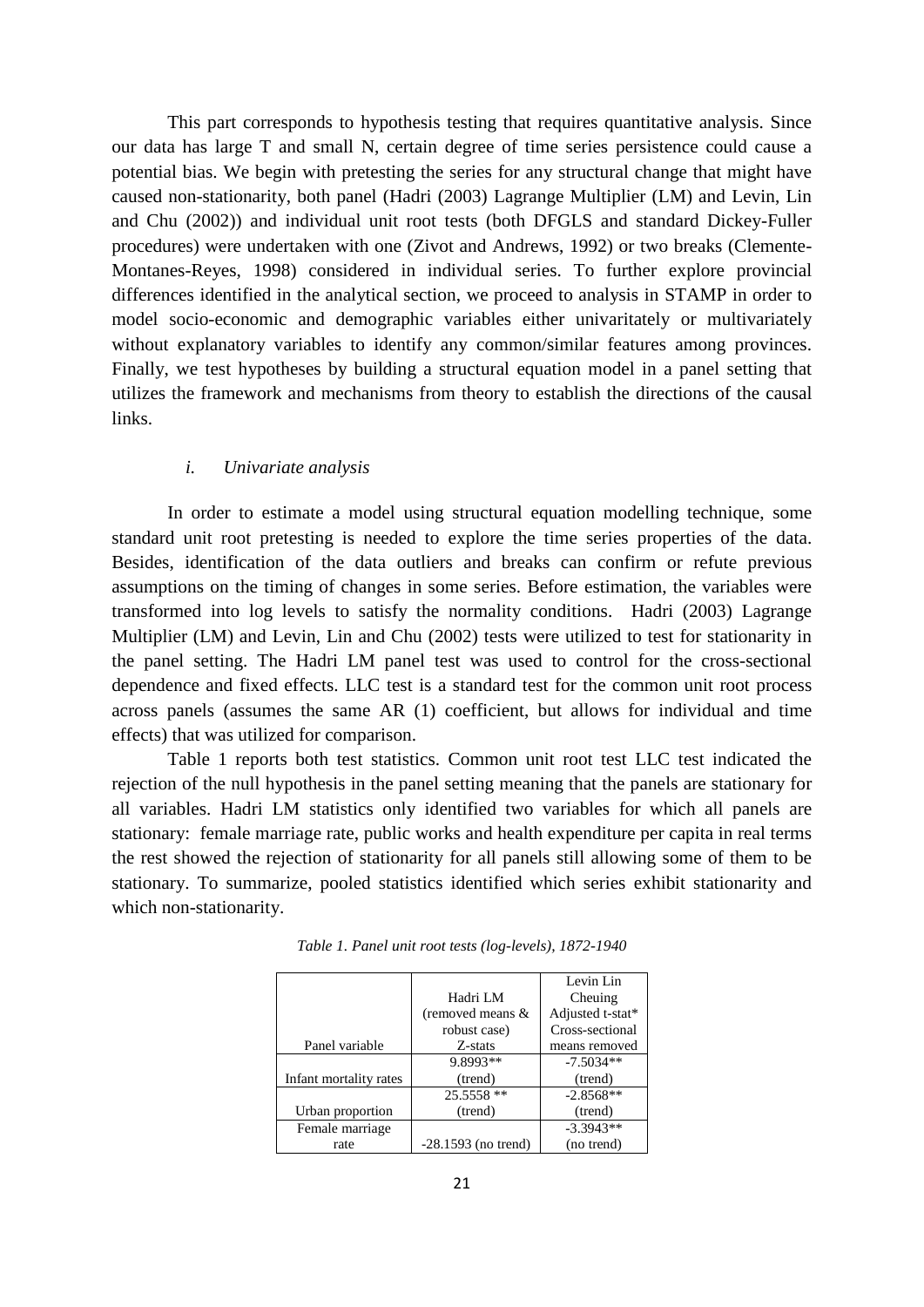| Public works       |            | $-13.5401**$ |
|--------------------|------------|--------------|
| expenditure per    | $-0.9392$  | (no trend)   |
| capita             | (no trend) |              |
|                    | $-0.4815$  | $-9.5691**$  |
| Health expenditure | (no trend) | (no trend)   |
| per capita         |            |              |
|                    | 8.4837**   | $-3.7731**$  |
| Real wages         | (trend)    | (trend)      |
|                    | 6.6788**   | $-1.9282**$  |
| Temperature        | (no trend) | (no trend)   |
| Female/male        | 11.7554 ** | $-5.52**$    |
| enrolment ratio    | (no trend) | (no trend)   |
| GFR (general       | 15.2097**  | $-5.894*$    |
| fertility rate)    | (trend)    | (no trend)   |

Note: Hadri LM - Ho: all panels are stationary, H1: some panels have a unit root; LLC - Ho: common unit root, H1: panels are stationary; **\*\*** indicates rejection of the null at the 1 % level of significance.

To verify the robustness of the above results, individual unit root tests, both DFGLS and standard Dickey-Fuller procedures, were undertaken (based on Hadri LM results). DFGLS (GLS approach to testing an autoregressive unit root) is considered to be more efficient in terms of small sample size properties and power. For the series that showed to be non-stationary, Zivot and Andrews unit root statistics was used to establish stationarity in the presence of structural breaks. Some of the identified non-stationary series became stationary after accounting for the break in the series (urban proportion and real wages).

|          | <b>Infant Mortality</b> |        |             | <b>Urban Proportion</b> |       |            | <b>Real Wages</b> |                          |            | Temperature | Early marriage |            |
|----------|-------------------------|--------|-------------|-------------------------|-------|------------|-------------------|--------------------------|------------|-------------|----------------|------------|
|          |                         |        |             | DF/                     |       |            | DF/               |                          |            |             | <b>DFGL</b>    | DF/        |
|          | <b>DFGL</b>             | DF/    | <b>DFGL</b> | AD                      |       | <b>DFG</b> | AD                |                          | <b>DFG</b> | DF/         | S              | <b>ADF</b> |
| Province | S                       | ADF    | S           | F                       | ZA    | LS         | F                 | ZA                       | LS         | ADF         |                |            |
|          |                         |        |             | VV                      |       | $VV^*$     | VV                |                          |            |             | XX             | $V^*$      |
| Auckland | $VV^*$                  | VV*    | $VV^*$      | *                       | ۰     | *          | *                 | $\overline{\phantom{a}}$ | $V^**$     | $V^{**}$    |                |            |
|          |                         |        |             |                         | V'    |            |                   |                          |            |             | XX             | $V^*$      |
|          |                         |        |             |                         | (both |            |                   | V                        |            |             |                |            |
| Canterbu |                         | VV*    |             |                         |       |            |                   | (both:                   |            |             |                |            |
| ry       | $VV**$                  | $\ast$ | XX          | XX                      | 1894) | XX         | XX                | 1900)                    | $V^**$     | $V^{**}$    |                |            |
|          |                         |        |             |                         | V'    |            |                   |                          |            |             | XX             | $V^*$      |
|          |                         |        |             |                         | (both |            |                   |                          |            |             |                |            |
|          |                         | $VV^*$ |             | <b>VV</b>               |       | VV*        | VV                |                          |            |             |                |            |
| Otago    | $VV**$                  | *      | XX          | *                       | 1894) | *          | *                 | ۰                        | $V^{**}$   | $V^**$      |                |            |
|          |                         |        |             |                         | V'    |            |                   |                          |            |             | XX             | $V^*$      |
|          |                         |        |             |                         | (both |            |                   |                          |            |             |                |            |
| Wellingt |                         | $VV^*$ |             |                         |       |            | VV                |                          |            |             |                |            |
| on       | $VV**$                  | $\ast$ | XX          | XX                      | 1895) | VV*        | **                | ٠                        | $V^*$      | $V^*$       |                |            |

*Table 2. Unit root test results (DFGLS, DF/ADF, Zivot and Andrews)*

Note:  $v$  – indicates that the series is stationary,  $vv$  – trend stationary,  $v'$  – the series is stationary with the break in trend and/or intercept, x –nonstationary, x' – the series is non-stationary with a break, xx – non-stationary with a trend.

The results of the various unit root tests generally generate similar results (DFGLS and ADF/DF statistics). Female enrolment ratio and GFR appeared to be non-stationary even after accounting for a single break in the series. We implemented another unit root test that allows for single and double mean shifts in the series (Clemente-Montanes-Reyes, 1998). The model can include both the additive outlier (AO) and the innovational outlier (IO) schemes.

| Table 3. Zivot and Andrews and Clemente-Montanes-Reyes unit root tests |
|------------------------------------------------------------------------|
|------------------------------------------------------------------------|

| ∩÷<br>m<br>.<br>. a | . .<br>$\begin{array}{cccccccccccccc} \multicolumn{4}{c }{\multicolumn{3}{c }{\multicolumn{3}{c }{\multicolumn{3}{c }{\multicolumn{3}{c }{\multicolumn{3}{c}}}} & \multicolumn{3}{c }{\multicolumn{3}{c }{\multicolumn{3}{c }{\multicolumn{3}{c }{\multicolumn{3}{c}}}} & \multicolumn{3}{c }{\multicolumn{3}{c }{\multicolumn{3}{c }{\multicolumn{3}{c }{\multicolumn{3}{c }{\multicolumn{3}{c}}}} & \multicolumn{3}{c }{\multicolumn{3}{c }{\multicolumn{3}{c }{\multicolumn{3}{$ |  |
|---------------------|-------------------------------------------------------------------------------------------------------------------------------------------------------------------------------------------------------------------------------------------------------------------------------------------------------------------------------------------------------------------------------------------------------------------------------------------------------------------------------------|--|
|                     |                                                                                                                                                                                                                                                                                                                                                                                                                                                                                     |  |
|                     |                                                                                                                                                                                                                                                                                                                                                                                                                                                                                     |  |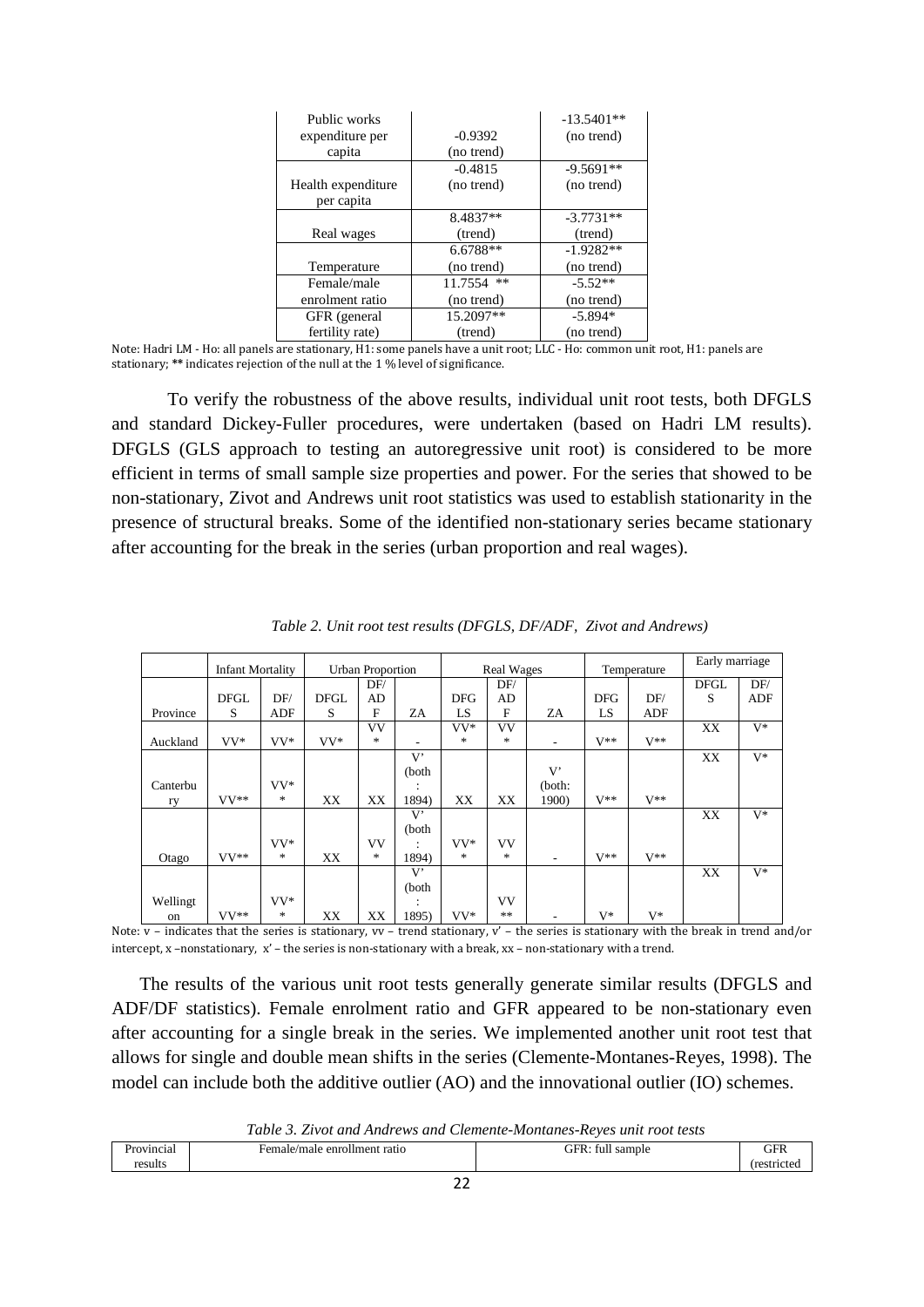|                            |            |               |              |        |            |             | sample:18<br>$72-1934$ |
|----------------------------|------------|---------------|--------------|--------|------------|-------------|------------------------|
|                            | Zivot      | CMR: Optimal  | <b>DFGLS</b> | DF/AD  | Zivot $&$  | $CMR$ :     | DF/ADF                 |
| <b>DFGL</b><br>DF/AD       | & Andrews  | break point   |              | F      | Andrews    | Optimal     | (no)                   |
| S<br>F                     |            |               |              |        |            | breakpoint  | constant)              |
| X<br>X<br>Auckland         | X(1884     | V (IO model,  | X            | X      | X(1886     | $X'$ (1891, | $V^{**}$               |
|                            | trend)     | single mean   |              |        | intercept) | 1920 AO)    |                        |
|                            |            | shift:        |              |        |            |             |                        |
|                            |            | 1918          |              |        |            |             |                        |
|                            |            | breakpoint)   |              |        |            |             |                        |
| X<br>X<br>Canterbury       | X(1928)    | V (IO model,  | X            | X      | X(1900     | X'(1888,    | $V^{**}$               |
|                            | both)      | single mean   |              |        | both)      | 1928 AO)    |                        |
|                            |            | shift:        |              |        |            |             |                        |
|                            |            | 1925          |              |        |            |             |                        |
|                            |            | breakpoint)   |              |        |            |             |                        |
| X<br>$\mathbf{X}$<br>Otago | X(1900     | V (IO model,  | X            | X      | X (1901)   | $X'$ (1883, | $<$ 1930               |
|                            | intercept) | double mean   |              |        | both)      | 1912 IO)    | $V^*$                  |
|                            |            | shifts:       |              |        |            |             |                        |
|                            |            | 1875 and 1926 |              |        |            |             |                        |
|                            |            | breakpoints)  |              |        |            |             |                        |
| $V**$<br>X<br>Wellington   |            |               |              | $VV**$ |            |             |                        |

Note:  $v$  – indicates that the series is stationary,  $v'$  – the series is stationary with the break in trend and/or intercept,  $x$  – nonstationary, x' – the series is non-stationary with a break

The general fertility rates were found to be non-stationary for most provinces, Wellington was an exception (the series turned out to be trend-stationary). The unit root test results, even after including one or more breaks, still inform us of non-stationarity of the fertility series. Despite what the tests tell us, the fertility series (Figure 5) are clearly declining and undergoing a transition with very little chance of hyper fertility in the post 1900's period. (given that New Zealand went through a demographic transition, adopting European pattern). Therefore, we restrict our sample to end date 1935 (to control for the series increase in 1930s), and run the unit root tests again for each province. Given that the end date for public works and health expenditure series is 1935, running a unit root test on a restricted sample seems appropriate. The DF tests with no constant and zero lags identified the three series stationarity. With these time-series properties established, we proceed to model formulation and building.

# *ii. Time-series analysis using STAMP[30](#page-22-0)*

<u>.</u>

In this section, we model socio-economic and demographic variables either univaritately or multivariately without explanatory variables to identify any common/similar features among provinces. We start with socio-economic variables by univariately decomposing each series that showed to be nonstationary/trend-stationary into several unobserved components. We utilize multivariate modelling of the key demographic variables to observe any commonality present across provinces.

We start our analysis with univariate modelling of our socio-economic variables since some of the provincial series do not exhibit similar features to be modelled multivariately. Table 4 presents estimation results for real wages, urbanization and female education.

# *Table 4. Estimation results, unobserved components*

<span id="page-22-0"></span><sup>30</sup> "STAMP (**S**tructural **T**ime Series **A**nalyser, **M**odeller and **P**redictor) is a statistical / econometric software system for time series models with unobserved components such as trend, seasonal, cycle and irregular". - http://stamp-software.com/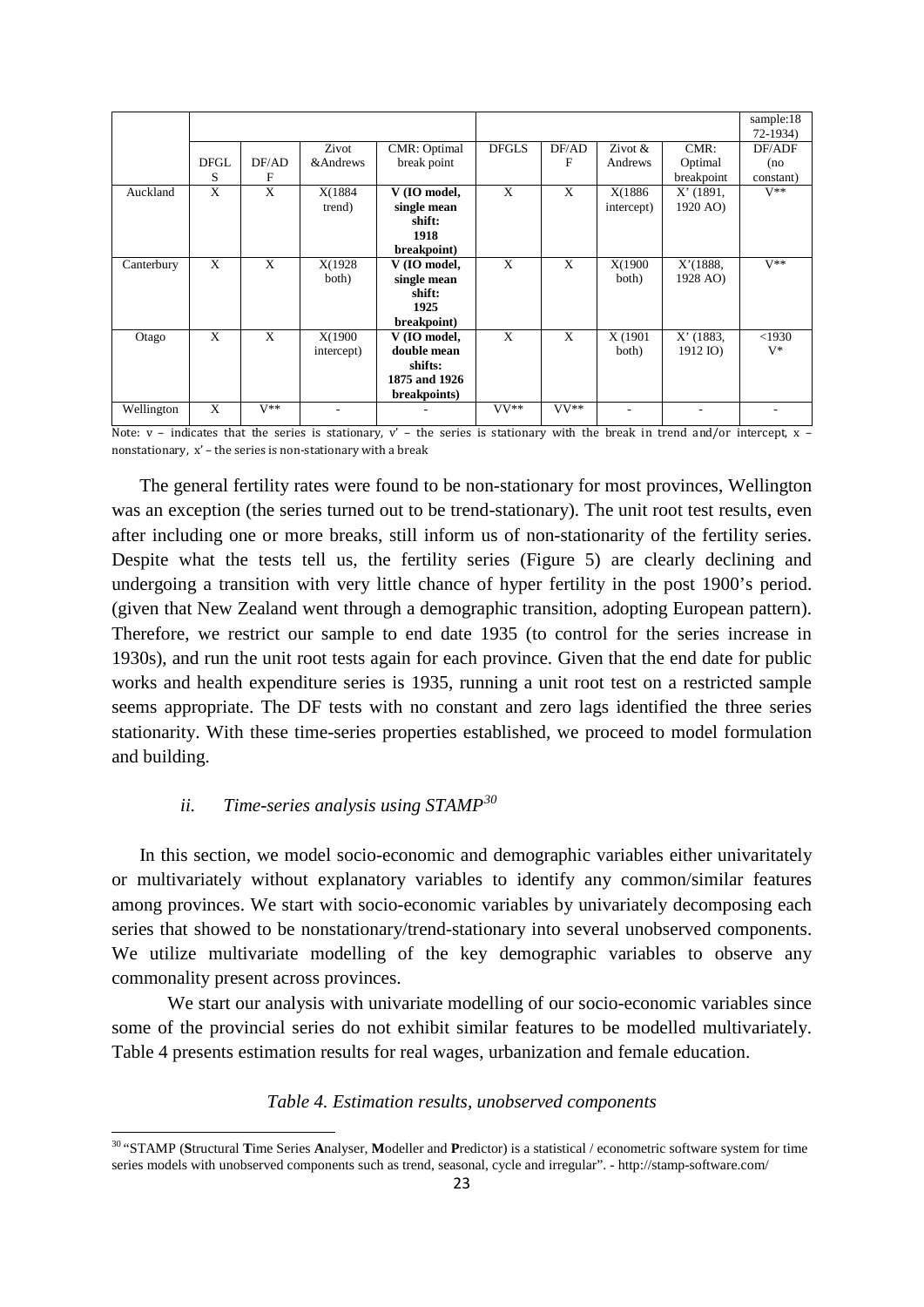| Model                                                                                                                                                                                                                                                                                                                                                                                                       | Auckland                                                                                                                                                                                                                                                                  | Canterbury                                                                                                                                                                                                                                                                              | Otago                                                                                                                                                                                                                                                                                                      | Wellington                                                                                                                                                                                                                                                                                                |
|-------------------------------------------------------------------------------------------------------------------------------------------------------------------------------------------------------------------------------------------------------------------------------------------------------------------------------------------------------------------------------------------------------------|---------------------------------------------------------------------------------------------------------------------------------------------------------------------------------------------------------------------------------------------------------------------------|-----------------------------------------------------------------------------------------------------------------------------------------------------------------------------------------------------------------------------------------------------------------------------------------|------------------------------------------------------------------------------------------------------------------------------------------------------------------------------------------------------------------------------------------------------------------------------------------------------------|-----------------------------------------------------------------------------------------------------------------------------------------------------------------------------------------------------------------------------------------------------------------------------------------------------------|
| Real wages model:<br>$y_t = \mu_t + \psi_1 + \psi_2 + \varepsilon_t$<br>$-\psi$ 1.<br>where $\mu_t$ is the trend,<br>short cycle, $\psi^2$ - medium cycle,<br>$\mathcal{E}_t$ -irregular component. $\mathcal{E}_t \sim \text{NID}$<br>$(0, \sigma^2)$ , t=1874,, 1940.<br><b>Urbanization model:</b><br>$V_t = \mu_t + \psi l_t + \psi 2_t + \varepsilon_t$ , $\beta_{040} = 1.26$ (yearly                 | $\mu_{1940}$ =<br>$118.76**$ ,<br>$\beta_{1940}$ = -0.71 <sup>**</sup> (yearly<br>% growth), $a = 1.94$ (% of<br>trend), Level<br>stohastic, slope - fixed;<br>$Rd^{2}=0.34$ , $H(21)=0.5$ ,<br>$Q(13,6)=2.796$<br>$\mu_{1940} = 38.54**$ ,<br>% growth), $a = 12.72$ (%) | $\mu_{1940}$ = 119.2**,<br>$\beta_{1940}$ = -0.021 (yearly<br>% growth), $a = 5.05$ (% of<br>trend), Level-<br>fixed;<br>slope stochastic<br>$Rd^2=0.21$ , $H(21)=0.19$ ,<br>$Q(13,6)=7.09$<br>$\mu_{1940} = 52.45**$ ,<br>$\beta_{1940}$ = 0.33 (yearly<br>% growth), $a = 9.76$ (% of | $\mu_{1940}$ = 96.97**,<br>$\beta_{\text{1940}}$<br>$-0.28**$<br>(yearly % growth),<br>Level<br>break:<br>$Z_{1886}$ =0.151**;<br>$a=2.6$ (% of trend),<br>Level fixed, slope -<br>stochastic<br>$Rd^2=0.4$ ,<br>$H(21)=0.19$ ,<br>$Q(13,6)=7.67$<br>$\beta_{1940}$ =<br>$-1.09$<br>(yearly % growth), $a$ | $\mu_{1940}$ = 113.87**,<br>$\beta_{1940}$ =<br>$-1.43$<br>(yearly<br>% growth),<br>$a=3.71$ (% of trend);<br>Level fixed, slope -<br>stochastic<br>$Rd^2=0.32$ ,<br>$H(21)=0.23$ ,<br>$Q(12,5)=6.3$<br>$\mu_{1940}$ = 50.92**, $\mu_{1940}$ = 47.99**,<br>$\beta_{1940}$ =<br>0.511<br>(yearly %growth), |
| where $\mu_t$ is the trend, $\psi$ 1.<br>short cycle, $\psi^2$ - medium cycle,<br>$\mathcal{E}_t$ -irregular component. $\mathcal{E}_t$ ~ NID<br>$(0, \sigma^2)$ , t=1874,,1940.<br><b>For Wellington:</b><br>$y_t = \mu_t + \lambda w_t + \varepsilon_t$<br>$W_{t}$<br>intervention: takes the value one<br>at the time event occurs and is<br>zero otherwise; $\mathcal{E}_{t}$ - irregular<br>component. | of trend), Level - fixed<br>, slope – stohastic;<br>$Rd^{2}=0.35$ , $H(21)=0.39$ ,<br>$Q(14,6)=6.96$                                                                                                                                                                      | trend), Level - fixed,<br>slope – stohastic;<br>$Rd^{2}=0.096$ ,<br>$H(21)=0.48$ ,<br>$Q(14,6)=8.22$                                                                                                                                                                                    | $= 6.45$<br>(%<br>of<br>trend), Level<br>fixed, slope<br>stohastic;<br>$Rd^{2}=0.15$ ,<br>$H(21)=0.138$ ,<br>$Q(14,6)=5.65$                                                                                                                                                                                | Level<br>stohastic, slope<br>fixed<br>Outlier<br>$w(1910) = -0.05$<br>$Rd^{2}=0.063$ ,<br>$H(21)=0.69$ ,<br>$Q(9,7)=9.65$                                                                                                                                                                                 |
| <b>Education model:</b><br>$y_t = \mu_t + \lambda w_t + \varepsilon_t$ , $w_{t-1} \beta_{0.940} = 1.34$ (yearly<br>intervention: takes the value one<br>at the time event occurs and is<br>zero otherwise; $\mathcal{E}_t$ - irregular<br>component.                                                                                                                                                        | $0.86**$ ,<br>$\mu_{1940}$ =<br>% growth), $Oulier$ .<br>$W_{1877} = -0.07558;$<br>Level - fixed, slope -<br>stohastic;<br>$Rd^2=0.10$ , $H(21)=0.16$ ,<br>$Q(9,7)=3.82$                                                                                                  | $\mu_{1940}$ = 0.89**, $\mu_{1940}$ = 0.878**, $\mu_{1940}$ =<br>$\beta_{1940}$ = 1.57* (yearly<br>% growth),<br>Level – fixed, slope –<br>stohastic;<br>$Rd^{2}=0.028$ , $H(21)=1.4$ ,<br>$Q(9,7)=5$                                                                                   | $\beta_{1940}$<br>$1.522*$<br>(yearly % growth),<br>$Level - fixed$ , slope<br>- stohastic;<br>$Rd^{2}=0.088$ ,<br>$H(21)=0.98,$<br>$Q(9,7)=3.5$                                                                                                                                                           | $0.86**$<br>$\beta_{1940}$ =<br>$1.56*$<br>(yearly %growth),<br>$Level - fixed$ , slope<br>- stohastic;<br>$Rd^{2}=0.23$ ,<br>$H(21)=0.48$ ,<br>$Q(9,7)=7.2$                                                                                                                                              |

Real wage series were found to exhibit cyclical behaviour with short and medium length cycles. Auckland and Wellington had similar regular cycles (similar damping factor and frequency), with Wellington's cycle leading throughout most of the period (except during mid 1890's-1920):

*Figure 11. Real wages, regular cycle components*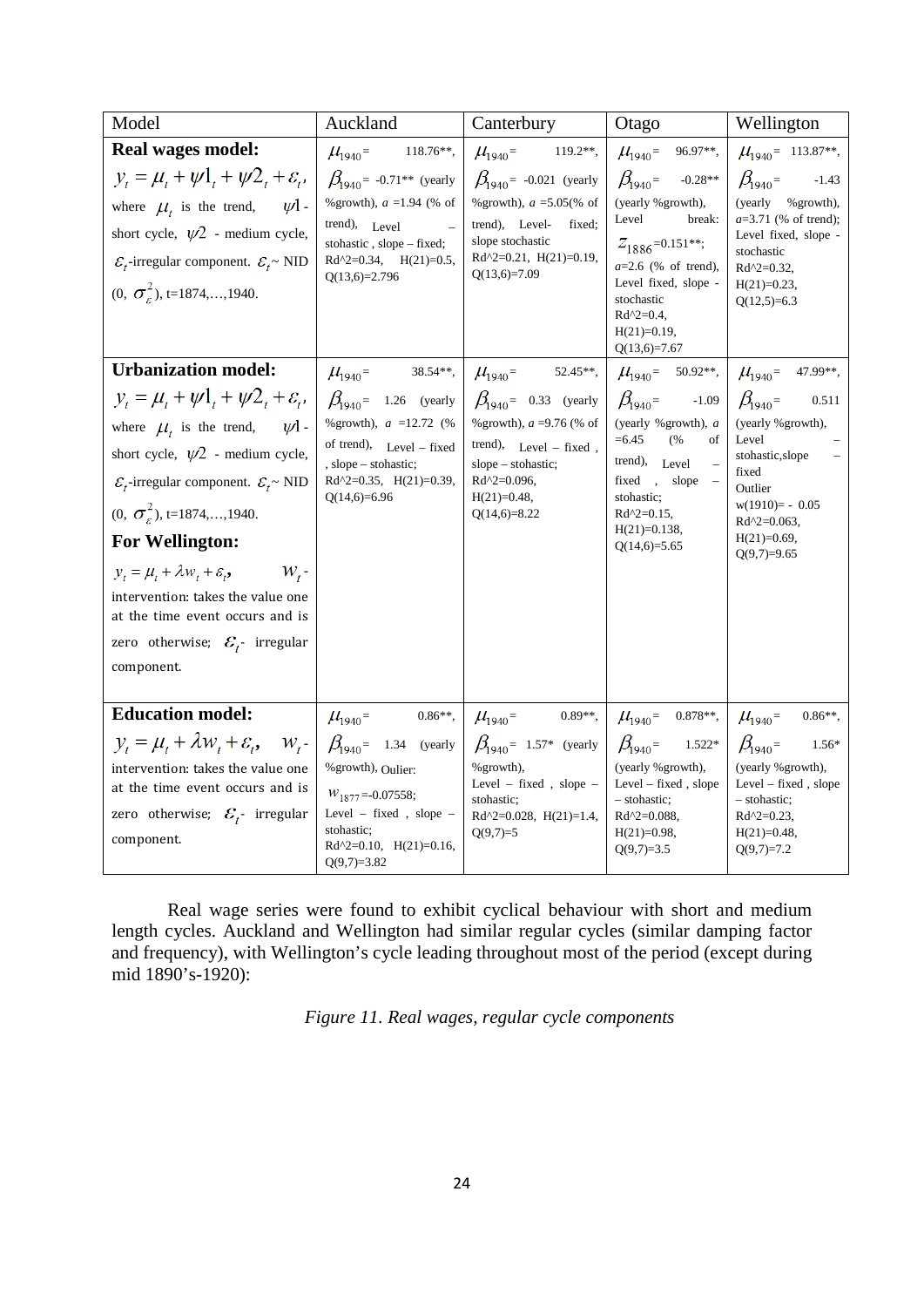

Canterbury and Otago experienced regular medium length cycles with different frequences and amplitudes. Otago's real wage series identified a break in the level in 1886. The real wage irregular components are highly correlated between Auckland and Wellington (correlation coefficient is 46%), and between Auckland and Otago (about 30%). This means that shocks were common between those provinces, or the series responded in the same way to some irregular unobserved effect. We would expect the shocks to have North and South similarities.

Urban proportion cycles were quite irregular for all three provinces, serial correlation was best resolved with variation in the level of the series rather than with an inclusion of a cycle component for Wellington. Urban proportion's provincial shocks are significantly correlated across all four provinces, with Canterbury and Otago being almost perfectly correlated (correlation coefficient is 83%). Education was best modelled with the fixed level, stohastic slope and irregular component. The model fit was not great, which means that other components or explanatory variables should be included to achieve a greater explanatory power. Irregular disturbances of education variable are highly correlated between Auckland and Wellington, Canterbury and Otago, and Canterbury and Wellington.

Given that the model is well specified, the irregular shocks reflect events that are independent of time and are completely random (the part that could not be described by the variations in the slope, level or cycle components). If the model fit is not great, the commonality of the shocks possibly captures some common explanatory variation that can be modelled by controlling for additional explanatory variables.

We continue to multivariate modelling of the key demographic variables (infant mortality, fertility and early marriage rates) in the proposed framework*.* We start with infant mortality series that represent the number of infant deaths per 1,000 live births in the respective population of each of the four provincial districts. We build a multivariate BSM (basic structural model) for the four infant mortality series. Our multivariate BSM consists of full variance matrices for the disturbance vector driving the unobserved component vectors. The model includes fixed level (does not depend on t), stochastic slope, interventions and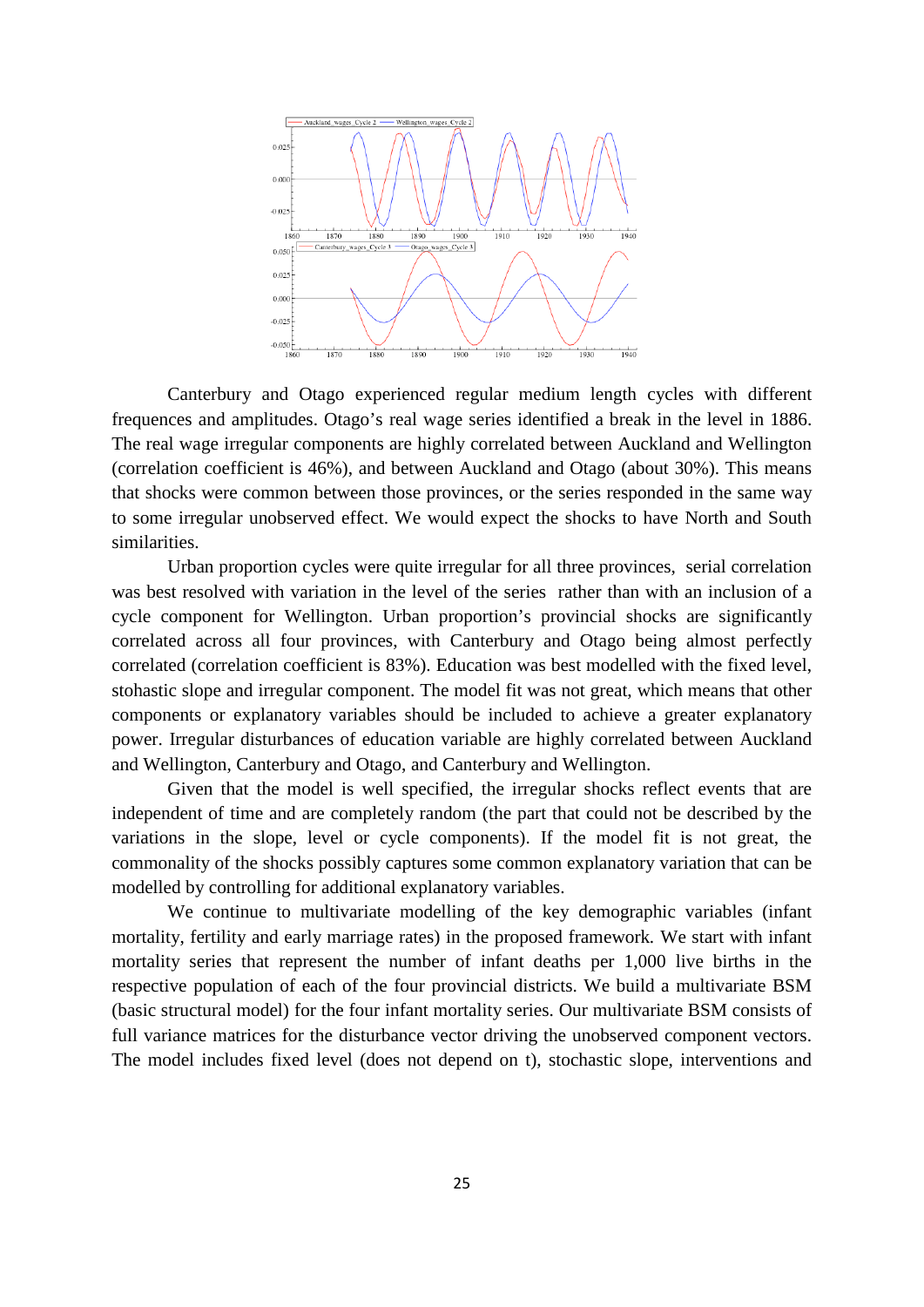irregular component $31$ . Based on the estimation results, the projected future value of infant death rates per 1,000 live births are common across provinces, with rates being slightly higher in Canterbury and Otago. The convergence of infant mortality by 1940 is universal. The change in slope or yearly % decline rate is only identified as significant in Otago, and not significant elsewhere. The timing of the outliers varies across provinces, with the common outlier in 1930 for Otago and Wellington. The outliers are discussed in more detail later in this section.

*Table 5. Infant mortality series estimation results, unobserved components*

| Provincial infant | Estimation results, state vector anti-log analysis at period 1940                   |
|-------------------|-------------------------------------------------------------------------------------|
| mortality rates   |                                                                                     |
| Auckland          | $\mu_{\text{1940}} = 29.5594**$ , $\beta_{\text{1940}} = -1.52$ (yearly % growth),  |
|                   | Std. error=0.15; outliers: $W_{1864} = 0.5977**$ , $W_{1880} = -0.4296**$ ;         |
|                   | Rd^2=0.51, N=6.7, H(23)=0.24, Q(9,7)=5.4778                                         |
| Canterbury        | $\mu_{1940}$ = 30.11 <sup>**</sup> , $\beta_{1940}$ = -1.64 (yearly % growth),      |
|                   | Std. error=0.14; outliers: $W_{1869} = -0.429$ , $W_{1871} = -0.375**$ ;            |
|                   | Rd^2=0.553, N=1.2, H(23)=0.588, Q(9,7)=6.61                                         |
| Otago             | $\mu_{1940}$ = 30.11**, $\beta_{1940}$ = -1.42* (yearly % growth), std. error=0.14; |
|                   | outliers: $W_{1878} = -0.6392**$ , $W_{1892} = -0.583**$ , $W_{1930} = 0.63992**$   |
|                   | Rd^2=0.722, N=0.052, H(23)=1.2, Q(9,7)=13.3                                         |
| Wellington        | $\mu_{1940}$ = 29.8363**, $\beta_{1940}$ = -1.23 (yearly % growth); outliers:       |
|                   | $W_{1883}$ = -0.42869**, $W_{1930}$ = 0.8863**;                                     |
|                   | Rd^2=0.635, N=0.50, H(23)=0.542, Q(9,7)=11.292                                      |

\*,\*\* based on a two sided test at 5 and 1 % significance level

The estimated variance/correlation matrices represent the irregular and slope disturbances (matrix order: Auckland, Canterbury, Otago, Wellington):

|  | $2.53e^{-5}$ 0.28 0.84 0.19                                                                                                                                                                                          |  |  |
|--|----------------------------------------------------------------------------------------------------------------------------------------------------------------------------------------------------------------------|--|--|
|  | $\Sigma_{\zeta} = ($ $\overline{7.24e^{-6}}$ $\overline{2.69e^{-5}}$ $\overline{0.75}$ $\overline{0.99}$ $\overline{0.67e^{-6}}$ $\overline{8.86e^{-6}}$ $\overline{5.22e^{-6}}$ $\overline{0.69}$ $\overline{0.69}$ |  |  |
|  |                                                                                                                                                                                                                      |  |  |
|  | $8.28e^{-6}$ $4.37e^{-5}$ $1.35e^{-5}$ $7.33e^{-5}$                                                                                                                                                                  |  |  |

.<br>-

<span id="page-25-0"></span><sup>&</sup>lt;sup>31</sup>  $y_t = \mu_t + \lambda w_t + \varepsilon_t$ , where  $\mu_t = \mu_{t-1} + \beta_{t-1}$ ,  $\beta_t = \beta_{t-1} + \zeta_t$  - trend component;  $w_t$  - intervention: takes the value one at the time event occurs and is zero otherwise;  $\mathcal{E}_{t}$ -irregular component.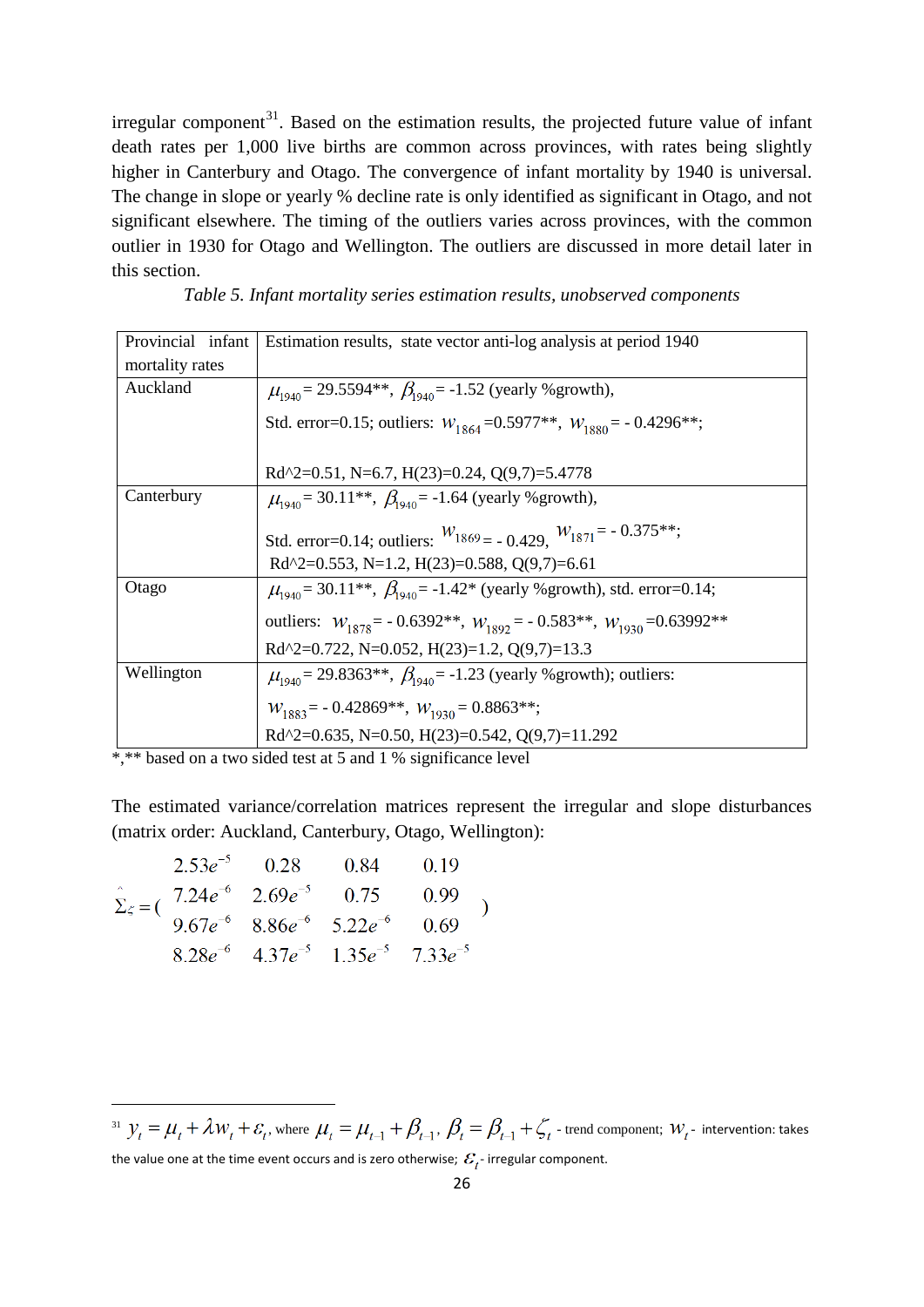|  | $0.0171$ $0.329$ $0.25$ $0.4386$ |                                                                                       |
|--|----------------------------------|---------------------------------------------------------------------------------------|
|  |                                  | $\hat{\Sigma}_{\varepsilon} = ($ 0.005 0.016 0.3794 0.5715<br>0.004 0.006 0.0185 0.26 |
|  |                                  |                                                                                       |
|  | $0.008$ $0.010$ $0.005$ $0.02$   |                                                                                       |

We can observe that the disturbances' correlations for the slope components are much higher than for the irregular, variances are however much smaller for the slope component disturbances (level disturbances were constrained to be zero). The slope disturbances are almost perfectly correlated for Canterbury and Wellington pair, correlation is high among the following pairs: Auckland and Otago, and Otago and Canterbury. For the irregular component disturbances, the highest correlation is between two pairs: Canterbury and Wellington, and Auckland and Wellington. No deviant behaviour is found, all correlations are found to be positive.

Figure 12 identifies province specific plots of level plus intervention effects and irregular components. The 1864 outlier led to an increase in infant mortality in Auckland, which is likely attributed to an increased number of deaths from infectious diseases such as small pox. The outliers in 1869 and 1871 in Canterbury coincided with the Contagious Disease Act in 1869 and 1871 Vaccination act. The outlier in 1930, which led to a considerable increase in the number of infant deaths in Otago and Wellington, is associated with the beginning of economic depression in 1930s and heavy migration outflows.

Another significant outlier in Otago in 1892 could be attributed to legislation changes that were affecting working conditions of the minority. In 1892 Factories Act provided stringent hygiene rules in specified workplaces, the impact, however, was immediately offset by 1893 measles epidemic.

The model outliers pick up the very large residuals that are of deviant behaviour. It is generally difficult to establish how genuine those outliers are, since historical data comes with the great deal of uncertainty of the estimates. The outliers could also reflect the sudden short-term changes (policy changes, epidemics) that often do not lead to permanent changes due to other events that offset those changes. Statistically, controlling for outliers is important if we want our estimates to be sound.

The model fits the data quite well (the results identify high Rs-squared), with no serial correlation identified in the series. The patterns of infant mortality decline seem to vary across provinces. The series experience different trending behaviour and the timing of structural change also does not seem to be common.

In Auckland, for instance, once we control for 1864 outlier, the 1870's infant mortality decline becomes non-existent, with the fastest changes occurring in 1900's. The infant mortality transition both in Canterbury and Wellington seems to occur around 1880. Otago is the only province, where decline happens earlier than 1880: statistically significant yearly slope decline of 1.8% means the series is declining throughout the whole 1861-1940 period.

*Figure 12. Multivariate BSM unobserved components graphs, infant mortality*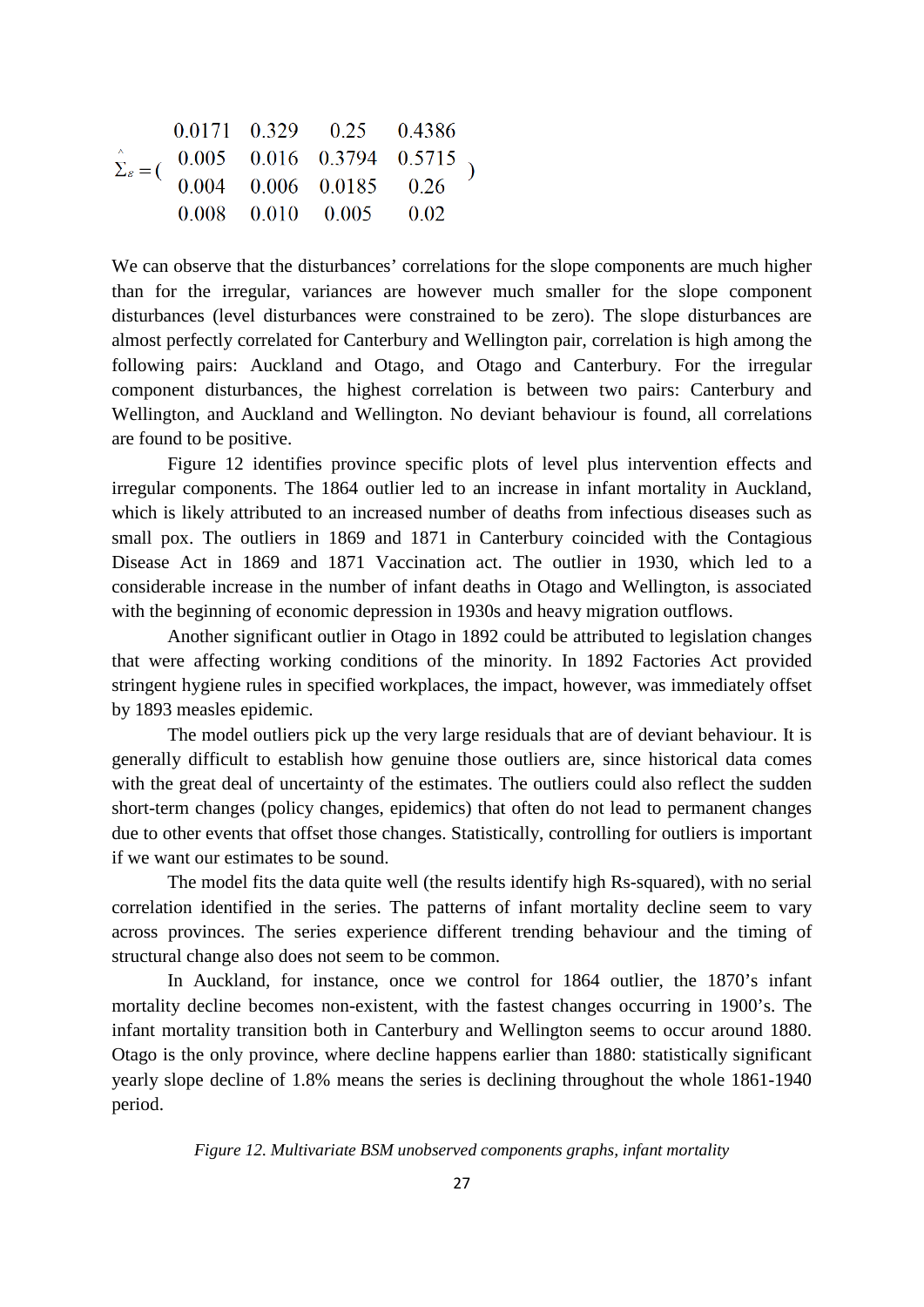

The "early" marriage is defined as the number of women ages 16-24 that were married per 100 of females of that age-group (used age-standardized values). Multivariate structural model for the early marriage constrains level to be fixed and allows for a stochastic slope and an irregular component. Similarly to infant mortality results, slope estimators of marriage series identify that the highest yearly decline occurred in Canterbury.

| Tubic 0. Tuplianty scries estimation results, unobserved components |                                                                      |  |  |  |  |  |
|---------------------------------------------------------------------|----------------------------------------------------------------------|--|--|--|--|--|
| Provincial early                                                    | Estimation results, state vector anti-log analysis at period 1940    |  |  |  |  |  |
| marriage rates                                                      |                                                                      |  |  |  |  |  |
| Auckland                                                            | $\mu_{1940} = 21.28$ **, $\beta_{1940} = -2.86$ * (yearly % growth), |  |  |  |  |  |
|                                                                     | Std. $error=0.01$ :                                                  |  |  |  |  |  |
|                                                                     | Rd^2=0.80, H(21)=1.69, Q(9,7)=2.6                                    |  |  |  |  |  |
|                                                                     |                                                                      |  |  |  |  |  |
| Canterbury                                                          | $\mu_{1940}$ = 16.02**, $\beta_{1940}$ = -4.12* (yearly % growth),   |  |  |  |  |  |
|                                                                     | Std. $error=0.018$ :                                                 |  |  |  |  |  |
|                                                                     | Rd^2=0.76, H(21)=1.62, Q(9,7)=1.49                                   |  |  |  |  |  |
| Otago                                                               | $\mu_{1940}$ = 14.94**, $\beta_{1940}$ = -2.82* (yearly % growth),   |  |  |  |  |  |
|                                                                     | Std. $error=0.027$ :                                                 |  |  |  |  |  |
|                                                                     | Rd^2=0.64, H(21)=0.34, Q(9,7)=8.31                                   |  |  |  |  |  |
| Wellington                                                          | $\mu_{1940}$ = 19.1**, $\beta_{1940}$ = -2.45* (yearly % growth),    |  |  |  |  |  |
|                                                                     | Std. $error=0.013$ :                                                 |  |  |  |  |  |
|                                                                     | Rd^2=0.69, H(21)=0.29, Q(9,7)=3.07                                   |  |  |  |  |  |

*Table 6. Nuptiality series estimation results, unobserved components*

As before, we estimate variance/correlation matrices for the irregular and slope disturbances (rows and columns in the same order: Auckland, Canterbury, Otago and Wellington). The slope variance disturbances are again much higher than for irregular components.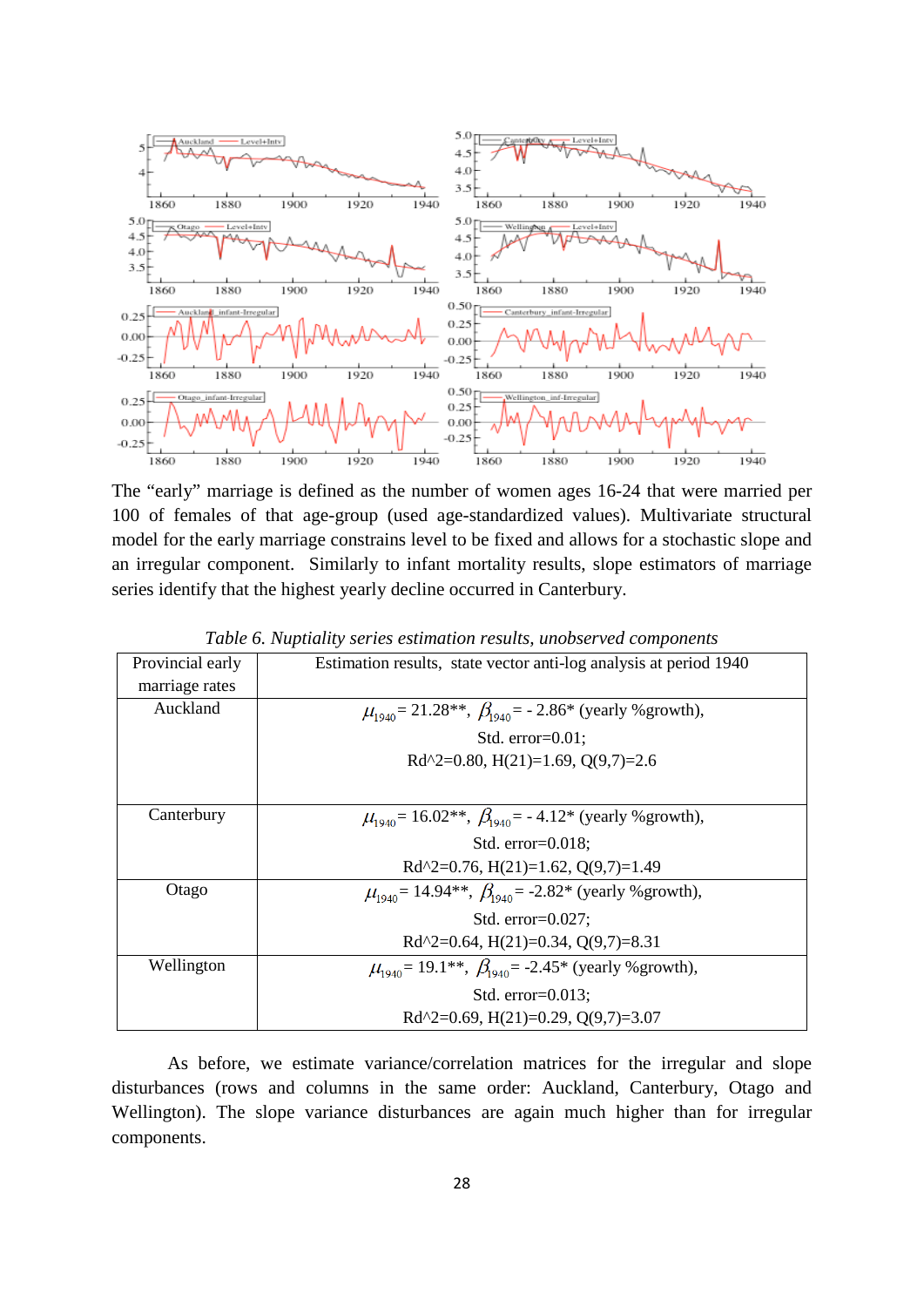|                                           |                               | 0.00011  0.6256  0.0523  0.439                  |        |  |
|-------------------------------------------|-------------------------------|-------------------------------------------------|--------|--|
| $\Lambda$<br>$\Sigma_{\varepsilon}$       |                               | $0.00012$ $0.0003$ $0.59$ $0.79$                |        |  |
|                                           |                               | $1.559e-5$ 0.0003 0.0007 0.7151                 |        |  |
|                                           |                               | $6.641e-5$ 0.0002 0.00027 0.00019               |        |  |
|                                           |                               | $6.13e-7$ 0.9118 0.4217                         | 0.766  |  |
|                                           |                               |                                                 |        |  |
| $\Lambda$<br>$\bar{\Sigma}_\varepsilon =$ | $9.69e - 7$ $1.843e - 6$ 0.59 |                                                 | 0.9264 |  |
|                                           |                               | $9.379e - 7$ $2.287e - 6$ $8.069e - 7$ $0.8485$ |        |  |
|                                           |                               | $3.785e-7$ $7.938e-7$ $1.521e-6$ $3.984e-7$     |        |  |
|                                           |                               |                                                 |        |  |

It is clear that the correlations of irregular components' disturbances are very high, which indicate commonality of the unexplained random shocks in the proportion of married series. Apart from that, the disturbance variances are extremely small, implies very little disturbance left unexplained. At the same time the model fit is very high. The fact that the series itself were heavily interpolated, some degree of distortion might have taken place. The irregular patterns, though, are quite interesting. Figure 13 identifies two similar patterns: Auckland-Otago, and Canterbury-Wellington. Some common disturbance took place in 1890's – early 1900's, after which the irregular series went back to fluctuating around zero.

*Figure 13. Multivariate early marriage series BSM unobserved components graphs*



In the literature, fertility is hypothesized to be directly affecting infant mortality. Analyzing the series in the multivariate setting without explanatory variables gives us some perspective on time-series properties of the data and the interactions among the four provinces. The multivariate BSM for general fertility series (GFR – defined as a number of births over the number of women of childbearing age, 15-44) allows level and slope to vary stochastically (unconstrained).

*Table 7. Fertility series estimation results, unobserved components*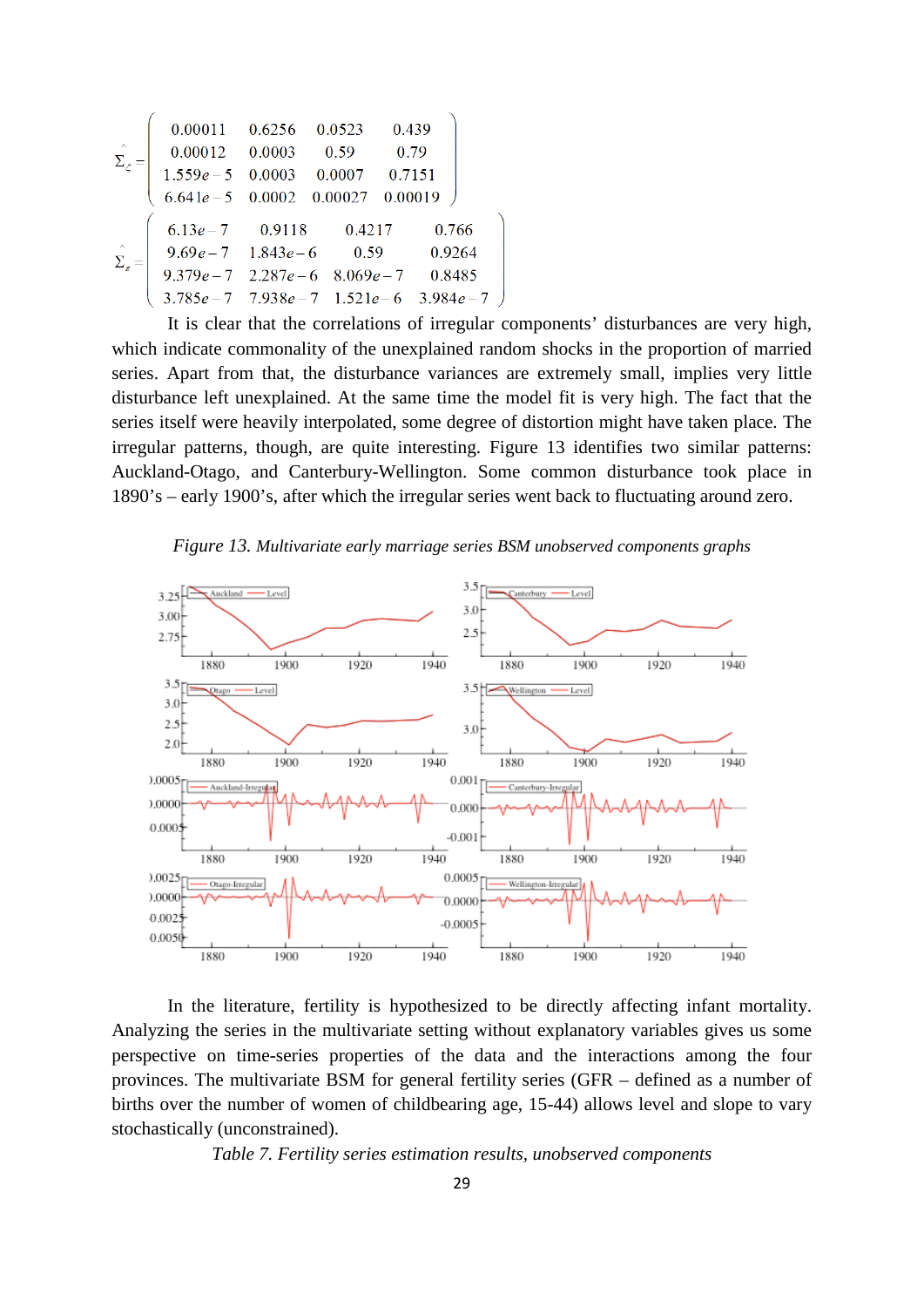| Provincial fertility | Estimation results, state vector anti-log analysis at period 1940                          |
|----------------------|--------------------------------------------------------------------------------------------|
| rates                |                                                                                            |
| Auckland             | $\mu_{1940}$ = 95.8**, $\beta_{1940}$ = -3.59* (yearly % growth),                          |
|                      | Std. $error=0.047$ ;                                                                       |
|                      | Rd^2=0.079, H(21)=2.8, O(9,7)=2.08                                                         |
|                      |                                                                                            |
| Canterbury           | $\mu_{1940}$ = 84.92**, $\beta_{1940}$ = - 5.25* (yearly % growth),                        |
|                      | Std. $error=0.05$ :                                                                        |
|                      | $Rd^{2}=0.12$ , $H(21)=4.15$ , $Q(9,7)=1.25$                                               |
| Otago                | $\mu_{1940}$ = 77.5 <sup>**</sup> , $\beta_{1940}$ = -4.62 <sup>*</sup> (yearly % growth), |
|                      | Std. $error=0.1$ :                                                                         |
|                      | Rd^2=0.27, H(21)=13, Q(9,7)=2.86                                                           |
| Wellington           | $\mu_{1940}$ = 86.1**, $\beta_{1940}$ = -4.17* (yearly % growth),                          |
|                      | Std. $error=0.11$ ;                                                                        |
|                      | Rd^2=0.51, H(21)=16, Q(9,7)=2.53                                                           |
|                      |                                                                                            |

The level disturbances variance/correlation matrix identifies high positive correlations between Auckland and Canterbury, Auckland and Wellington, and Canterbury and Wellington. Thus, whatever the unexplained part is, its effect is practically the same for those provincial pairs. The slope disturbances are identical across all four provinces. Disturbances of the irregular components seem nearly identical for Otago Wellington pair. From Figure 14, the 1930 outlier is not explained by the model in neither series (Otago or Wellington), consequently gets picked up by the irregular disturbances.

$$
\hat{\Sigma}_{\eta} = \begin{pmatrix}\n0.00011 & 0.8053 & 0.1771 & 0.9966 \\
0.00047 & 0.0003 & -0.44 & 0.851 \\
0.00042 & -0.0005 & 0.0004 & 0.09518 \\
0.001 & 0.00044 & 0.00019 & 0.00088\n\end{pmatrix}
$$
\n
$$
\hat{\Sigma}_{\zeta} = \begin{pmatrix}\n9.029e - 05 & 1 & 1 & 1 \\
0.00013 & 0.00019 & 1 & 1 \\
0.00012 & 0.00017 & 0.00016 & 1 \\
0.00011 & 0.00016 & 0.0001469 & 0.00013\n\end{pmatrix}
$$
\n
$$
\hat{\Sigma}_{z} = \begin{pmatrix}\n0.004 & 0.5371 & 0.3872 & 0.0171 \\
0.00035 & 0.00096 & 0.40 & 0.05 \\
0.00053 & 0.00081 & 0.0041 & 0.9078 \\
3.805e - 5 & 0.00016 & 0.0060 & 0.01068\n\end{pmatrix}
$$

*Figure 14. Multivariate fertility series BSM unobserved components graphs*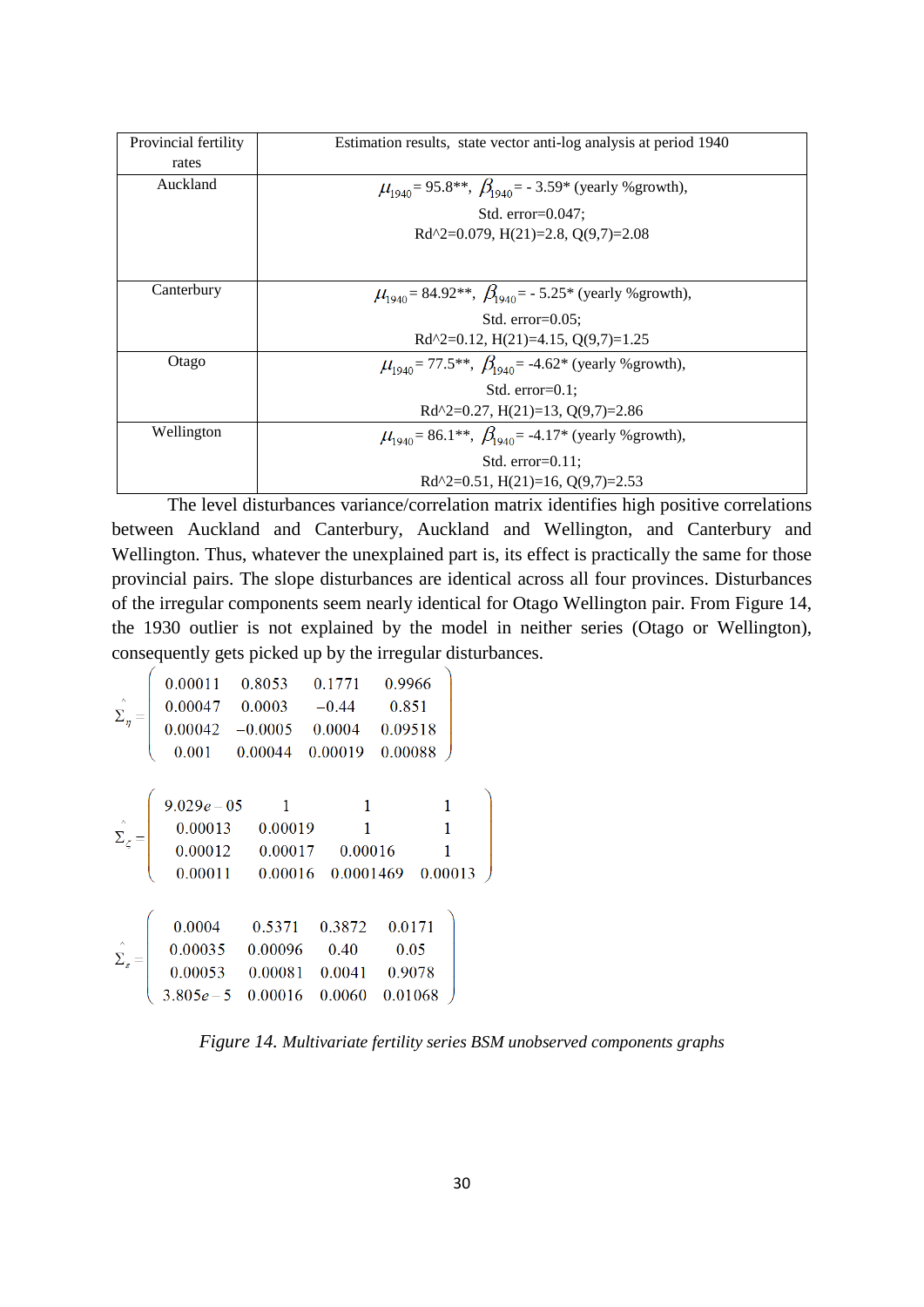

Modelling both demographic and economic variables using time-series methods provides us with greater understanding of the behaviour of each of those variables across provinces. Unobserved components allow us to separate changes in trends, slopes or cycles from irregular shocks, as well as identify any model outliers that might confirm the impact of certain events identified in the theory. Demographic literature identifies the turning point for infant mortality decline in 1870's. The rapid decline, however, was a consequence of a peak prior to that. In fact, 1875 was the only year when the infant rates went above 100 infant deaths per 1,000 live births, when deaths from respiratory and diarrhoeal diseases all reached record heights.<sup>[32](#page-30-0)</sup> Therefore, apart from the peak in 1875, the decline was relatively gradual. Provincial data supports this more gradual decline in infant mortality. Empirical results showed that the infant rates in Otago were falling throughout the whole 1861-1940 period with 1.8% yearly decline. In Wellington, infant rates were, in fact, increasing in 1870's, and only in 1900's Wellington's infant rates reached the early 1860's level. We believe that post 1900 period identifies another stage of infant mortality decline that is much less affected by changes in fertility or nuptiality. The proportion of married women, ages 16-24, reported for 1876-1940 period, for all provinces identify a gradual decline till the end of 1890's, and then a slight increase in 1900's, which means that most changes occurred during the period prior to 1900. Decline in fertility also seemed to slowdown in 1900, remaining relatively constant, on average, thereafter. This gives us reason to believe that the nature of the decline prior to 1900 was different to post 1900 period, with various public health initiatives (Public Health Act of 1900, the Midwives registration Act of 1903-1904, Hospitals and Charitable

<span id="page-30-0"></span><sup>&</sup>lt;sup>32</sup> McLean (1964).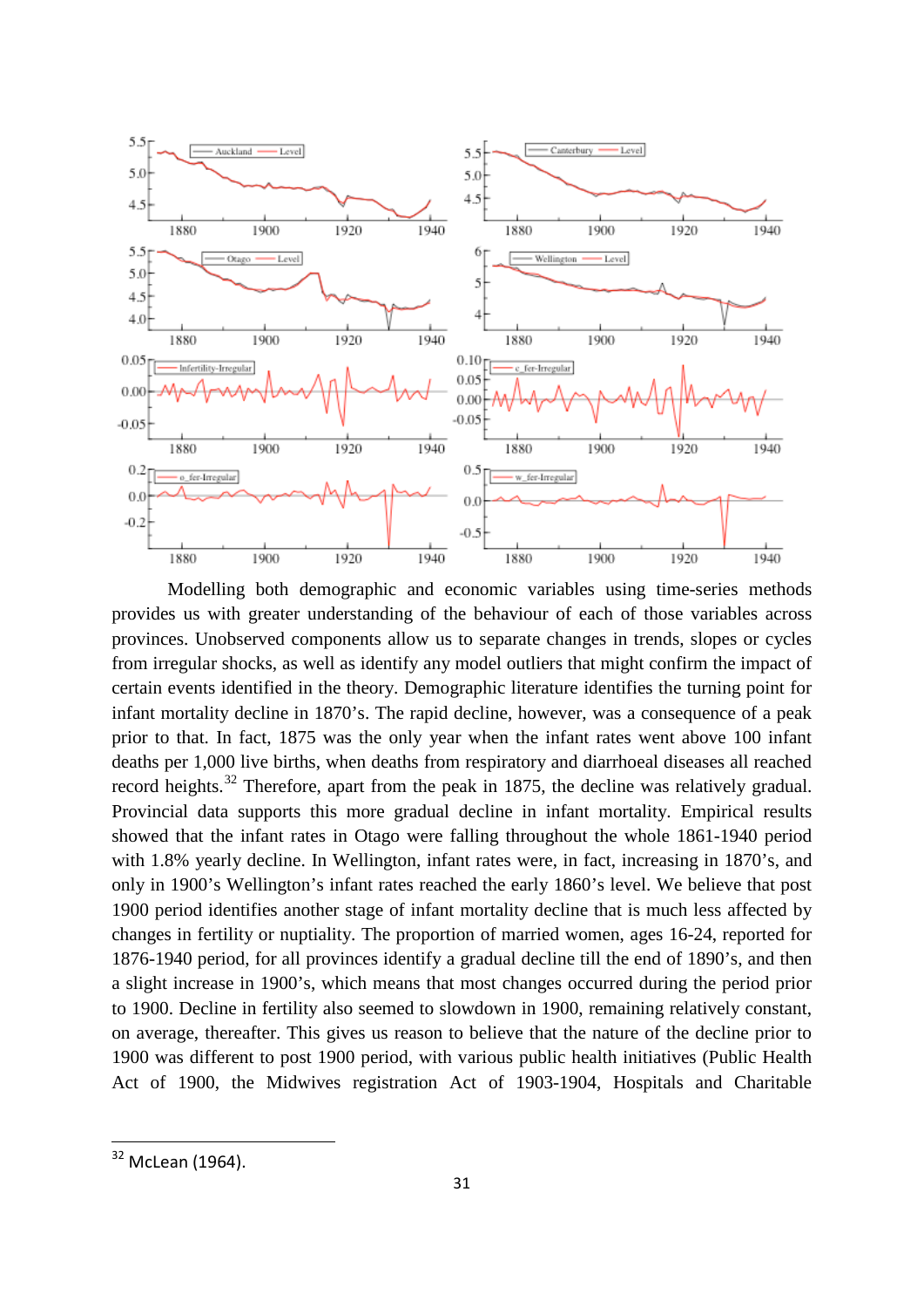Institutions Act of 1909, Foundation of Plunket Society, 1907), improved infrastructure with an increased rate of technological change and economic growth.

This time-series section corresponds to the across province analysis, and the following section represents the within province analysis that utilizes structural equations to form a mechanism in a panel environment described earlier in the paper. This time-series section is an appropriate prelude to a more in depth model testing.

### *iii. SEM analysis*

The conceptual model described in the earlier sections, together with hypothetical causal relationhsip between variables in the model are tested via structural equation modelling (SEM) technique, which appears to be quite powerful for analysis of causal links between endogeounous variables, and between endogenous and exogenous variables. Structural equation modeling has various advantages over the regular OLS model techniques: better estimates for bi-directional causal relationships without the bias inherent to OLS methods; breakdown of coefficients into direct, indirect and total effects; can deal with any type of variables such as linear, non-linear, and latent. The structural modelling procedure generally consists of four steps: model specification, model identification, model estimation, and model fit. Since, the conceptual framework was more or less formulated, the model identification uses two methods to determine identification of a structural model: order and rank conditions. The specification of the model has to be modified accordingly (constraining some parameters to zero or use of additional exogeneous variables) if the model is not identified (any two of the identification conditions violated). There exist three types of estimation techniques: maximum likelihood, GLS, and asymptotic distribution free. We carry out our model estimation using maximum likelihood estimation (ML), which maximizes the likelihood of obtaining the observed sample covariance structure. Multivariate assumption of normality should not be violated in this case. That said, it has been shown (e.g. Chou and Bentler, 1995) that ML estimation is more robust under a violation of normality than the other techniques. The last step identifies how model fits the data or how close the modelimplied variance-covariance matrix is to the sample variance-covariance matrix.

The data set employed in estimation of a structural model comprises time series for the variables of interest, staionarity of each series is required for the validity of the estimated parameters (weak stationarity condition requires first and second moments to be independent of time). Earlier, we identified via various unit root tests which series are stationary, trendstationary or stationary with breaks. The variables were modified accordingly, using information on the timing of breaks and the properties of trends derived in the *Univariate analysis section*. To achieve normality, we transformed the variables into log levels before any data manupaltion took place.

We begin with a proposed in the literature framework that identifies direct fertility effects and indirect effects of changes in the marriage pattern through fertility. The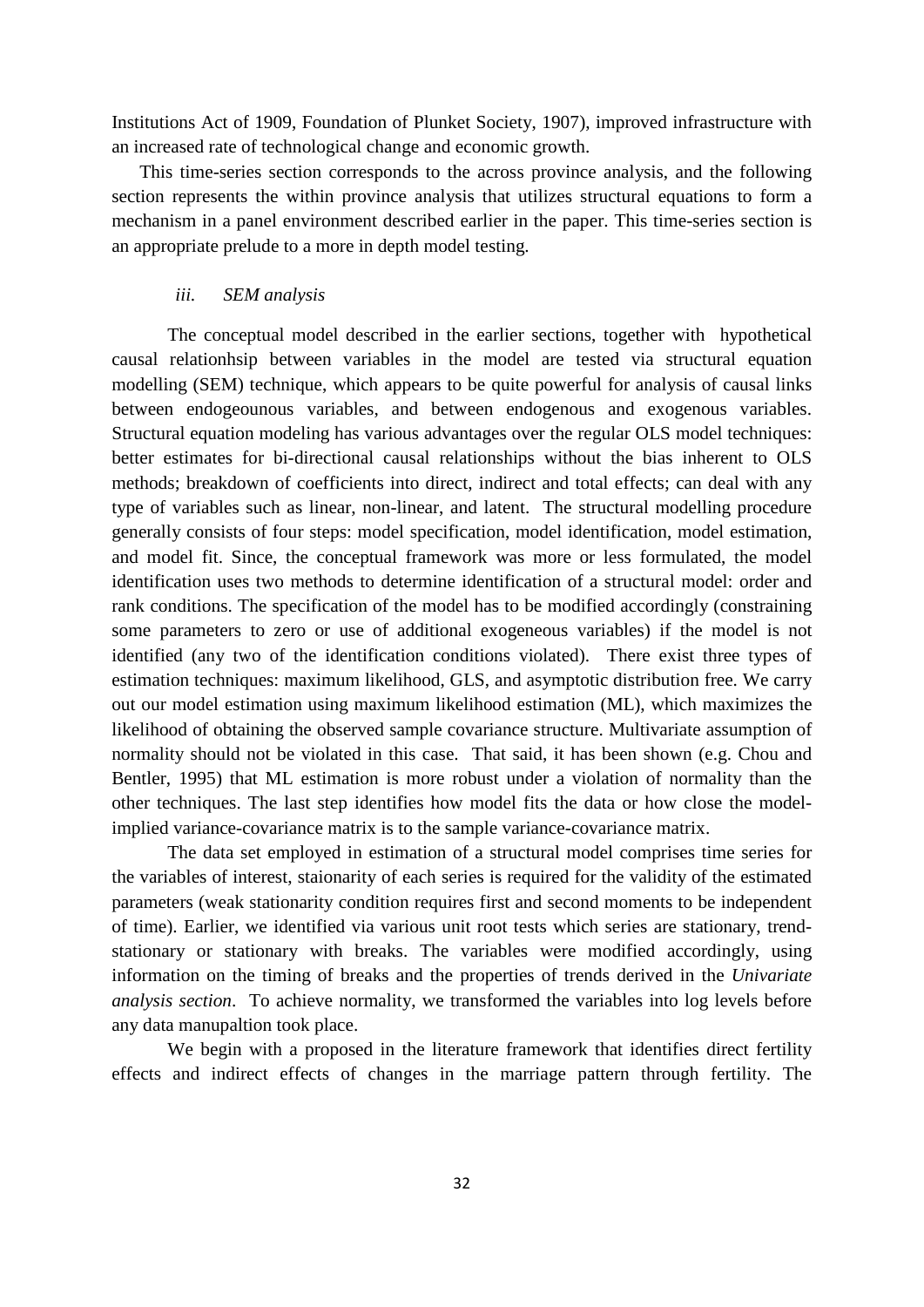underlying rationale for the shift in the patterns of nuptiality is changes in the values of women and couples, which are, in turn, affected by social and economic changes.<sup>[33](#page-32-0)</sup>

Socio-economic variables act as more remote determinants of the above mechanism. Initially, when we estimated a model that describes this mechanism, the model fit was poor (failed the LR test of model vs. saturated), as a result we explored the significance of the alternative paths. We found that urbanization has a direct effect on all three demographic variables; per capita expenditure on public health and public works directly affect infant mortality and the proportion of married females, ages 16-24, that also directly links to infant mortality.

*Figure 15. SEM framework*



LR test of model vs. saturated: chi2(20) = 19.75, Prob > chi2 =  $0.4739$ 

The schematic figure above identifies some interesting interactions. We tested several different specifications to detect a model that fits the observed data the best. The estimation results that recognize groups assume that model parameters are conditioned on covariances

<span id="page-32-0"></span> <sup>33</sup> Pool I., Tiong J., *New Zealand Population Review, 15-1, 1989*; p. 49.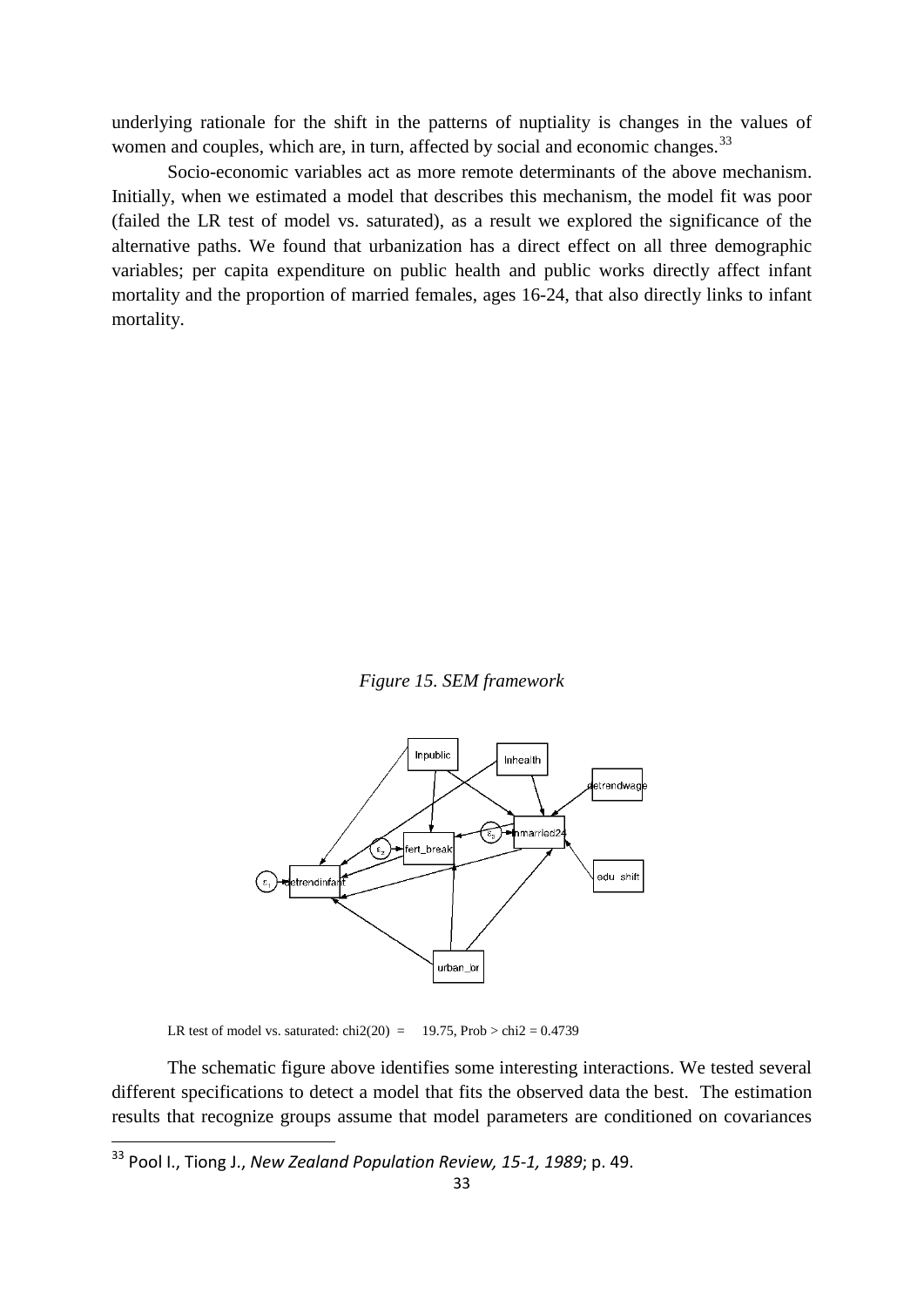between structural and measurement errors to be equal across groups. We identify three endogenous variables and five exogenous variables, which comprise three estimated equations: fertility, infant mortality and the proportion of married females, ages 16-24 (proportion of those married over the total number of women, standardized by age).

In SEM, we are able to distinguish between direct, indirect and total effects of the exogenous variables. The direct causal fertility factors are the standardized proportions of married women (ages 16-24), urbanization and per capita expenditure on public works. While the effect of proportion married on fertility is universal, urbanization is significantly causal only in South Island (Canterbury and Otago), and public works expenditure significantly impacts fertility only in Canterbury with paths for other provinces not found to be significant. While the positive effect of the early marriage on fertility is consistent with previous assumptions and is part of the mechanism, urbanization is estimated to be increasing fertility in Canterbury and Otago, which is not something we would expect. However, New Zealand economy was highly pastoral and the farming sector has been dominating the economy throughout. The initial pastoral benefits were realized in the South and then transferred to the areas of the North Island. Even in 1900's the industrial production played a limited role, during 1880-1925 New Zealand's manufacturing was dominated by a handicraft production. Domesticity of women prevailed in New Zealand well into the twentieth century. In particular, in post 1914 period, the average age of marriage dropped and few married women worked outside their homes, increasing the likelihood of having more children than they would otherwise.

Infant mortality equation identifies the following direct effects: fertility, urbanization, public works and health expenditure per capita. The direct negative effect of fertility on infant mortality is highly significant in Auckland and Wellington. This gives us the impression that only provinces of the North Island reflect the hypothetical causal mechanism of infant mortality reduction by decline in fertility affected by changes in nuptiality. The decline in infant mortality in the South Island seem to be driven by socio-economic factors more so than in the North. For instance, increase in urban proportion would lead to an infant mortality decline in Canterbury and an increase in Wellington, and public health expenditure leads to significant reduction in infant moratlity in Otago.

Finally, the early marriage equation identifies real wages, urbanization, and female enrollments as significant causal factors for all provinces. Real wages have a negative impact on infant mortality in Auckland, Canterbury and Otago, the sign for Wellington is reversed. Controlling for other exogenous effects, the increase in urbanization and female enrollments would also lead to the reduction of the proportion of married females, ages 16-24. Per capita expenditure on health also has a direct negative effect on the proportion of early marriage in Auckland and Otago. Real wages, urbanization and female education are identified as significant driving factors of the changing nuptiality patterns in all provinces.

*Table 8. SEM estimation results, Direct Effects*

| Endogenous<br>ыv<br>EАC | cogenous<br>Auckland | Lanterbury | <b>Jtago</b> | Wellington |
|-------------------------|----------------------|------------|--------------|------------|
|-------------------------|----------------------|------------|--------------|------------|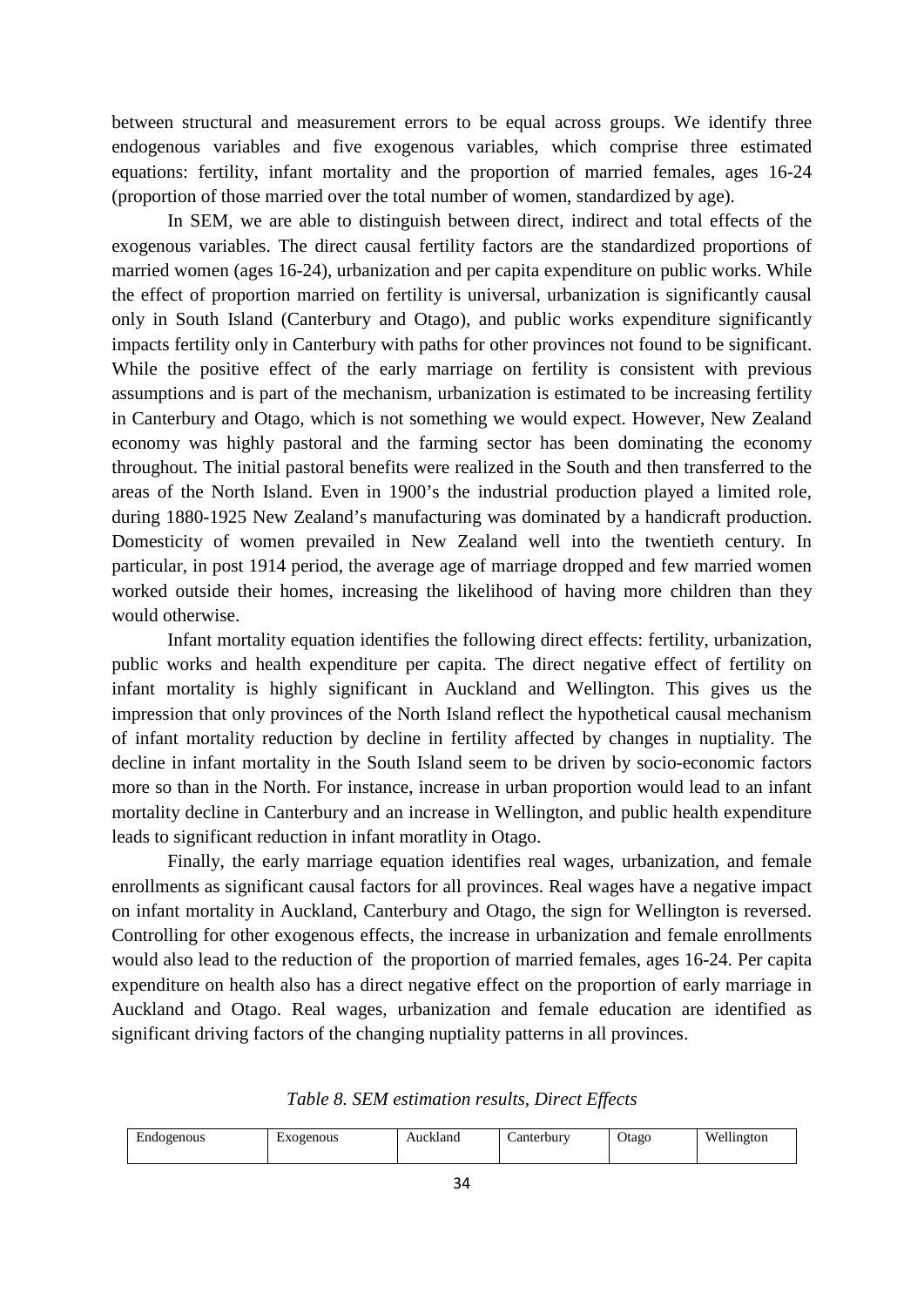| Fertility         | The proportion of<br>early marriage | $(+)$ ***   | $(+)$ ***         | $(+)$ ***         | $(+)$ ***         |
|-------------------|-------------------------------------|-------------|-------------------|-------------------|-------------------|
|                   | Urbanization                        | $(+)$       | $(+)$ ***         | $(+)$ ***         | $\left( -\right)$ |
|                   | Public Works                        | $(+)$       | $(+)$ ***         | $(-)$             | $\left( -\right)$ |
| Infant mortality  | Fertility                           | $(-)$ **    | $(-)^*$           | $(-)$             | $(-)$ ***         |
|                   | The proportion of<br>early marriage | $(-)$       | $(+)$             | $(-)$             | $(+)^{***}$       |
|                   | Urbanization                        | $(+)^*$     | $(-)^{***}$       | $(+)$             | $(+)$ *           |
|                   | Public Works                        | $(-)$ **    | $(-)$ **          | $(-)$ *           | $(-)$ ***         |
|                   | Public Health                       | $(-)^*$     | $\left( -\right)$ | $(-)^{**}$        | $\left( -\right)$ |
| The proportion of | Real Wages                          | $(-)^{***}$ | $(-)^{***}$       | $(-)^{***}$       | $(+)$ ***         |
| early marriage    | Urbanization                        | $(-)^{***}$ | $(-)^{***}$       | $(-)$ ***         | $(-)^{***}$       |
|                   | Female education                    | $(-)^{***}$ | $(-)^{***}$       | $(-)$ ***         | $(-)$ ***         |
|                   | <b>Public Works</b>                 | $(+)^{***}$ | $(+)$             | $\left( -\right)$ | $^{(+)}$          |
|                   | Public Health                       | $(-)^{***}$ | $(-)$             | $(-)$ **          | $(-)$             |

\*, \*\*\* \*\*\* significance level at 10, 5 and 1%, respectively

Socio-economic variables also affect fertility indirectly through nuptiality as described in the theoretical framework. Improved socio-economic environment (represented by real wages, urbanization, female education and public health) was driving the fertility decline which appears to be common across provinces (except for real wage effect in Wellington and public works in Auckland).

Infant mortality equation provides us with some interesting results: once we control for other socio-economic varibles the indirect effect (via fertility) of the proportion of early marriage is found to be negative. The reversed sign on nuptiality makes a case of the relative importance of inclusion of the socio-economic factors in the model, and complexity of the relationhsips between endogenous, exogenous and other endogenous variables, the effects of which we attempt to quantify (the proportion married enters infant mortality equation twice: both directly and indirectly).

| Endogenous | Exogenous        | Auckland   | Canterbury | Otago  | Wellington |
|------------|------------------|------------|------------|--------|------------|
| Fertility  | Real wages       | $(-)^{**}$ | $(-)$ ***  | (-)*** | $(+)$ ***  |
|            | Urbanization     | $(-)^{**}$ | $(-)$ ***  | (-)*** | (-)***     |
|            | Female education | (−)***     | $(-)$ ***  | (-)*** | (-)***     |

*Table 9. SEM estimation results, Indirect effects*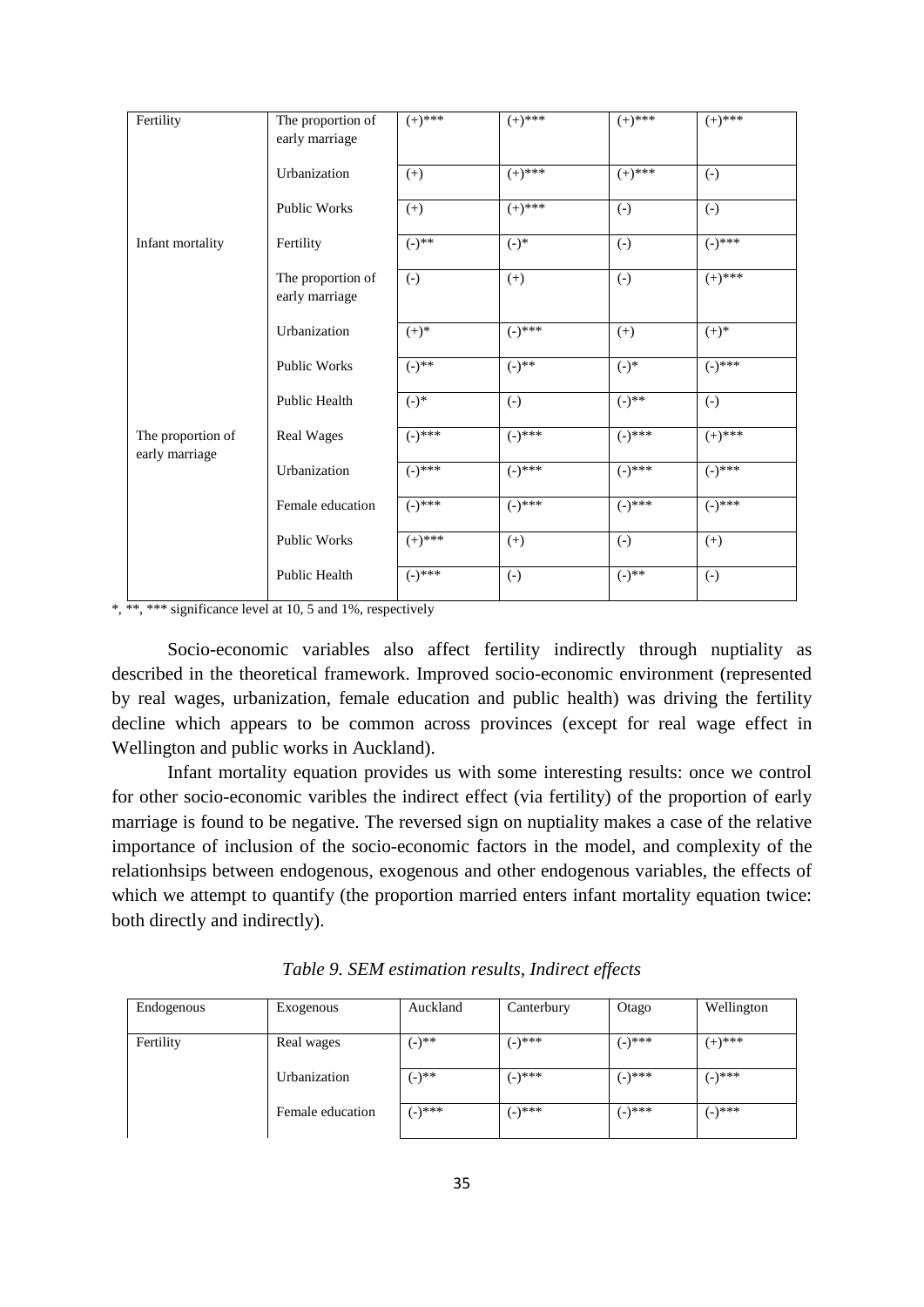|                         | Public Works                        | $(+)^{**}$  | $(+)$             | $\left( -\right)$ | $(+)$       |
|-------------------------|-------------------------------------|-------------|-------------------|-------------------|-------------|
|                         | Public health                       | $(-)^{**}$  | $\left( -\right)$ | $(-)^{**}$        | $(-)$       |
| <b>Infant Mortality</b> | The proportion of<br>early marriage | $(-)^{***}$ | $(-)^{***}$       | $(-)^{***}$       | $(-)^{***}$ |
|                         | Real wages                          | $(+)^*$     | $(+)$             | $^{(+)}$          | $(+)$       |
|                         | Urbanization                        | $^{(+)}$    | $(+)$             | $^{(+)}$          | $(+)$       |
|                         | Female                              | $(+)$ **    | $^{(+)}$          | $(+)$             | $(+)$       |
|                         | Education                           |             |                   |                   |             |
|                         | Public Works                        | $(-)^{**}$  | $\left( -\right)$ | $^{(+)}$          | $(-)$       |
|                         | <b>Public Health</b>                | $(+)^*$     | $(+)$             | $(+)$             | $(-)$       |

\*, \*\*\* significance level at 10, 5 and 1%, respectively

Table 10 summarizes the total effects, we use those as a guide in confirming or rejecting the hypotheses we set out to test in the begining of this paper.

Starting with fertility, we confirm that female education played an important role as a fertility determinant. Education appears to be relatively more important driver of fertility than both real wage and the proportion of early marriage. But most importantly, education is the main factor that was driving the proportion of early marriage to decline, which further attests to the fact that the free compulsory schooling introduced in 1877 changed values relating to the enforcement of school attendance and served as a function of society's shifting attitudes to child labour, as evidenced in the factories act 1894. Other socio-economic determinants (e.g. urbanization, real wages, expenditure on public health) were also found as significant causal effects in the proportion of early marriage equation.

Going back to fertility equation, we find that an increase in the proportion of early marriage led to an increase in fertility across all provinces. The fact that the relationship between fertility and real wages is negative means that New Zealand was not in fact Malthusian at all during 1874-1934 period, and the children were perceived as an investment rather than the workforce. Urbanization caused fertility to decline, and investment in public infrastructure led to its increase in Canterbury. Health expenditure also played a certain role in fertility decline Auckland and Otago. Overall, socio-economic variables enter both fertility and the proportion of early marriage equations, however, there is an apparent causal relationship between these two endogenous variables. Taking all interactions and linkages into account, an analytical framework of fertility change is found to be valid for this time period (1874-1934).

The model for the infant mortality as the "main" endogenous variable (all other variables are causing it) is clearly complex but the two patterns can be identified. In the North Island, we have found evidence of the hypothesis put forward in the begining of this paper that fertility regulation via nuptiality change as a means of controlling reproduction was the main driver of infant mortality decline for the period 1873-1934. No such evidence can be found for the provinces in the South Island. More intensive urbanization and improved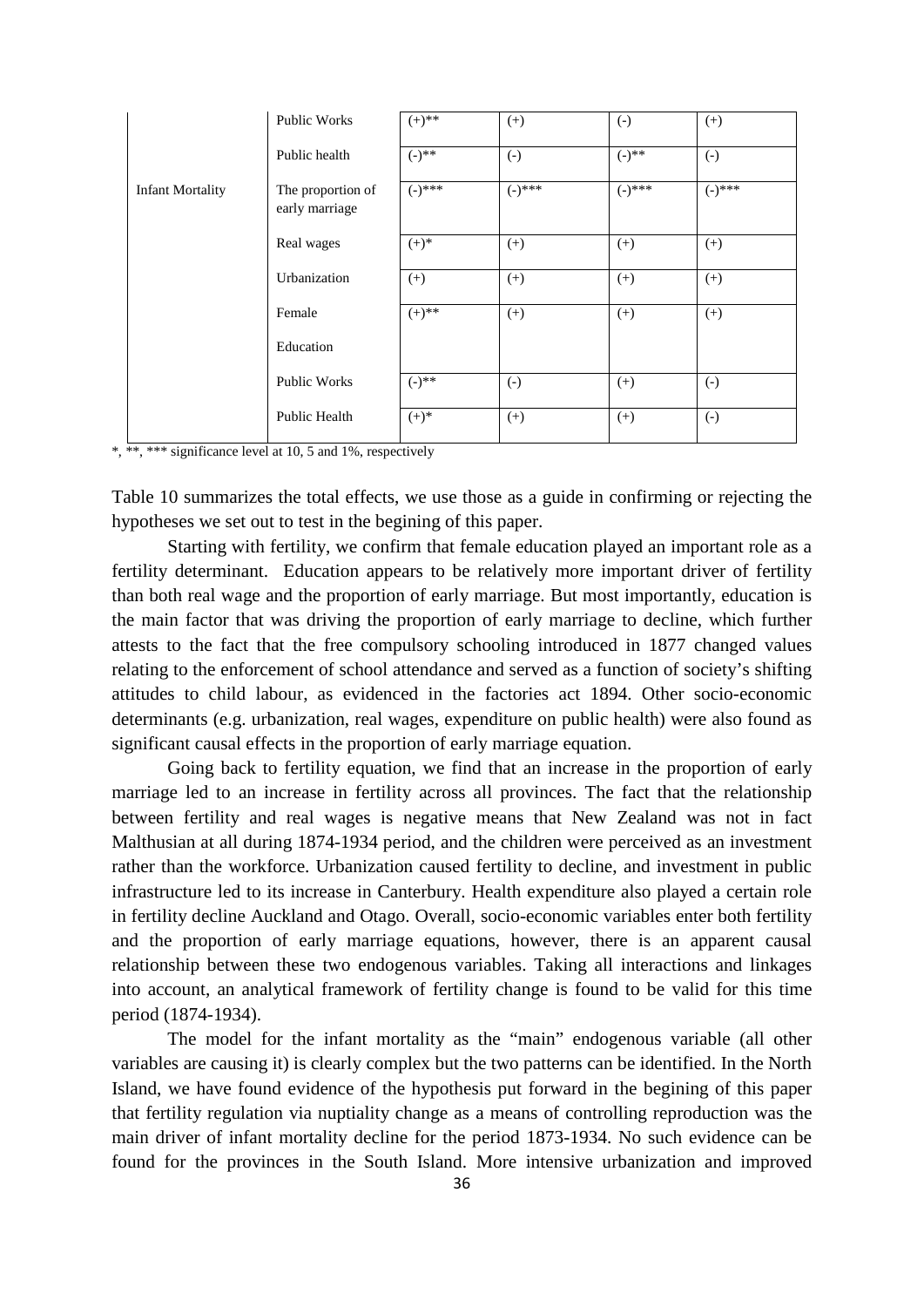infrastructure led to lower infant mortality rates in Canterbury, while increased expenditure on health and greater public health initiatives attributed to an infant mortality decline in Otago.

| Endogenous              | Exogenous                           | Auckland      | Canterbury        | Otago         | Wellington              |
|-------------------------|-------------------------------------|---------------|-------------------|---------------|-------------------------|
| Fertility               | The proportion of<br>early marriage | 0.18244***    | $0.4914***$       | $0.2990***$   | $0.386\overline{16***}$ |
|                         | <b>Real Wages</b>                   | $-0.10332**$  | $-0.70499$ ***    | $-0.7574***$  | $0.2626***$             |
|                         | Urbanization                        | $(-)$         | $-0.07933**$      | $(-)$         | $-0.191513*$            |
|                         | Female education                    | $-0.3786***$  | $-2.663***$       | $-1.8699***$  | $-1.161***$             |
|                         | Public Works                        | $(+)$         | $0.277**$         | $(-)$         | $(-)$                   |
|                         | Health Exp                          | $-0.009015**$ | $(-)$             | $-0.0474**$   | $\left( -\right)$       |
|                         | $R^2$                               | 13.51%        | 77%               | 39.2%         | 47.3%                   |
| <b>Infant Mortality</b> | Fertility                           | $-0.7045***$  | $(-)$             | $(-)$         | $-1.206***$             |
|                         | The proportion of<br>early marriage | $-0.419**$    | $(-)$             | $(-)$         | $(+)$                   |
|                         | Real wages                          | $(+)$         | $(+)$             | $(+)$         | $(+)$                   |
|                         | Urbanization                        | $0.2425***$   | $-0.18328***$     | $(+)$         | 0.3658*                 |
|                         | Female education                    | $0.87***$     | $(+)$             | $(+)$         | $\left( -\right)$       |
|                         | Public Works                        | $-0.081***$   | $-0.0545***$      | $(-)$         | $-0.0422*$              |
|                         | Health Exp                          | $(-)$         | $(-)$             | $-0.125**$    | $(-)$                   |
|                         | $R^2$                               | 36.36%        | 33.7%             | 17.52%        | 42.16%                  |
| Proportion of married   | Real wages                          | $-0.566***$   | $-1.434***$       | $-2.532***$   | $0.680***$              |
| females, ages 16-24     | Urbanization                        | $-0.249***$   | $-0.39239***$     | $-0.59128***$ | $-0.372***$             |
|                         | Female education                    | $-2.0755***$  | $-5.419***$       | $-6.252***$   | $-3.0069***$            |
|                         | <b>Public Works</b>                 | $0.0566***$   | $(+)$             | $(-)$         | $(+)$                   |
|                         | Health Exp                          | $-0.049***$   | $\left( -\right)$ | $-0.1586**$   | $(-)$                   |
|                         | $R^2$                               | 60.1%         | 77%               | 60.9%         | 55%                     |

*Table 10. SEM estimation results, total effects (standardized coefficients)*

\*, \*\*, \*\*\* significance level at 10, 5 and 1%, respectively

LR test of model vs. saturated: Chi^2(20) =19.75, Prob>Chi^2=0.4739

In this chapter we made an attempt to model the mechanism of infant mortality decline during  $19<sup>th</sup>$ -mid  $20<sup>th</sup>$  centuries for the four major New Zealand provinces. In the beginning we discussed some possible explanations and reasons for such a unique pattern of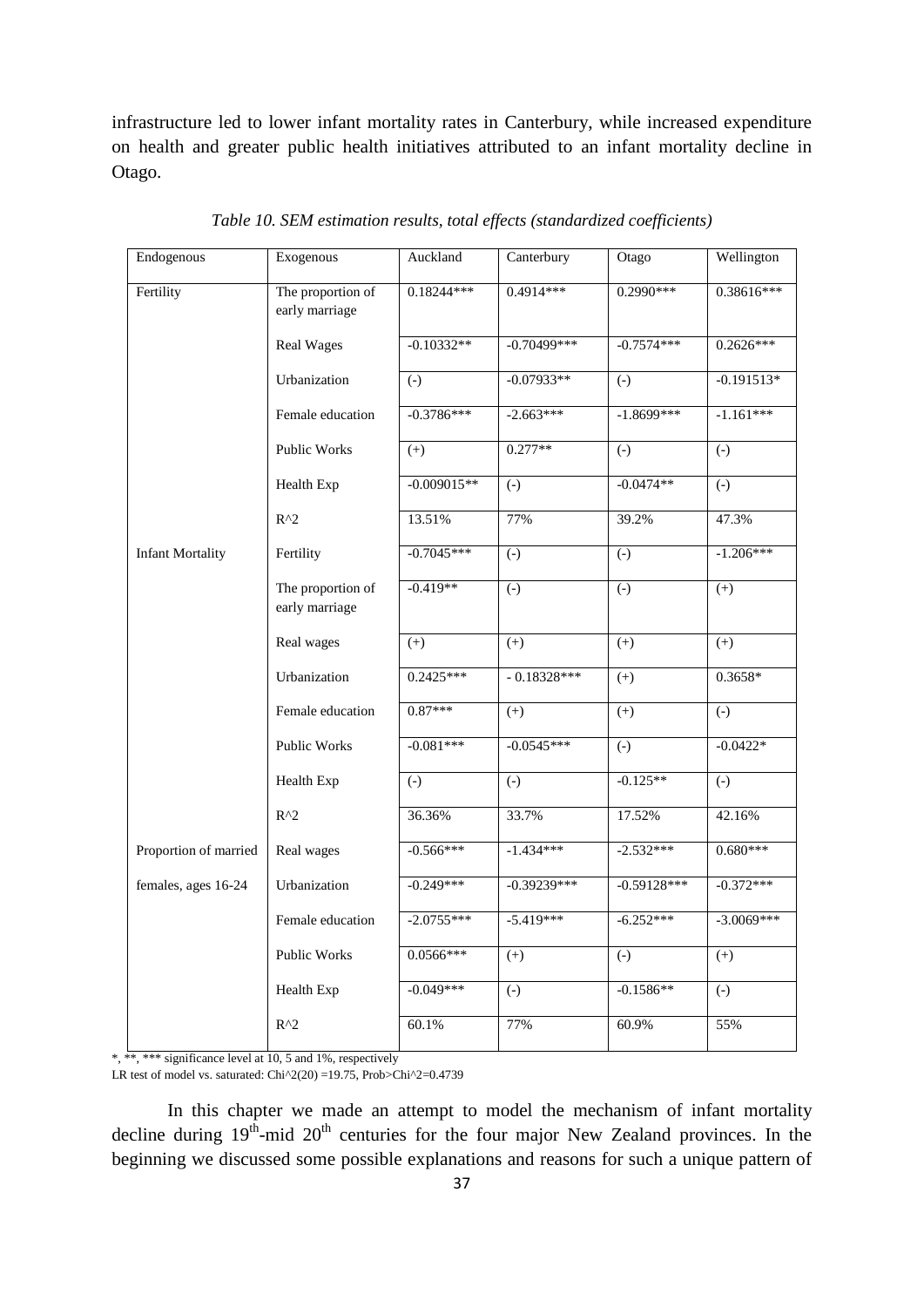infant mortality decline in New Zealand, some hypotheses were extracted from extensive demographic references from Ian Pool and others. Due to complexity of the underlying mechanism of infant mortality decline at the time, we utilized SEM to establish causal links among both exogenous and endogenous variables. With this paper we do not attempt to criticize or undermine the earlier work, but rather add the more broad economic perspective backed up by quantitative results. The results of the estimated SEM are highly prelminary, greater explaratory analysis is needed to identify other possibilities.

### *IV. Conclusion*

This paper contributes to a much broader understanding of the underlying mechanisms of infant mortality decline in New Zealand during the late  $19<sup>th</sup>$  – mid  $20<sup>th</sup>$  centuries. The unique background conditions of New Zealand determined some of the initial advantage in the survivorship of infants in the first year of life relative to other European countries. This advantage then persisted into the twentieth century. The factors affecting secular infant mortality decline elsewhere would not always be applicable for New Zealand. New Zealand demographic literature, especially Ian Pool's work, puts a great deal of emphasis on noneconomic factors of this decline (fertility decline through nuptiality changes as the main mechanism of the infant mortality decline), assuming New Zealand economic environment to be relatively favourable and stable. In this paper, we slightly shifted the emphasis away from micro to macro factors and determinants of infant mortality. Availability of newly derived yearly socio-economic and demographic data allowed us to quantify testable hypotheses put forward in demographic literature. Given spatial aspect of this data, we were able to estimate and compare the results for the four major New Zealand provinces.

In the analytical part of this paper, we reviewed some existing literature on infant mortality decline and its causes in various European countries. While, there was no definitive answer, empirical evidence supports the idea that improvements in economic conditions in the  $19<sup>th</sup>$  century were fundamental in the decline in death rates in the developed world. The mortality history of New Zealand is often considered as "unique" both in terms of its demographic and epidemiological transitions. From the demographic point of view the turning point for infant mortality decline was the late 1870's, because of the rapid decline in fertility due to changes in nuptiality patterns. From the economic point of view, the decline coincided with the beginning of refrigeration era, including social and economic benefits that came with it (increased expenditure on public works, rapid increase in real wages, social and education reforms etc.). The fact that infant mortality rates were declining throughout most of the 1861-1940 period indicates that the fertility and nuptiality changes (fertility reached approximately its replacement level and remained relatively constant and the proportion of married women, ages 16-24 experienced an increasing trend post 1900) did not contribute much to its post-1900 decline. The post-1900 infant rates continued to decline due to various public health initiatives (Public Health Act of 1900, the Midwives registration Act of 1903- 1904, Hospitals and Charitable Institutions Act of 1909, Foundation of Plunket Society, 1907), improved infrastructure with an increased rate of technological change and economic growth.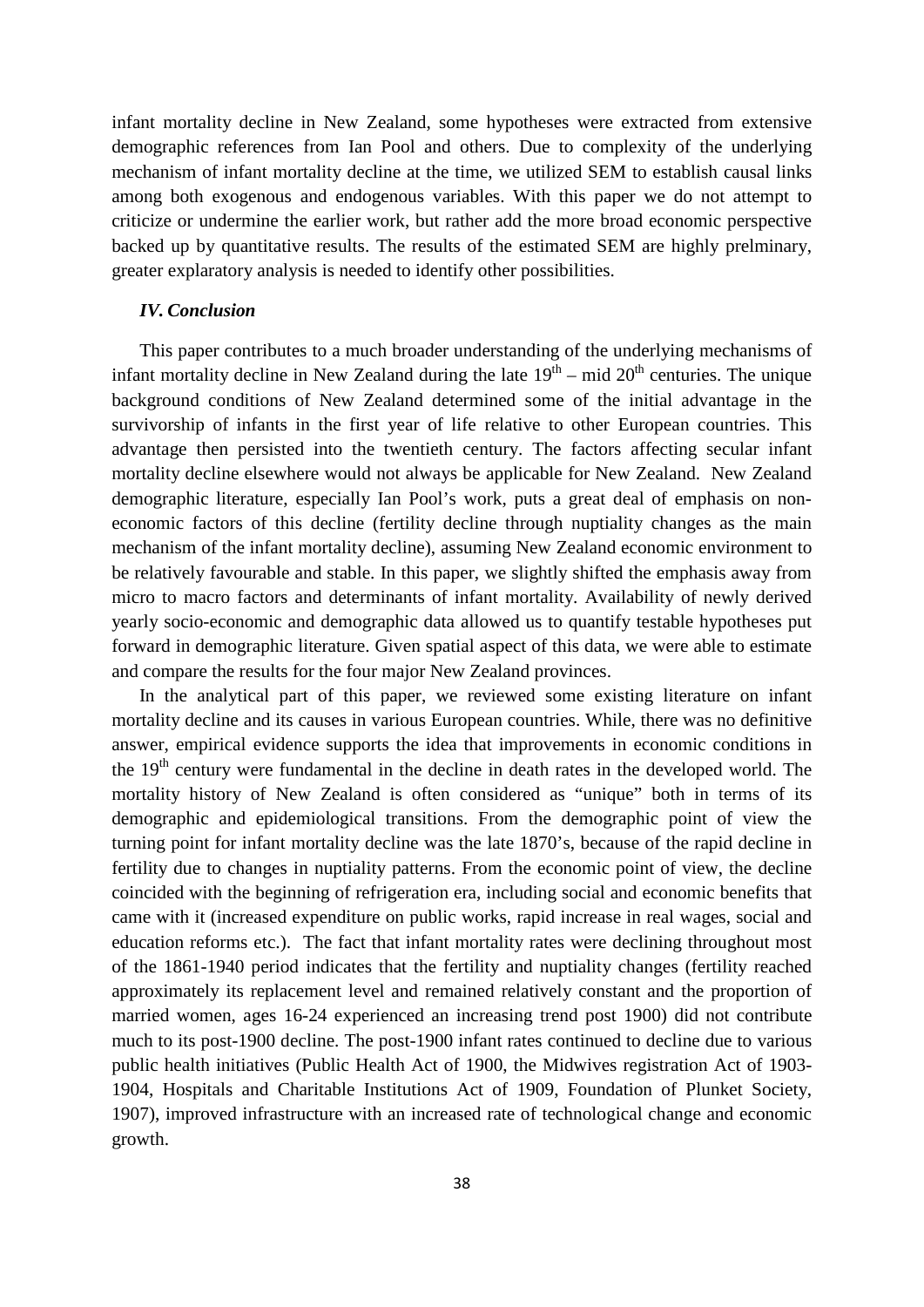The empirical part of the paper commenced with some standard unit root pretesting, superseded by univariate and multivariate analysis without explanatory variables. The analysis was of an exploratory nature identifying common cycles or slopes, or common irregular disturbances across provinces. We found some common business cycle activity in the wage series of Auckland and Wellington, with the irregular shock also being common in these two provinces. Canterbury's yearly rates of decline for all three demographic indicators were the highest among the other provinces. Overall, multivariate analysis did not identify any particular patterns across provinces, which seem to be different for different indicators.

Because of the complexity and interrelatedness of the underlying causes of infant mortality decline, we generated a structural equation model to assess the relative importance of those demographic and socio-economic determinants. Within SEM framework (the nuptiality->fertility->infant mortality mechanism), we estimated three equations: fertility, infant mortality, and the proportion married (nuptiality change). First of all, we found that socio-economic determinants all had a direct effect on each of these endogenous variables. Taking all interactions and linkages into account, an analytical framework of fertility change is found to be valid for the 1874-1934 period. From both fertility and infant mortality equations, it has been discovered that malthusian mechanisms did not operate in New Zealand. And, most importantly, North and South patterns could be recognized when assesing the infant mortality model. In the North Island, we have found evidence of the hypothesis put forward in the begining of this paper: that fertility regulation via nuptiality change (as a means of controlling reproduction) was the main driver of infant mortality decline for the period 1873-1934. No such evidence can be found for the provinces in the South Island, where more intensive urbanization and improved infrastructure led to lower infant mortality rates in Canterbury and greater public health initiatives attributed to an infant mortality decline in Otago.

Some hypotheses and assumptions were accepted or partially accepted, some did not find evidence for existence from this analysis. Essentially, the results recognize the differential importance of socio-economic factors on infant mortality in light of demographic transition in New Zealand. The created SEM can be further explored, given that alternative frameworks (with additional and recursive paths) can be equally valid. A more thorough examination can be undertaken for an across-province analysis. Future research may also consider incorporating nutrition measures (such as average heights) in our infant mortality model to achieve the more coherent understanding of the nature of its decline in New Zealand.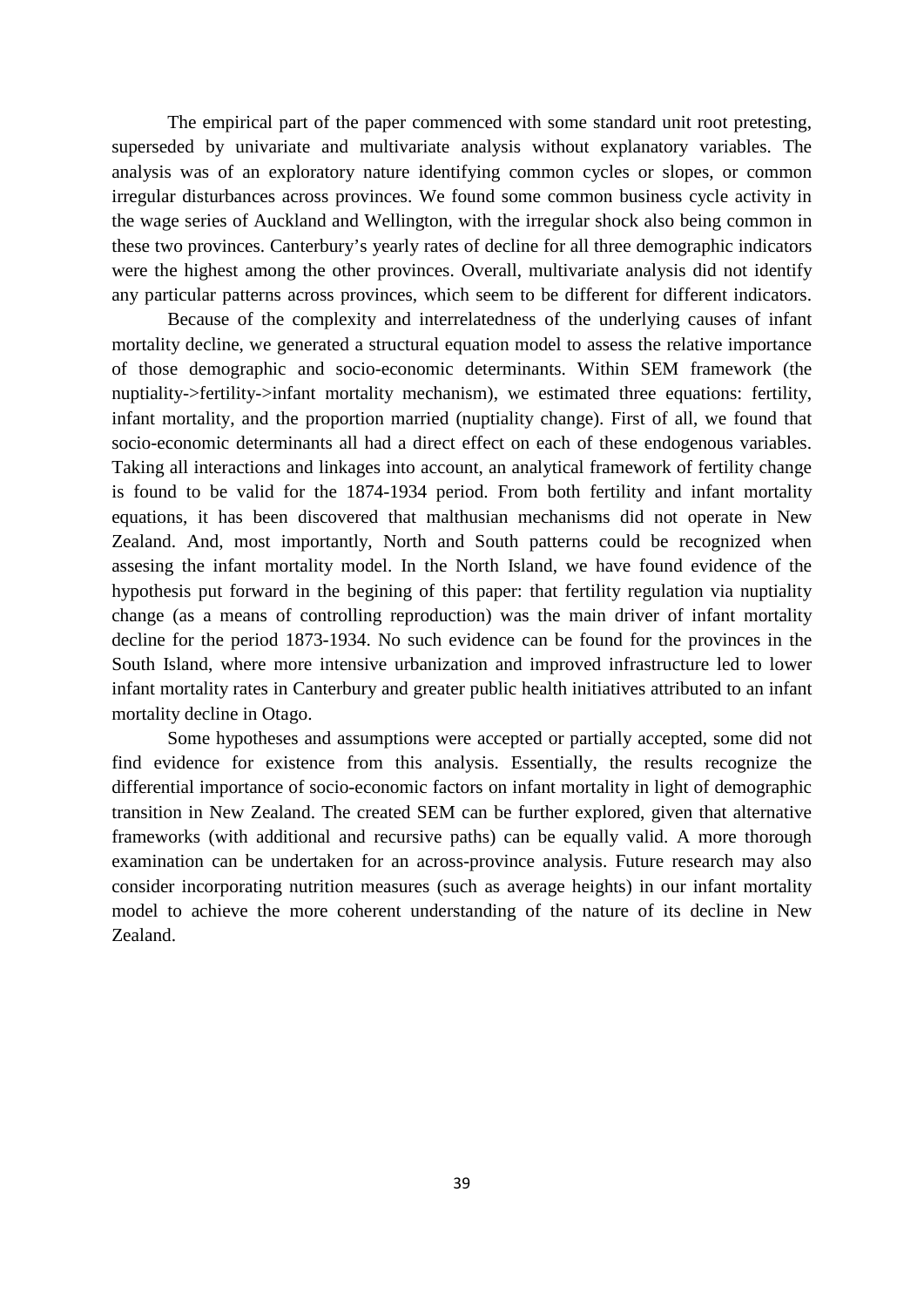# *Bibliography*

- 1. Bailey, R.E., Chambers, M.J. (1998). "The Impact of Real Wage and Mortality Fluctuations on Fertility and Nuptiality in Precensus England." *Journal of population Economics*, 11(3): 413-434.
- 2. Brass, W., Kabir, M., (1979). Regional variations in fertility and child mortality during the demographic transition in England and Wales. In J. Hobcraft & P. Rees (Eds.), Regional Demographic Development (pp. 71-88). Londom: Croom Helm.
- 3. Cutler D., Deaton A., Lleras-Muney A., (2006)."The determinants of Mortality." *Journal of Economic Perspectives,* 20 (3): 97-120.
- 4. Donovan, J. W. (1969) "A study in New Zealand Mortality 5: Tuberculosis". *New Zealand Medical Journal,* 70(4): 94-103.
- 5. Dribe, M., Olsson, M., Swensson, P., (2011). "Production, prices and mortality: Demographic response to economic hardship in rural Sweden, 1750–1860." Working paper. Centre for Economic Demography and Department of Economic History Lund University, Sweden.
- 6. Edvinsson, S., and others, (2008). "Infant mortality in Nordic countries, 1780-1930," *Continuity and Change*, 23 (3): 457-485.
- 7. Fogel, R. W. (1994). "Economic Growth, Population Theory, and Physiology: The Bearing of Long-Term Processes on the Making of Economic Policy." *American Economic Review*. 84 (3): 369-95.
- 8. Fogel, R. W., (1997). "New findings on Secular Trends in Nutrition and Mortality: Some Implications for Population Theory," in Handbook of Population and Family Economics. Mark R. Rosenzweig and Oded Stark, eds. New York: Elsevier Science, North Holland, 433-81.
- 9. Fogel, Robert W. 2004. The Escape from Hunger and Premature Death, 1700-2100. Cambridge: Cambridge University Press.
- 10. Galloway, P.R., (1988). "Basic patterns in annual variations in fertility, nuptiality, mortality, and prices in pre-industrial Europe." *Population Studies*, 42: 275–302.
- 11. Gibson, C., (1973). "Urbanization in New Zealand: a comparative analysis." *Demography*, 10 (1): 71-83.
- 12. Hagnell M. (1991). "A multivariate Time Series Analysis of Fertility, Adult Mortality, Nuptiality, and Real Wages in Sweden 1751-1850: A Comparison of Two Different Approaches." *Journal of Official Statistics,* 7(4): 437-455.
- 13. Haines, Michael R. (2000). "The Mortality Transition in Germany, 1860-1935. Evidence by Region" *Historical methods*, 33 (2): 83-104.
- 14. Haines, Michael R. (2001). "The Urban Mortality Transition in the United States, 1800-1940." *Annales de démographie historique*, (1): 33-64.
- 15. Higgs, R., (1979). "Cycles and Trends of Mortality in 18 Large American Cities, 1871-1900." *Explorations in Economic History,* 16 (1): 381-408.
- 16. Hubbard, W., (2001) "The urban penalty: towns and mortality in nineteenth-century Norway." *Continuity and Change* 15 (2): 331-350.
- 17. Inwood K., Oxley, L., Roberts, E., (2010) "Rather above than under the common size? Stature and Living Standards in New Zealand," *Paper for presentation to New Zealand Association of Economist Conference, 2010.*
- 18. Jones, E. F., (1971) Fertility decline in Australia and New Zealand 1861-1936." *Population Index,* 37(4): 301-338.
- 19. Kunitz, Stephen J. (1993) *Diseases and the European Mortality Decline, 1700–1900*. The Cambridge World History of Human Disease. Ed. Kenneth F. Kiple. Cambridge University Press.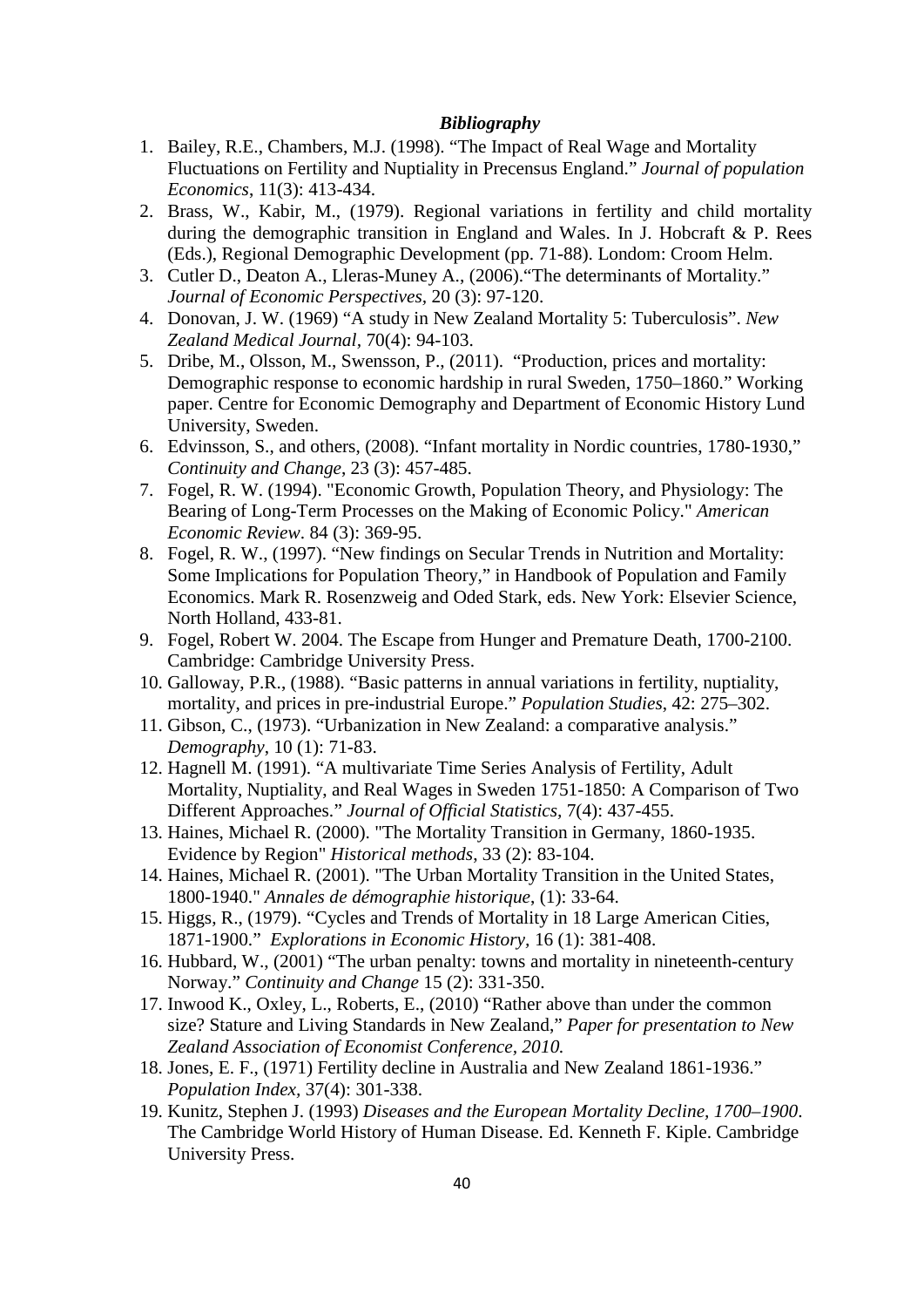- 20. Kytir, J., Kock, C., Munz, R., (1995) "History Regional Patterns of Infant Mortality in Austria." European Journal of Population, 11(3): 243-259.
- 21. Larsson, M., (1988). *The Old in the New: Spatial Patterns in the 19th Century Demographic Change,* in Brandstrom and Tedebrand (eds).
- 22. MacLean, F. S. (1963) *Challenges for Health*, Wellington: NZ Government Printer.
- 23. McKeown, Thomas. 1976. The Modern Rise of Population. New York: Academic Press.
- 24. New Zealand Medical Journal, December 1947 issue.
- 25. Nolan, M., (2000) *Breadwinning: New Zealand Women and the State,* Canterbury University Press, Christchurch.
- 26. O'Neil, C.J., (1979). "Fertility; past, present and future." In Warwick R.J. and O'Neil J.C. *The Population of New Zealand Interdisciplinary perspectives.* Longman Paul Limited. 125-149.
- 27. Phillips, J. & Hearn, T. 2008. Settlers, New Zealand Immigrants from England, Ireland & Scotland, 1800-1945. Auckland University Press.
- 28. Pool, I, Sceats, J., Dharmalingam, A., (2007). *The New Zealand family from 1840. A Demographic History*. Auckland University Press. University of Auckland.
- 29. Pool, I, Tiong, F., (1991). "Sub-national differences in the Pakeha Fertility Decline: 1876-1901." *New Zealand Population Review*. 17(2):46-64.
- 30. Pool, I., (1994) "Cross-Comparative Perspectives on New Zealand's Health." In Spicer, J., Trlin, A & Walton, J. A., (Eds.), *Social Dimensions of Health and Disease.* Palmerston North: The Dunnmore Press Ltd, 16-50.
- 31. Pool, I., Boddington B., Cheung, J., and others (2009). "Differential trends in the compression of mortality: Assessing the antecedents to current gaps in health expectancy in New Zealand." *New Zealand Population Review*, 35 (1): 23-53.
- 32. Pool, I., Cheung, J., (2003). "A Cohort History of Mortality in New Zealand." *New Zealand Population Review,* 29 (2): 107-138.
- 33. Pool, I., Cheung, J., (2005). "Why were New Zealand levels of life expectation so high at the dawn of the twentieth century?" *Genus,* 61 (2): 9-33.
- 34. Preston, Samuel H. (1975). "The Changing Relation between Mortality and Level of Economic Development." *Population Studies*. 29 (2): 231-48.
- 35. Preston, Samuel H. (1996). "American Longevity: Past, Present, and Future." *Syracuse University Policy Brief No. 7.*
- 36. Robinson, K.W., (1961) "Processes and patterns of urbanization in Australia and New Zealand," Paper presented at the *Symposium on Urbanization in the Pacific Realm*, Tenth Pacific Science Congress, Honulu.
- 37. Sceats, J., Pool, I (1985a). "Prenatal and Infant Mortality." ESCAP, POPULATION DIV. (eds.), *Population of New Zealand: Country Monograph Series 12*, NY, United Nations (1): 243-268.
- 38. Sceats, J., Pool, I (1985b). "Fertility Regulation." ESCAP, POPULATION DIV (eds.), *Population of New Zealand*: *Country Monograph Series 12*, NY, United Nations (2): 178-192.
- 39. Statistics New Zealand, (2006). "A History of Survival in New Zealand: Cohort life tables 1876–2004."
- 40. Szreter, S., Mooney, G. (1998). "Urbanization, Mortality, and the Standard of Living Debate: New Estimates of the Expectation of Life at Birth in Nineteenth-Century British Cities." *The Economic History Review*, 51(1): 84-112.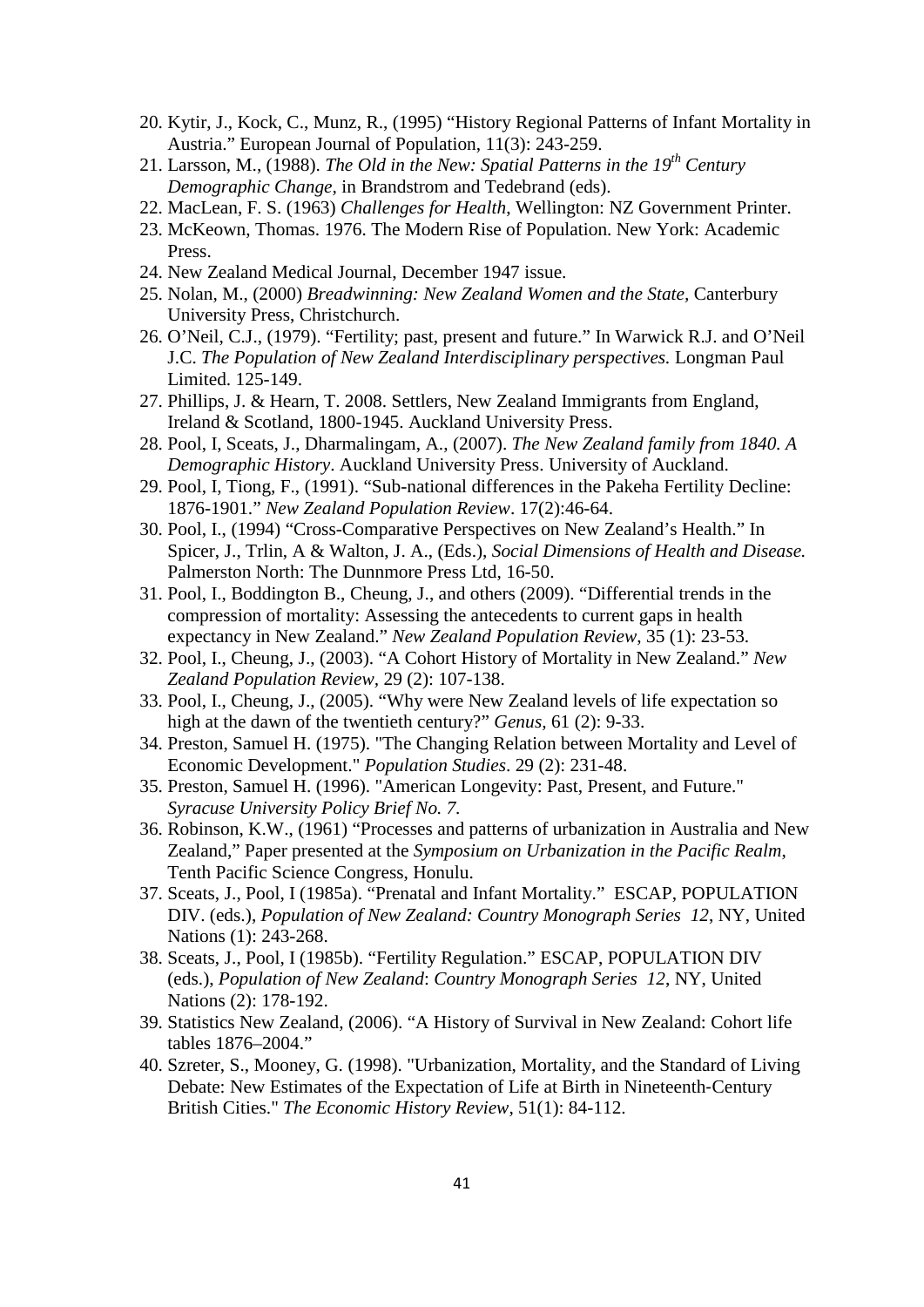- 41. Taylor, R., Lewis M., Powels John, (1998). "The Australian mortality decline: allcause mortality 1788-1990." *Australian and New Zealand Journal of Public Health*, 22 (1): 27-36
- 42. Taylor, R., Lewis M., Powels John, (1998). "The Australian mortality decline: causespecific mortality 1907-1990." *Australian and New Zealand Journal of Public Health*, 22 (1): 37-44
- 43. Thomson, D. (1998) *A World Without Welfare: New Zealand's Colonial Experiment*, AUP, with Bridget Williams Books.
- 44. Tiong, F., (1988). "Towards better measurement of Nineteenth Century Non Maori Fertility Trends and Differentials, 1878-1921", *unpublished MSocSci Thesis*, University of Waikato.
- 45. UNICEF publication (1993). "The Decline of Infant Mortality in Europe, 1800-1950. Four National Case Studies." Edited by Corsini, A. C., Viazzo, P. P.
- 46. Van de Walle, Francine. 1986. "Infant Mortality and the European Demographic Transition", pp. 201 – 233 in *The Decline of Fertility in Europe, Revised Proceedings from a Conference on the Princeton European Fertility Project*, Ansley J. Coale & Susan Cotts Watkins, eds. Princeton, NJ: Princeton University Press.
- 47. Weir David R. (1984), "Life Under pressure: France and England, 1670-1870." *The Journal of Economic History,* 44(1): 27-47
- 48. Woods, R. I., Watterson, P. A., Woodward, J.H., (1988), "The causes of Rapid Infant Mortality Decline in England and Wales, 1861-1921 Part 1." *Population Studies: A Journal of Demography*, 42(3): 343-366.
- 49. Woods, R. I., Watterson, P. A., Woodward, J.H., (1989), "The causes of Rapid Infant Mortality Decline in England and Wales, 1861-1921 Part 2." Population Studies: A Journal of Demography, 43(1): 113-132.
- 50. Wrigley, Edward A. and Roger Schofield. 1981. The Population History of England, 1541- 1871: A Reconstruction. Cambridge, MA: Harvard University Press.
- 51. Zodgekar, A.V., (1980). "The Fertility transition in the non-Maori population of New Zealand." *Journal of Biosocial Science*, 12: 165-178.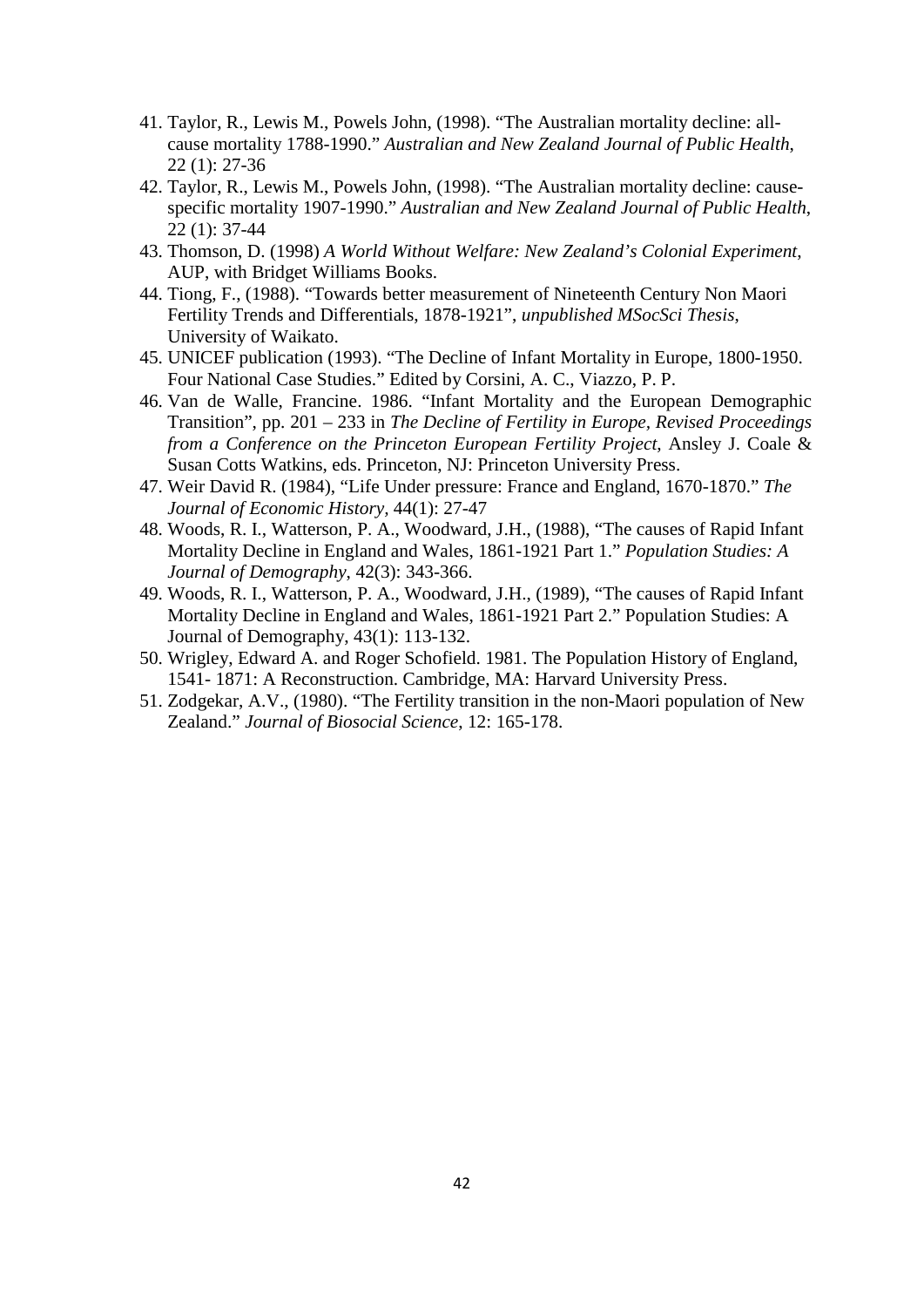# APPENDIX 1.



Source: Statistics New Zealand, (2006). Analysis of the cohort mortality.

*Figure 2. Life expectancy at birth, males: Australia and UK*



*Figure 3. Life expectancy at birth, females: Australia and UK*

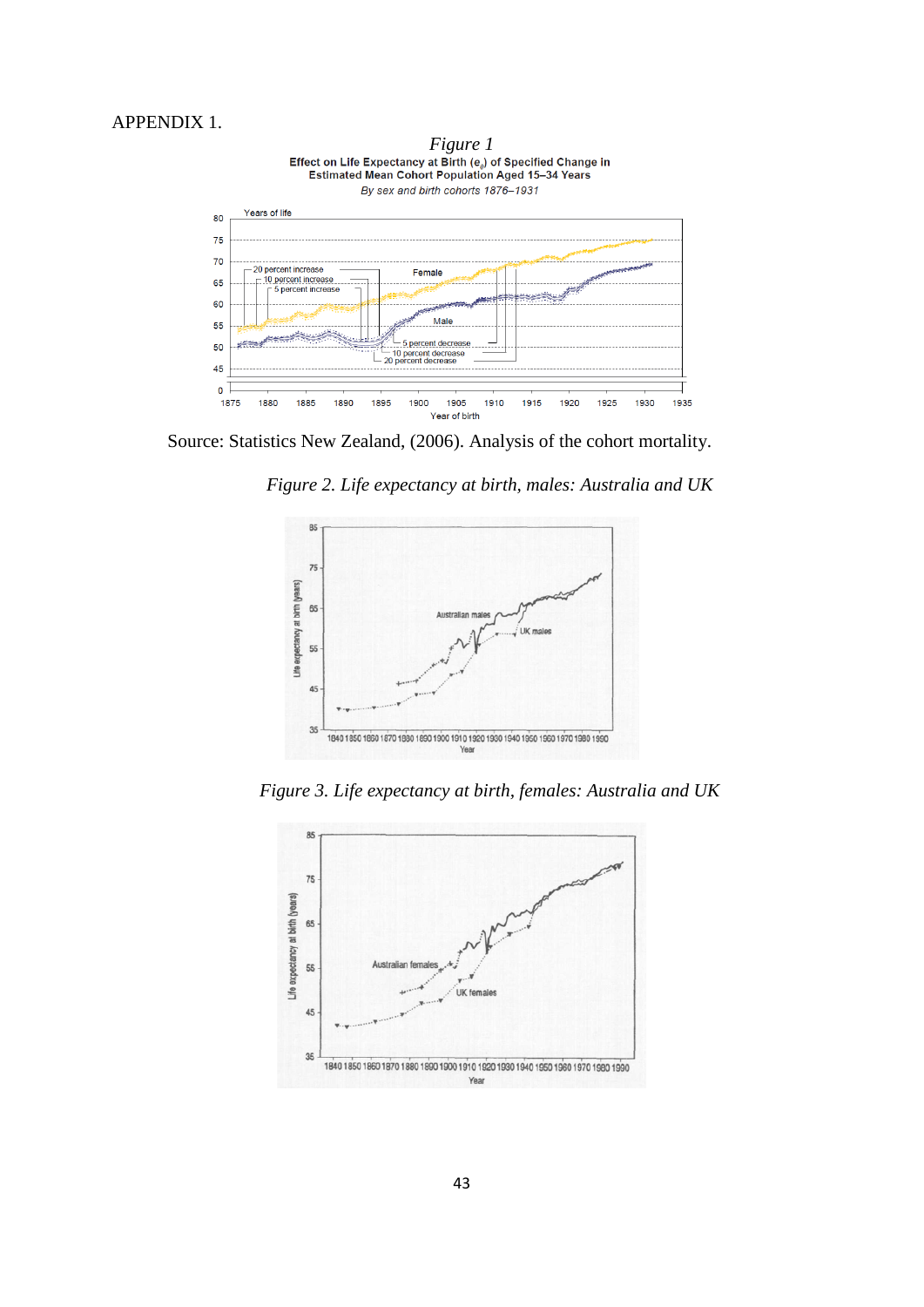*Figure 4. Average infant mortality rates (urban vs. provinicial) per 100,000 total population*

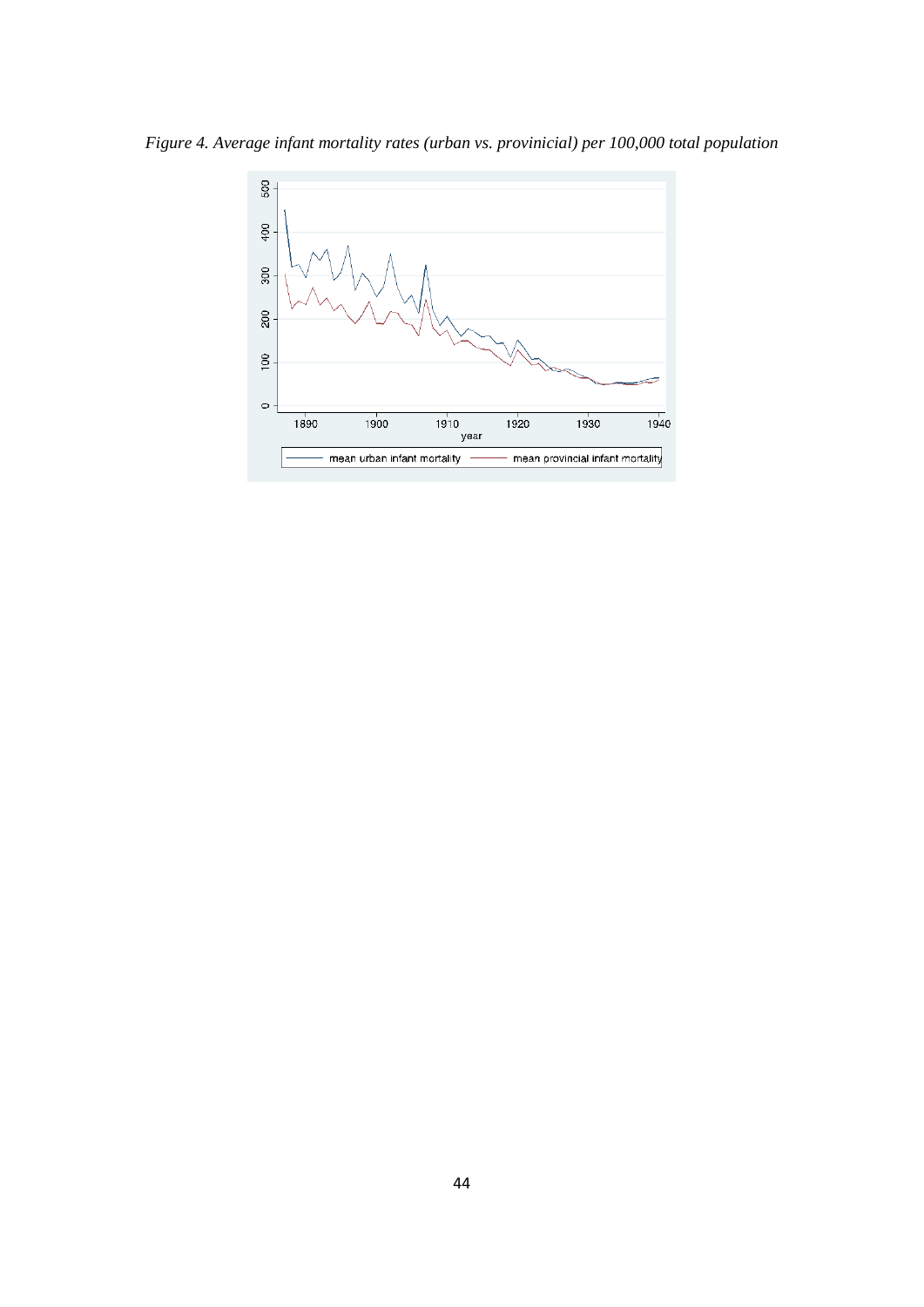# APPENDIX 2.

| Table 1. Zivot and Andrews test (single break); Clemente-Montanes-Reyes unit root test with single and double |  |
|---------------------------------------------------------------------------------------------------------------|--|
| mean shifts (female enrolment ratio)                                                                          |  |

| Province   | Zivot & Andrews unit | <b>CMR</b> : Optimal | T-stats                                         |
|------------|----------------------|----------------------|-------------------------------------------------|
|            | root test            | breakpoint           |                                                 |
|            | Trend:               | IO model: 1918**     | $-4.815< -4.270$ (critical 5%) rejection of the |
| Auckland   | 1884                 |                      | null                                            |
|            | Both:                | IO model: $1925**$   | $-4.392< -4.270$ (critical 5%) rejection of the |
| Canterbury | 1928                 |                      | null                                            |
|            | Intercept break:     | IO model: 1876**,    | $-5.779 < -5.490$ (critical 5%) rejection of    |
| Otago      | 1900.                | $1926**$             | the null                                        |







*Table 2. Zivot and Andrews test (single break); Clemente-Montanes-Reyes unit root test with single and double mean shifts (the general fertility rate)*

| Province   | Zivot & Andrews unit | <b>CMR</b> : Optimal | T-stats                                             |
|------------|----------------------|----------------------|-----------------------------------------------------|
|            | root test            | breakpoint           |                                                     |
|            | Intercept break:     | AO model: 1891**,    | $-3.77$ $>$ $-5.490$ (critical 5%) non-rejection of |
| Auckland   | 1886                 | $1920**$             | the null                                            |
|            | Both:                | AO model: 1888**,    | $-3.717$ $> -5.490$ (critical 5%) non-rejection     |
| Canterbury | 1900                 | $1928**$             | of the null                                         |
|            | Both:                | IO model: 1883**,    | $-4.750$ $>$ $-5.490$ (critical 5%) non-rejection   |
| Otago      | 1901                 | $1912**$             | of the null                                         |